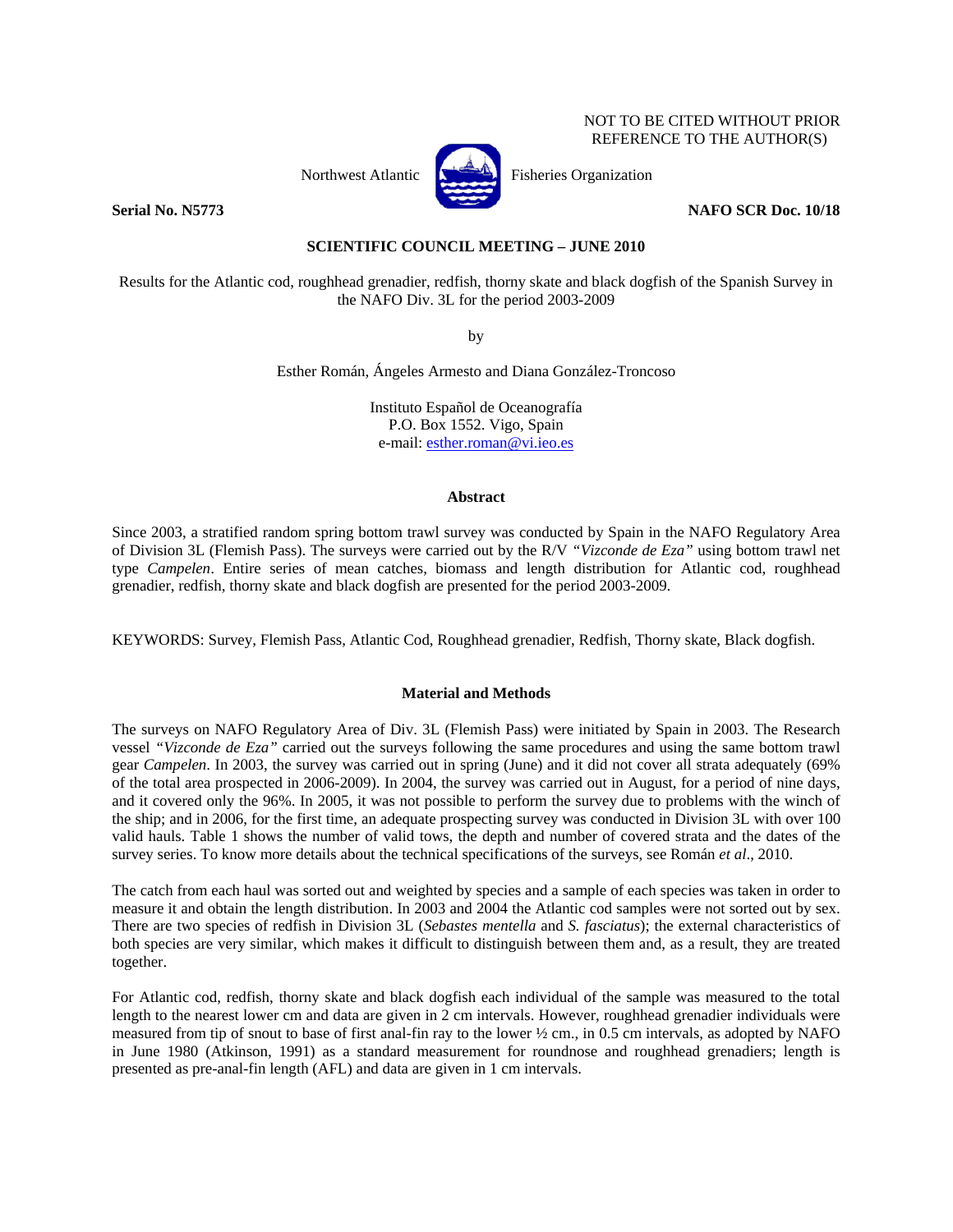It is presented the mean catch per haul, the stratified mean catch per haul and the biomass with their variance per year in the period 2003-2009. Length distribution in number per haul stratified mean catches per length, sex and year for these species are presented too. To obtain the biomass from length distribution, the following formula was used: Weight= $a(Length+0.5)^b$ .

### **Results**

### **Atlantic Cod (***Gadus morhua* **Linnaeus, 1758)**

NAFO manages 3 cod stocks in 3L, 3M and 3NO and a moratorium is in place for all 3 stocks. Cod had a dramatic decline during the eighties and nineties and fishing bans were imposed in the 1990s. In recent assessment all stocks remain at a very low level although spawning biomass has increased in recent years (NAFO, 2009).

### Mean catches and biomass

Table 2 shows the swept area, the tow number, the mean catches and their variance per haul and year for Atlantic cod. Table 3 and Figure 1 present the stratified mean catches per stratum with the total variance per year. Table 4 and Figure 2 present the biomass per swept area per stratum and their total variance per year. Table 5 presents the length-weight relationships.

Atlantic cod indices show no clear trend along the whole period. A great variation in the cod indices can be seen, but this is due to a few hauls in which the presence of cod was very high. Stratified mean catch and biomass decreased from 2003 to 2004; then, the values of these indices increased in 2006 and declined briefly again in 2007. A great increase is shown in 2008 reaching the highest value in the period, but this was due to a single haul in which the presence of cod was very high (1298.5 kg). The great value of the variance in some years is due to the tows with a large catch. In 2009 the biomass reaches the second highest value in the time series, and in this case there is no haul with very high catches (the maximum was 286.1 kg.). The highest values in the estimated biomass have been observed in the shallow strata, in a range of depth from 93 to 274 meters.

#### Length distribution

Table 6 and 7 present the length distribution of stratified mean catches per haul for this species, by sex and year, with the number of samples in which there were length measures, the total number of individuals measured in these samples, the sampled catch and the range of lengths achieved, as well as the total catch of this species and the total hauls made in the survey. In Figures 3 and 4 the evolution along the years can be followed.

In this period, individuals between 12 and 25 cm can be seen although in 2004 there was no presence of individuals below 24 cm. In general all lengths presence is very low, even it is very difficult to follow the modal values. In 2008 we have a good presence of individuals between 26 and 33 cm, probably due to the haul with great catch of that year, 29 cm is the mode in the length distribution. In 2009 the dominant lengths are between 36 and 41 cm and the mode is 37 cm.

### **Roughhead grenadier (***Macrourus berglax* **Lacépède, 1802)**

Roughhead grenadier is not a regulated species. There is no directed fishery for this species and most catches are taken as by-catch in Greenland halibut fishery in Subareas 2 and 3. Roughhead grenadier is taken mainly in Div. 3LMN Regulatory Area. The highest level of observed catches was reached in 1998. The biomass of this species presents a decreasing trend in the last years (NAFO, 2009).

### Mean catches and biomass

Roughhead grenadier haul mean catches by stratum are presented in Table 8; swept area, number of hauls and SD are also shown in this table. Stratified mean catches per tow by stratum and year and their variance are presented in Table 9. The entire time series (2003-2009) of biomass and their SD estimates of this species are shown in Table 10 and length-weight relationships are shown in Table 5.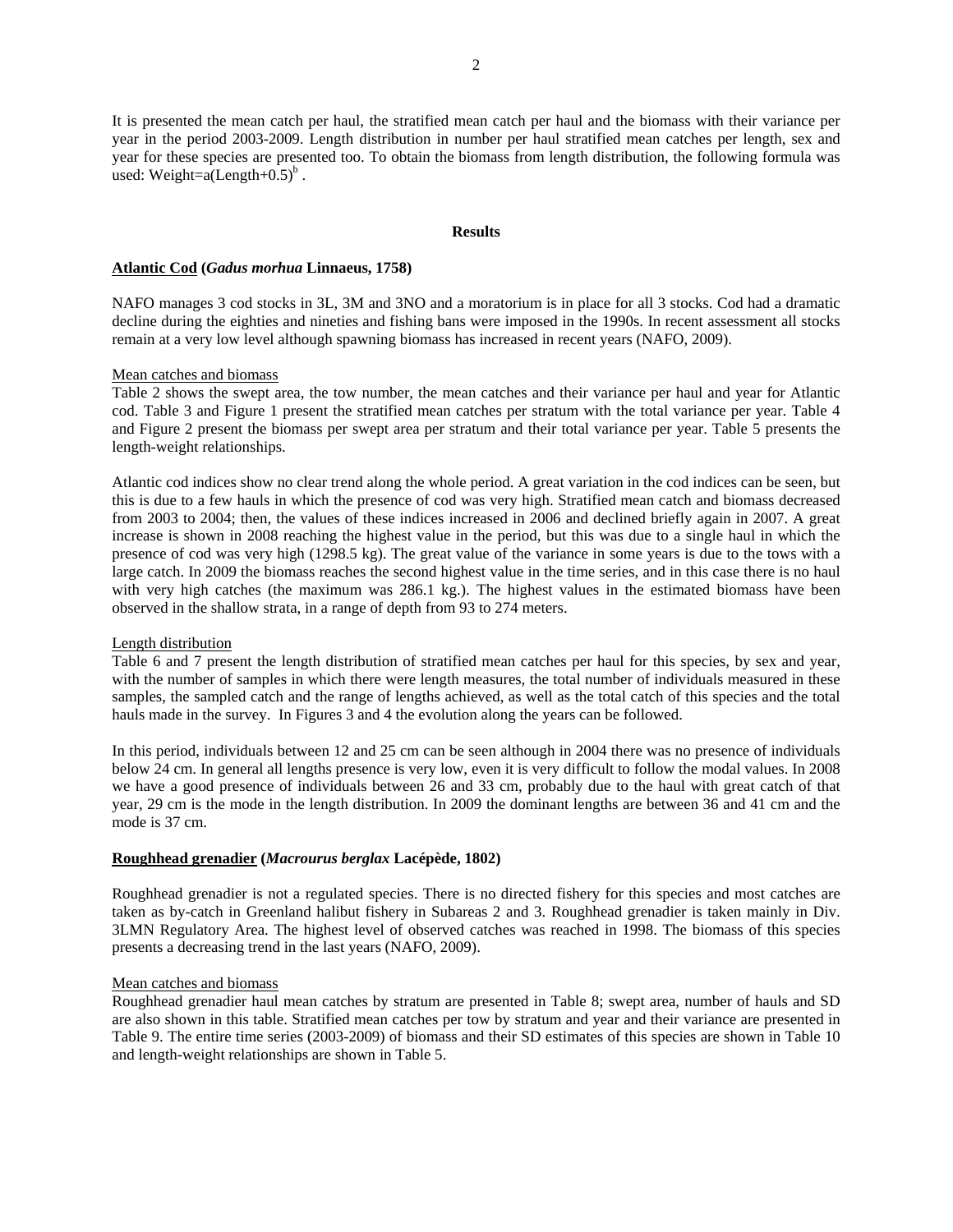The indices of Roughhead grenadier show no clear trend along the whole period, with an increasing in 2004 with respect to 2003 and then remain stable (2006-2007). In 2008 the biomass increased, being in this case the highest value of the series, and in 2009 a slight decrease can be seen (Fig. 5 and 6).

## Length distribution

Table 11 and 12 show the stratified mean catches per haul length distribution, for roughhead grenadier, by sex and year, with the number of samples in which there was length measures, the total number of individuals measured in these samples, the sampled catch and the range of lengths met. The total catch of this species and the total hauls made in the survey are shown too. In Figures 4 and 7 the evolution along the years can be followed.

A slight recruitment can be seen in all period. Females attain larger lengths than males in all years.

# **Redfish (***Sebastes spp***. Cuvier, 1829)**

There are three redfish species in the Northwest Atlantic, *Sebastes fasciatus* (Acadian redfish), *S.mentella* (deepwater redfish), and *S.marinus* (golden redfish). The redfish species are very similar in appearance and are reported collectively. In its regulations, NAFO does not differentiate between species and the catches are reported by genus only (*Sebastes spp*). The redfish stocks in 3LN, 3M, 3O, as well as Subarea 2 and Div. 1F+3K are managed by NAFO. There is a moratorium on 3LN stocks (no directed fishery) since 1998. The stock biomass, female spawning biomass and abundance is higher in 2006 than in the early 1990s (NAFO, 2009).

## Mean catches and biomass

Table 13 shows the swept area, the tow number, the mean catches and their variance per haul and year for redfish. Table 14 and Figure 8 present the stratified mean catches per stratum with the total variance per year.

Table 15 and Figure 9 show the biomass estimate per swept area per stratum and their total variance by year. Redfish shows a great annual variability probably due to its pelagic habitat. The redfish biomass indices decreased in 2004 and 2007 and increased in 2006, 2008 and 2009, being in this last year the highest value of the series. The length-weight relationships are presented in Table 5.

## Length distribution

Table 16 and 17 present the length distribution of the stratified mean catches per haul for redfish, by sex and year, with the number of samples in which there was length measures, the total number of individuals measured in these samples, the sampled catch and the range of lengths met. The total catch of this species and the total hauls made in the survey are also shown. In Figures 4 and 10 the evolution along the years can be followed.

The highest proportions of small redfish in the catches (less than 20 cm) were in 2007 and 2008.

## **Thorny skate (***Amblyraja radiata* **Donovan, 1808)**

NAFO started to regulate skates, under a 3-year plan, in 2004. The state of the stock is unclear; the biomass has been stable from 1996 to 2005 but at lower level than in the mid-1980s. Since then the catches have declined (NAFO, 2009).

## Mean catches and biomass

Table 18 shows the swept area, the tow number, the mean catches and their variance per haul and year for thorny skate. Table 19 presents the length-weight relationships. Table 20 and Figure 11 present the stratified mean catches per stratum with the total variance per year. Table 21 and Figure 12 present the biomass per swept area per stratum and their total variance per year. The indices of the thorny skate decreased since 2003 until 2004, increased for 2006-2007 and decreased again in 2008 and 2009.

## Length distribution

Table 22 and 23 present the stratified mean catches per haul length distribution for this species, by sex and year, with the number of samples in which there was length measures, the total number of individuals measured in these samples, the sampled catch and the range of lengths achieved, as well as the total catch of this species and the total hauls made in the survey. In Figures 13 and 14, the evolution along the years can be followed. The highest proportion of small thorny skate in the catches was in 2007.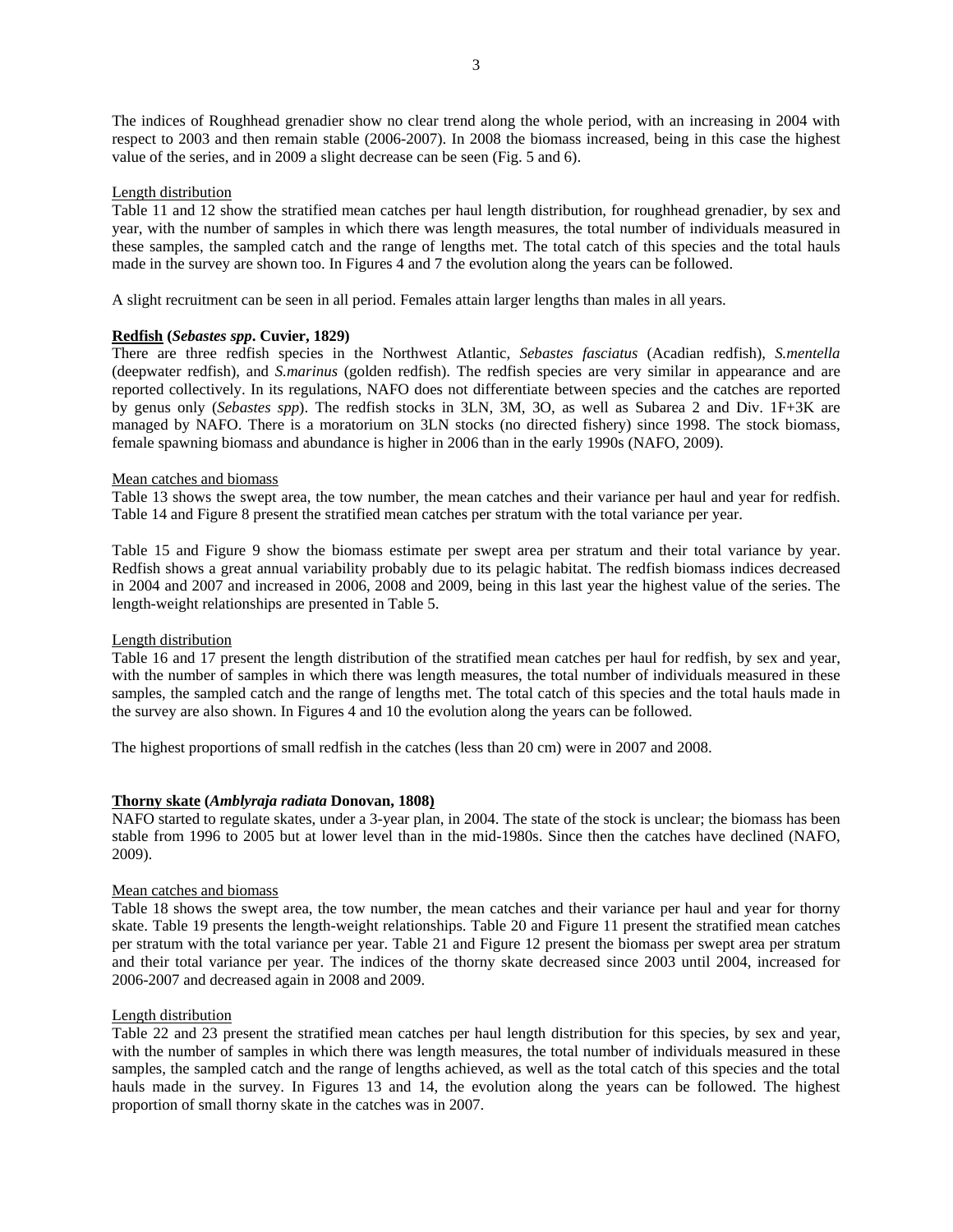### **Black dogfish (***Centroscyllium fabricii* **Reinhardt, 1825)**

Black dogfish is present in all Divisions, but is more abundant in Div. 3NO and in depths of more than 900 m. Black dogfish is not a regulated species and commercial catches of this species are mainly a by-catch of the Greenland halibut fishery in Div. 3LMNO (González-Costas *et al*., 2006).

### Mean catches and biomass

Black dogfish haul mean catches by stratum are presented in Table 24, including swept area, number of hauls and SD. Stratified mean catches per tow by stratum and year and their variance are presented in Table 25. The entire time series (2003-2008) of biomass and their SD estimates of black dogfish are shown in Table 26. Length-weight relationships are presented in Table 19.

The abundance and biomass present the same trend as mean catches. Biomass estimated from the 3L survey displays an increasing trend since 2004 until 2007 and decreased in 2008. In this year, the indices remain stables with a slight decrease (Fig. 15 and 16). In 2003, the catches occurred only in two strata (745 and 749), in which the catches were much different, that is why the variance in this year is so large.

### Length distribution

Table 27 and 28 present the length distribution of the stratified mean catches per haul for black dogfish, by sex and year, with the number of samples in which there was length measures, the total number of individuals measured in these samples, the sampled catch and the range of lengths met. The total catch of this species and the total hauls made in the survey are shown too. In Figures 14 and 17 the evolution along the years can be followed.

There is no presence of small individual (less than 40 cm). Size compositions are mainly between 50 and 80 cm of length.

### **References**

ATKINSON, D. B. 1991. Relationships Between Pre-anal Fin Length and Total Length of Roughhead Grenadier (*Macrourus berglax* Lacépède) in the Northwest Atlantic. J. Northw. Atlan. Fish. Sci., **11**: 7-9

NAFO, 2009. Report of Scientific Council Meeting, 4-18 June 2009

- ROMÁN, E., C. GONZÁLEZ and D. GONZÁLEZ-TRONCOSO. 2010. Results for the Spanish Survey in the NAFO Regulatory Area of Division 3L for the period 2003-2009. *NAFO SCR Doc*., No. 15, Serial No N5768, 29 p.
- GONZÁLEZ-COSTAS, F., D. GONZÁLEZ-TRONCOSO, M. CASAS, and G. RAMILO. 2006. Spiny Dogfish (*Squalus acanthias*) and Black Dogfish (*Centroscyllium fabricii*) Spanish Data (Surveys and Fishery) in NAFO Divisions 3LMNO. *NAFO SCR Doc*., No. 30, Serial No. N5250, 10 p.

Year Vessel Valid tows Depth strata covered (m) Surveyed strata (no.) Dates 2003 R/V *"Vizconde de Eza"* 39 118-1100 17 June 2 - June 6, June 29 2004 R/V *"Vizconde de Eza"* 50 141-1452 23 August 7 - August 15 2005 - - - - - 2006 R/V *"Vizconde de Eza"* 100 116-1449 24 July 31 - August 18 2007 R/V *"Vizconde de Eza"* 94 119-1449 24 July 23 - August 11 2008 R/V *"Vizconde de Eza"* 100 105-1455 24 July 24 - August 11 2009 R/V *Vizconde de Eza* 98 111-1458 24 July 25 - August 12

**TABLE 1.-** Spanish bottom trawl surveys in NAFO Division 3L for the period 2003-2009.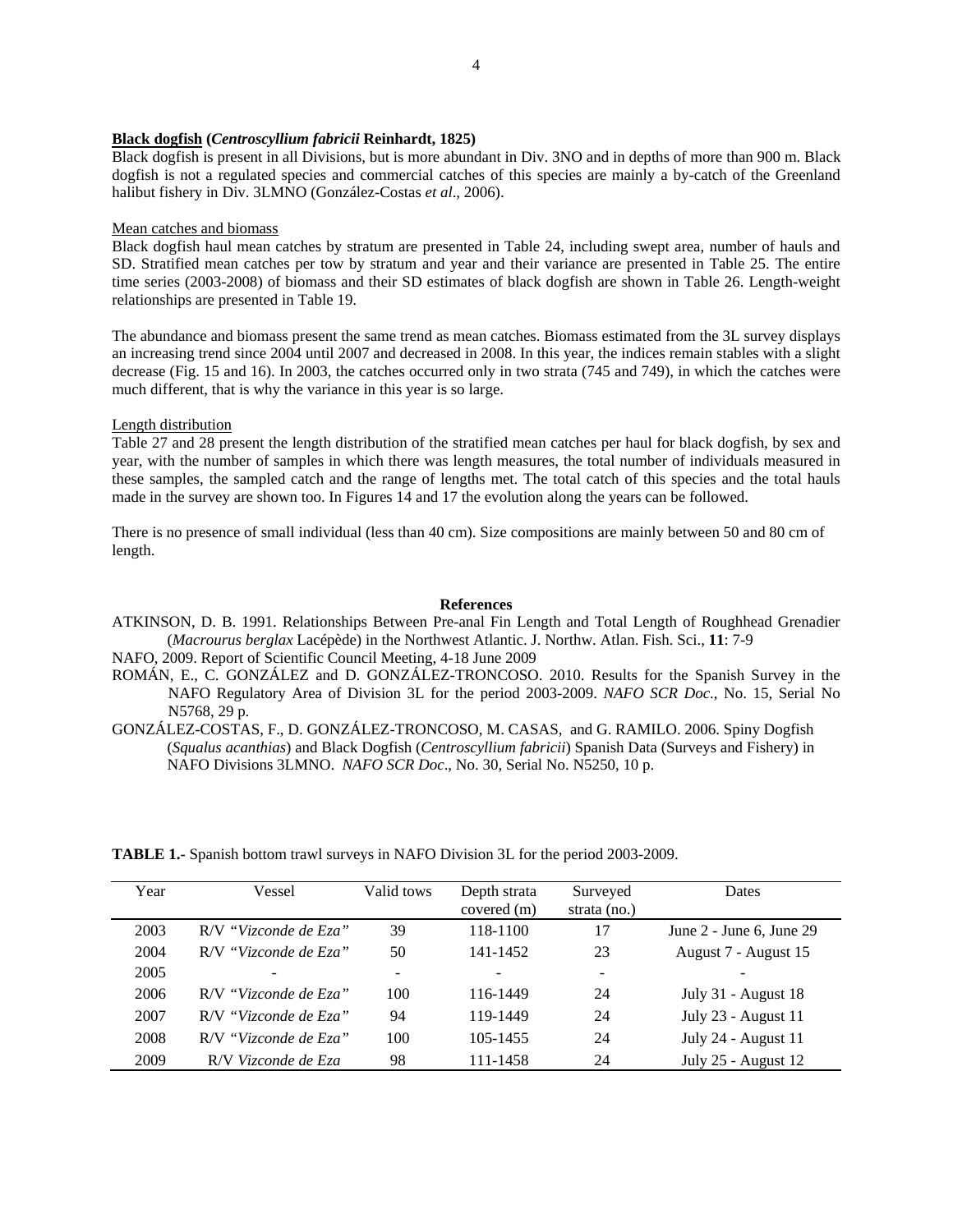**TABLE 2.-** Swept area, number of hauls and **Atlantic cod** mean catch (Kg) and SD (\*\*) by stratum. Spanish Survey on NAFO Div. 3L in the period 2003-2009, on board R/V "*Vizconde de Eza"*. (\*) In 2003, the data correspond to 69% of the total area prospected in 2006- 2009.  $\mathbf{T}$  $M_{\odot}$  $\mathbf{S}$  spectrum  $\mathbf{S}$  $T_{\Omega}$  $M_{\odot}$  $SD$   $S_V$  $T_{\alpha}$  $M_{\odot}$  $SD$ 

| Stratum    | Swept<br>area    | Tow<br>number                          | Mean<br>catch    | <b>SD</b>                | Swept<br>area    | Tow<br>number                      | Mean<br>catch   | <b>SD</b>                | Swept<br>area    | Tow<br>number                  | Mean<br>catch    | <b>SD</b>        |
|------------|------------------|----------------------------------------|------------------|--------------------------|------------------|------------------------------------|-----------------|--------------------------|------------------|--------------------------------|------------------|------------------|
|            |                  | $2003$ (*)                             |                  |                          |                  | 2004                               |                 |                          |                  | 2006                           |                  |                  |
| 385        | 0.0225           | $\sqrt{2}$                             | 0.062            | 0.040                    | 0.0229           | $\sqrt{2}$                         | 0.450           | 0.636                    | 0.0229           | $\sqrt{2}$                     | 1.783            | 2.521            |
| 387        | 0.0229           | $\overline{c}$                         | 4.390            | 1.004                    | 0.0214           | $\sqrt{2}$                         | 1.885           | 1.888                    | 0.0225           | $\boldsymbol{2}$               | 0.395            | 0.559            |
| 388        | 0.0334           | $\ensuremath{\mathfrak{Z}}$            | 7.870            | 6.987                    | 0.0105           | $\mathbf{1}$                       | 1.313           | $\overline{\phantom{a}}$ | 0.0566           | $\sqrt{5}$                     | 7.028            | 5.142            |
| 389        | 0.0454           | $\overline{\mathcal{L}}$               | 0.844            | 1.573                    | 0.0225           | $\sqrt{2}$                         | 0.510           | 0.721                    | 0.0795           | $\boldsymbol{7}$               | 10.582           | 14.986           |
| 390        | 0.0563           | $\sqrt{5}$                             | 0.000            | 0.000                    | 0.0345           | 3                                  | 0.000           | 0.000                    | 0.1249           | 11                             | 0.081            | 0.249            |
| 391        | 0.0338           | $\mathfrak{Z}$                         | 0.167            | 0.289                    | 0.0218           | $\boldsymbol{2}$                   | 0.000           | 0.000                    | 0.0450           | $\overline{4}$                 | 14.338           | 13.278           |
| 392        | 0.0116           | $\mathbf{1}$                           | 0.400            | $\overline{\phantom{a}}$ | 0.0214           | $\,2$                              | 13.219          | 17.991                   | 0.0229           | $\sqrt{2}$                     | 2.045            | 1.506            |
| 729        | 0.0210           | $\boldsymbol{2}$                       | 1.260            | 1.782                    | 0.0221           | $\boldsymbol{2}$                   | 0.000           | 0.000                    | 0.0338           | $\mathfrak{Z}$                 | 0.000            | 0.000            |
| 730        | 0.0221           | $\boldsymbol{2}$                       | 0.000            | 0.000                    | 0.0221           | $\overline{c}$                     | 0.000           | 0.000                    | 0.0326           | $\mathfrak{Z}$                 | 0.000            | 0.000            |
| 731        | 0.0229           | $\overline{c}$                         | 22.405           | 13.329                   | 0.0233           | $\overline{c}$                     | 0.496           | 0.530                    | 0.0341           | $\mathfrak 3$                  | 0.000            | 0.000            |
| 732        | 0.0113           | $\mathbf 1$                            | 0.000            | $\overline{\phantom{a}}$ | 0.0210           | $\,2$                              | 0.000           | 0.000                    | 0.0334           | 3                              | 0.000            | 0.000            |
| 733        | n.s.             | n.s.                                   | n.s.             | n.s.                     | 0.0330           | 3                                  | 0.000           | 0.000                    | 0.0454           | $\overline{4}$                 | 0.000            | 0.000            |
| 734        | n.s.             | n.s.                                   | n.s.             | n.s.                     | 0.0304           | 3                                  | 0.000           | 0.000                    | 0.0225           | $\sqrt{2}$                     | 0.000            | 0.000            |
| 741        | 0.0113           | $\mathbf{1}$                           | 0.000            | $\mathcal{L}$            | 0.0323           | 3                                  | 0.000           | 0.000                    | 0.0218           | $\sqrt{2}$                     | 0.000            | 0.000            |
| 742        | 0.0116           | $\mathbf{1}$                           | 0.000            | $\sim$ $-$               | 0.0120           | $\mathbf{1}$                       | 0.000           | $\overline{\phantom{a}}$ | 0.0229           | $\overline{c}$                 | 0.000            | 0.000            |
| 743        | n.s.             | n.s.                                   | n.s.             | n.s.                     | 0.0188           | $\sqrt{2}$                         | 0.000           | 0.000                    | 0.0225           | $\overline{c}$                 | 0.000            | 0.000            |
| 744        | n.s.             | n.s.                                   | n.s.             | n.s.                     | 0.0101           | $\,1$                              | 0.000           | $\overline{\phantom{a}}$ | 0.0229           | $\sqrt{2}$                     | 0.000            | 0.000            |
| 745        | 0.0341           | $\mathfrak{Z}$                         | 0.000            | 0.000                    | 0.0319           | 3                                  | 0.000           | 0.000                    | 0.0686           | $\sqrt{6}$                     | 0.000            | 0.000            |
| 746        | 0.0446           | $\overline{4}$                         | 0.000            | 0.000                    | 0.0338           | 3                                  | 0.000           | 0.000                    | 0.0675           | $\sqrt{6}$                     | 0.000            | 0.000            |
| 747        | n.s.             | n.s.                                   | n.s.             | n.s.                     | 0.0308           | $\mathfrak{Z}$                     | 0.000           | 0.000                    | 0.1230           | 11                             | 0.000            | 0.000            |
| 748        | 0.0109           | $\mathbf{1}$                           | 0.000            | $\overline{\phantom{a}}$ | 0.0199           | $\boldsymbol{2}$                   | 0.000           | 0.000                    | 0.0326           | $\ensuremath{\mathfrak{Z}}$    | 0.000            | 0.000            |
| 749        | 0.0221           | $\overline{c}$                         | 0.000            | 0.000                    | 0.0221           | $\sqrt{2}$                         | 0.000           | 0.000                    | 0.0229           | $\sqrt{2}$                     | 0.000            | 0.000            |
| 750        | n.s.             | n.s.                                   | n.s.             | n.s.                     | 0.0180           | $\overline{c}$                     | 0.000           | 0.000                    | 0.1005           | 9                              | 0.000            | 0.000            |
| 751        | n.s.             | n.s.                                   | n.s.             | n.s.                     | n.s.             | n.s.                               | n.s             | n.s                      | 0.0454           | $\overline{4}$                 | 0.000            | 0.000            |
|            |                  |                                        |                  |                          |                  |                                    |                 |                          |                  |                                |                  |                  |
|            |                  | 2007                                   |                  |                          |                  | 2008                               |                 |                          |                  | 2009                           |                  |                  |
| 385        | 0.0225           | $\sqrt{2}$                             | 0.835            | 1.181                    | 0.0229           | $\sqrt{2}$                         | 6.051           | 6.537                    | 0.0225           | $\sqrt{2}$                     | 5.285            | 3.514            |
| 387        | 0.0225           | $\boldsymbol{2}$                       | 1.992            | 1.105                    | 0.0435           | $\overline{4}$                     | 5.386           | 5.633                    | 0.0439           | $\overline{4}$                 | 23.204           | 40.440           |
| 388<br>389 | 0.0563           | $\sqrt{5}$                             | 7.434            | 7.400                    | 0.0559           | 5                                  | 18.665          | 19.454                   | 0.0555           | $\sqrt{5}$<br>$\boldsymbol{7}$ | 7.413            | 3.853            |
| 390        | 0.0900           | $\,8\,$<br>12                          | 4.162<br>1.369   | 4.621<br>1.251           | 0.0780<br>0.1395 | $\tau$<br>12                       | 30.523<br>8.682 | 18.566                   | 0.0803<br>0.1373 | 12                             | 40.874           | 54.955<br>43.094 |
| 391        | 0.1350<br>0.0450 |                                        |                  | 15.378                   | 0.0454           |                                    | 342.268         | 15.848<br>637.574        | 0.0458           | $\overline{4}$                 | 22.441<br>65.264 |                  |
| 392        | 0.0225           | $\overline{\mathcal{A}}$<br>$\sqrt{2}$ | 11.183<br>13.985 | 7.779                    | 0.0221           | $\overline{4}$<br>$\boldsymbol{2}$ | 0.000           | 0.000                    | 0.0229           | $\sqrt{2}$                     | 0.063            | 62.051<br>0.089  |
| 729        | 0.0338           | $\ensuremath{\mathfrak{Z}}$            | 0.000            | 0.000                    | 0.0338           | $\mathfrak{Z}$                     | 0.000           | 0.000                    | 0.0341           | $\mathfrak{Z}$                 | 0.000            | 0.000            |
| 730        | 0.0225           | $\sqrt{2}$                             | 0.000            | 0.000                    | 0.0323           | 3                                  | 0.000           | 0.000                    | 0.0338           | 3                              | 0.000            | 0.000            |
| 731        | 0.0338           | 3                                      | 0.510            | 0.883                    | 0.0330           | 3                                  | 0.130           | 0.225                    | 0.0341           | 3                              | 0.000            | 0.000            |
| 732        | 0.0338           | 3                                      | $0.000\,$        | 0.000                    | 0.0446           | 4                                  | 0.000           | 0.000                    | 0.0450           | 4                              | 0.000            | 0.000            |
| 733        | 0.0338           | $\mathfrak 3$                          | 0.427            | 0.739                    | 0.0431           | 4                                  | 0.000           | 0.000                    | 0.0450           | 4                              | 0.000            | 0.000            |
| 734        | 0.0225           | $\boldsymbol{2}$                       | 0.000            | 0.000                    | 0.0221           | $\overline{c}$                     | 0.000           | 0.000                    | 0.0218           | $\sqrt{2}$                     | 0.000            | 0.000            |
| 741        | 0.0225           | $\sqrt{2}$                             | 0.000            | 0.000                    | 0.0210           | $\overline{c}$                     | 0.000           | 0.000                    | 0.0221           | $\sqrt{2}$                     | 0.000            | 0.000            |
| 742        | 0.0225           | $\sqrt{2}$                             | 0.000            | 0.000                    | 0.0210           | $\overline{c}$                     | 0.000           | 0.000                    | 0.0214           | $\sqrt{2}$                     | 0.000            | 0.000            |
| 743        | 0.0225           | $\sqrt{2}$                             | 0.000            | 0.000                    | 0.0203           | $\overline{c}$                     | 0.000           | 0.000                    | 0.0203           | $\sqrt{2}$                     | 0.000            | 0.000            |
| 744        | 0.0218           | $\sqrt{2}$                             | 0.000            | 0.000                    | 0.0221           |                                    | 0.000           | 0.000                    | 0.0210           | $\sqrt{2}$                     | 0.000            | 0.000            |
| 745        | 0.0675           | 6                                      | 0.000            | 0.000                    | 0.0555           | $\overline{c}$<br>5                | 0.000           | 0.000                    | 0.0559           | $\sqrt{5}$                     | 0.000            | 0.000            |
| 746        | 0.0664           | 6                                      | 0.000            | 0.000                    | 0.0638           |                                    | 0.000           | 0.000                    | 0.0668           |                                | 0.000            | 0.000            |
| 747        | 0.1238           | 11                                     | 0.000            | 0.000                    | 0.1069           | 6<br>10                            | 0.000           | 0.000                    | 0.1118           | 6<br>10                        | 0.000            | 0.000            |
| 748        | 0.0338           | $\mathfrak{Z}$                         | 0.000            | 0.000                    | 0.0218           | $\overline{c}$                     | 0.000           | 0.000                    | 0.0229           | $\sqrt{2}$                     | 0.000            | 0.000            |
| 749        | 0.0113           | $\mathbf{1}$                           | 0.000            | $\blacksquare$           | 0.0214           | $\overline{c}$                     | 0.000           | 0.000                    | 0.0225           | $\sqrt{2}$                     | 0.000            | 0.000            |
| 750        | 0.0679           | 6                                      | 0.000            | 0.000                    | 0.0844           | 8                                  | 0.000           | 0.000                    | 0.0791           | 7                              | 0.000            | 0.000            |
| 751        | 0.0225           | $\overline{c}$                         | 0.000            | 0.000                    | 0.0413           | 4                                  | 0.000           | 0.000                    | 0.0338           | 3                              | 0.000            | 0.000            |
|            |                  |                                        |                  |                          |                  |                                    |                 |                          |                  |                                |                  |                  |

 $(**)$  *SD* =  $\frac{\sum (x_i - \bar{x})}{n-1}$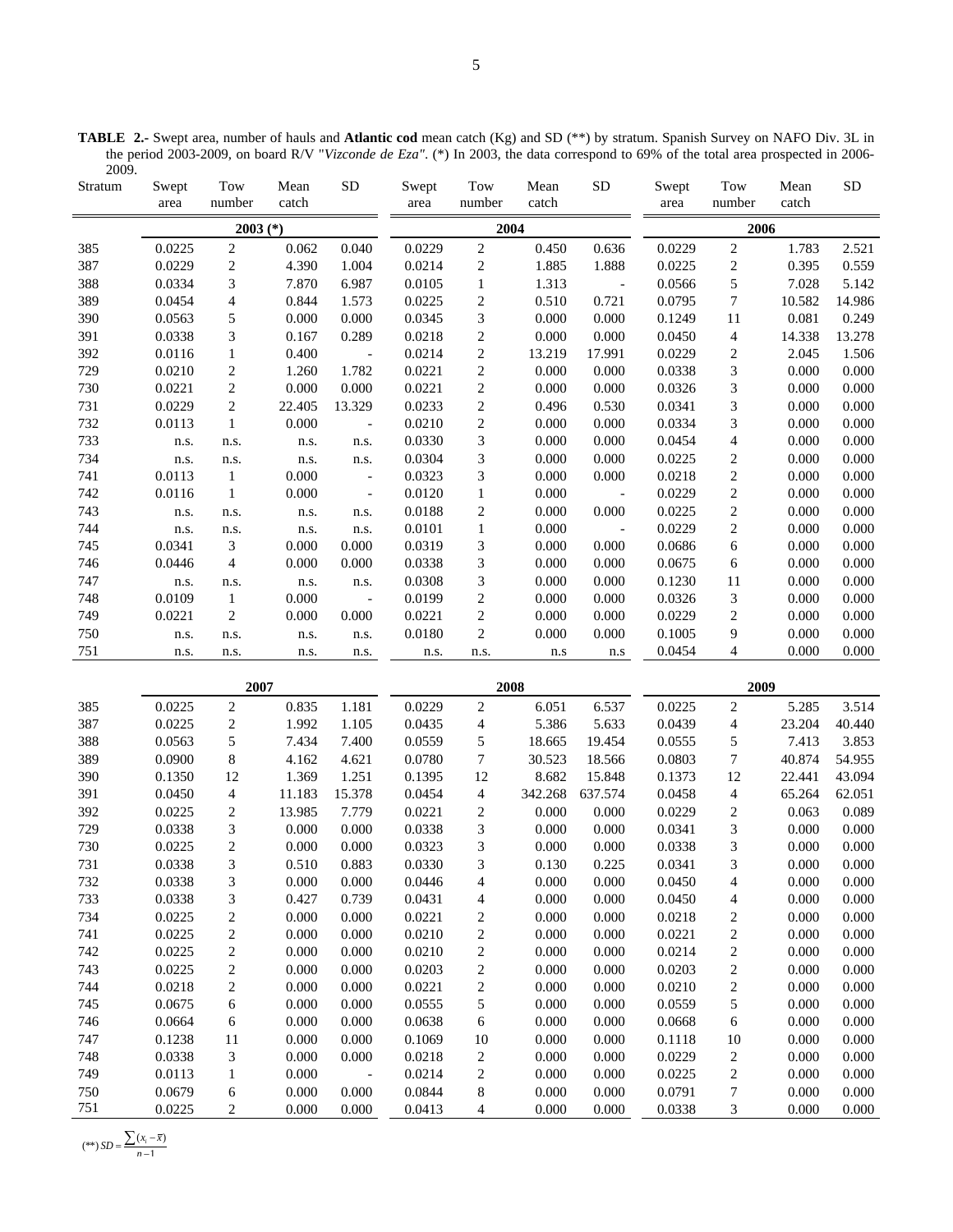|              |         |         |                          | Survey   |          |           |          |
|--------------|---------|---------|--------------------------|----------|----------|-----------|----------|
| Stratum      | 2003    | 2004    | 2005                     | 2006     | 2007     | 2008      | 2009     |
| 385          | 7.26    | 53.10   | $\overline{a}$           | 210.34   | 98.53    | 713.96    | 623.63   |
| 387          | 1123.84 | 482.56  | $\overline{a}$           | 101.12   | 509.82   | 1378.75   | 5940.16  |
| 388          | 2809.59 | 468.74  | $\overline{a}$           | 2509.00  | 2653.87  | 6663.55   | 2646.51  |
| 389          | 429.34  | 259.59  | $\overline{a}$           | 5386.31  | 2118.59  | 15536.35  | 20804.94 |
| 390          | 0.00    | 0.00    | $\overline{\phantom{a}}$ | 65.94    | 1115.80  | 7076.10   | 18289.28 |
| 391          | 47.00   | 0.00    | $\overline{a}$           | 4043.18  | 3153.47  | 96519.44  | 18404.45 |
| 392          | 58.00   | 1916.68 | $\overline{a}$           | 296.53   | 2027.75  | 0.00      | 9.14     |
| 729          | 234.36  | 0.00    | $\overline{\phantom{a}}$ | 0.00     | 0.00     | 0.00      | 0.00     |
| 730          | 0.00    | 0.00    | ÷                        | 0.00     | 0.00     | 0.00      | 0.00     |
| 731          | 4839.48 | 107.03  | $\overline{a}$           | 0.00     | 110.16   | 28.08     | 0.00     |
| 732          | 0.00    | 0.00    | ÷                        | 0.00     | 0.00     | 0.00      | 0.00     |
| 733          | n.s     | 0.00    | $\overline{a}$           | 0.00     | 99.84    | 0.00      | 0.00     |
| 734          | n.s     | 0.00    | $\overline{\phantom{0}}$ | 0.00     | 0.00     | 0.00      | 0.00     |
| 741          | 0.00    | 0.00    | $\overline{\phantom{m}}$ | 0.00     | 0.00     | 0.00      | 0.00     |
| 742          | 0.00    | 0.00    | $\overline{\phantom{0}}$ | 0.00     | 0.00     | 0.00      | 0.00     |
| 743          | n.s     | 0.00    | ÷,                       | 0.00     | 0.00     | 0.00      | 0.00     |
| 744          | n.s     | 0.00    | $\overline{\phantom{0}}$ | 0.00     | 0.00     | 0.00      | 0.00     |
| 745          | 0.00    | 0.00    | ÷                        | 0.00     | 0.00     | 0.00      | 0.00     |
| 746          | 0.00    | 0.00    | $\overline{\phantom{m}}$ | 0.00     | 0.00     | 0.00      | 0.00     |
| 747          | n.s     | 0.00    | $\overline{a}$           | 0.00     | 0.00     | 0.00      | 0.00     |
| 748          | 0.00    | 0.00    | $\overline{\phantom{a}}$ | 0.00     | 0.00     | 0.00      | 0.00     |
| 749          | 0.00    | 0.00    | $\overline{\phantom{a}}$ | 0.00     | 0.00     | 0.00      | 0.00     |
| 750          | n.s     | 0.00    | ۰                        | 0.00     | 0.00     | 0.00      | 0.00     |
| 751          | n.s     | n.s     | ÷,                       | 0.00     | 0.00     | 0.00      | 0.00     |
| <b>TOTAL</b> | 9548.87 | 3287.70 |                          | 12612.40 | 11887.83 | 127916.23 | 66718.10 |
|              | 2.13    | 0.53    |                          | 1.94     | 1.83     | 19.72     | 10.28    |
| <b>SD</b>    | 0.57    | 0.30    |                          | 0.55     | 0.42     | 13.89     | 2.75     |

**TABLE 3.-** Stratified mean catches (Kg) and SD of **Atlantic cod** by stratum and year (2003-2009). Research Vessel *Vizconde de Eza*. n.s. means stratum not surveyed. In 2003: the data correspond to 69% of the total area prospected in 2006-2009.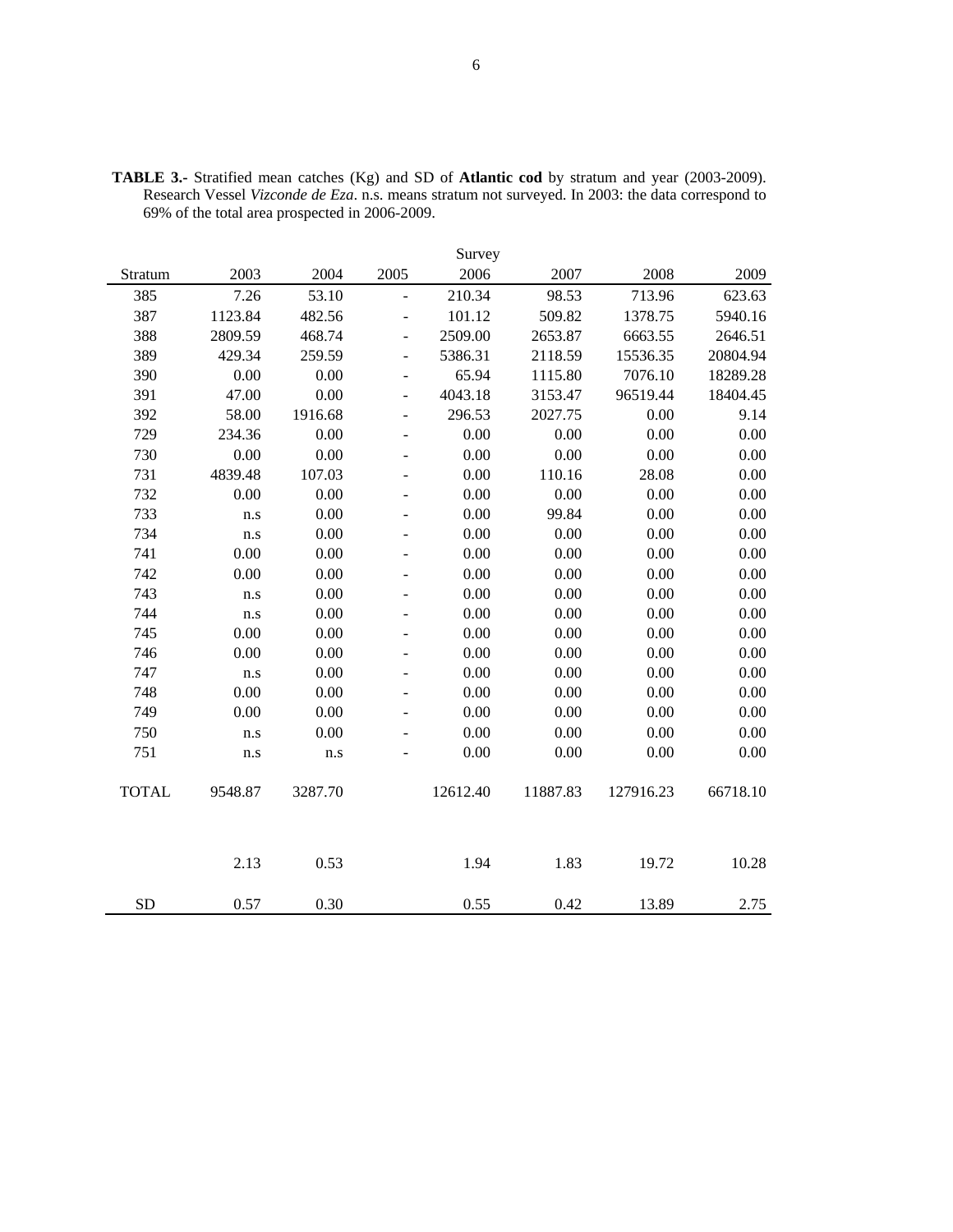|              |                         |                  |      | Survey           |                  |                  |                  |
|--------------|-------------------------|------------------|------|------------------|------------------|------------------|------------------|
| Stratum      | 2003                    | 2004             | 2005 | 2006             | 2007             | 2008             | 2009             |
| 385          | 1                       | 5                | L    | 18               | 9                | 62               | 55               |
| 387          | 98                      | 45               |      | 9                | $45\,$           | 127              | 542              |
| 388          | 253                     | 45               |      | 222              | 236              | 596              | 238              |
| 389          | 38                      | 23               |      | 474              | 188              | 1394             | 1815             |
| 390          | $\boldsymbol{0}$        | $\boldsymbol{0}$ |      | $\sqrt{6}$       | 99               | 609              | 1599             |
| 391          | 4                       | $\boldsymbol{0}$ |      | 359              | 280              | 8509             | 1609             |
| 392          | 5                       | 179              |      | $26\,$           | 180              | $\boldsymbol{0}$ |                  |
| 729          | 22                      | $\boldsymbol{0}$ |      | $\mathbf{0}$     | $\boldsymbol{0}$ | 0                | $\boldsymbol{0}$ |
| 730          | $\boldsymbol{0}$        | $\boldsymbol{0}$ |      | $\boldsymbol{0}$ | $\boldsymbol{0}$ | $\boldsymbol{0}$ | $\boldsymbol{0}$ |
| 731          | 423                     | 9                |      | $\theta$         | $10\,$           | 3                | $\boldsymbol{0}$ |
| 732          | $\boldsymbol{0}$        | $\boldsymbol{0}$ |      | $\overline{0}$   | $\boldsymbol{0}$ | $\boldsymbol{0}$ | $\boldsymbol{0}$ |
| 733          | n.s                     | $\theta$         |      | $\overline{0}$   | 9                | $\boldsymbol{0}$ | $\boldsymbol{0}$ |
| 734          | n.s                     | $\overline{0}$   |      | $\boldsymbol{0}$ | $\boldsymbol{0}$ | $\boldsymbol{0}$ | $\boldsymbol{0}$ |
| 741          | $\boldsymbol{0}$        | $\theta$         |      | $\overline{0}$   | $\boldsymbol{0}$ | 0                | $\boldsymbol{0}$ |
| 742          | $\boldsymbol{0}$        | $\theta$         |      | $\boldsymbol{0}$ | $\boldsymbol{0}$ | $\boldsymbol{0}$ | $\boldsymbol{0}$ |
| 743          | n.s                     | $\theta$         |      | $\mathbf{0}$     | $\boldsymbol{0}$ | $\boldsymbol{0}$ | $\boldsymbol{0}$ |
| 744          | n.s                     | $\overline{0}$   |      | $\boldsymbol{0}$ | $\boldsymbol{0}$ | $\boldsymbol{0}$ | $\boldsymbol{0}$ |
| 745          | $\boldsymbol{0}$        | $\Omega$         |      | $\theta$         | $\overline{0}$   | $\boldsymbol{0}$ | $\boldsymbol{0}$ |
| 746          | $\boldsymbol{0}$        | $\Omega$         |      | $\overline{0}$   | $\boldsymbol{0}$ | $\boldsymbol{0}$ | $\boldsymbol{0}$ |
| 747          | n.s                     | $\Omega$         |      | $\Omega$         | $\boldsymbol{0}$ | $\overline{0}$   | $\boldsymbol{0}$ |
| 748          | $\boldsymbol{0}$        | $\theta$         |      | $\overline{0}$   | $\overline{0}$   | 0                | $\boldsymbol{0}$ |
| 749          | $\boldsymbol{0}$        | $\mathbf{0}$     |      | $\overline{0}$   | $\boldsymbol{0}$ | $\overline{0}$   | $\boldsymbol{0}$ |
| 750          | n.s                     | $\boldsymbol{0}$ |      | $\boldsymbol{0}$ | $\boldsymbol{0}$ | $\boldsymbol{0}$ | $\boldsymbol{0}$ |
| 751          | $\mathbf{n}.\mathbf{s}$ | $\rm n.s$        |      | $\overline{0}$   | $\boldsymbol{0}$ | $\boldsymbol{0}$ | $\boldsymbol{0}$ |
| <b>TOTAL</b> | 844                     | 306              |      | 1114             | 1057             | 11300            | 5859             |
| ${\rm SD}$   | 222                     | 180              |      | 315              | 245              | 7745             | 1556             |

**TABLE 4.-** Survey estimates (by the swept area method) of **Atlantic cod** biomass (t.) and SD by stratum and year on NAFO Div. 3L (R/V *Vizconde de Eza*). n.s. means stratum not surveyed. In 2003, the data correspond to 69% of the total area prospected in 2006-2009.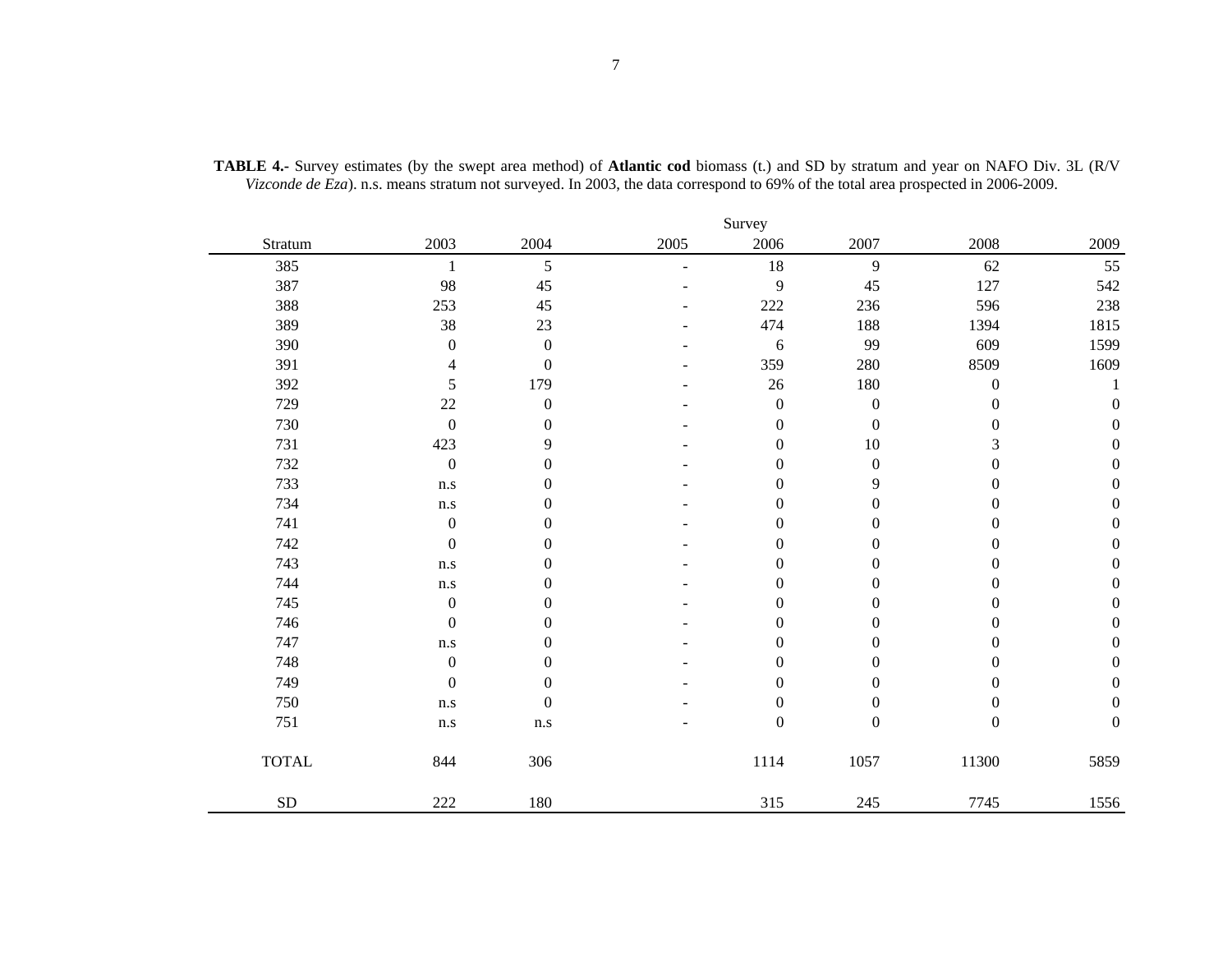**Table 5.-** Length-weight relationships in the calculation of biomass, for Division 3L (out ZEE Canada), 2003-2009 for **Atlantic Cod, roughhead grenadier and redfish**. The equation is Weight=a(Length+0.5)<sup>b</sup>. To calculate the parameters for the indeterminate individuals, we used the total data (males+females+indeterminate individuals).

|          |         | <b>Atlantic cod</b>     |             |             |            | Roughhead grenadier             |      |             |            | <b>Redfish</b>          |             |            |
|----------|---------|-------------------------|-------------|-------------|------------|---------------------------------|------|-------------|------------|-------------------------|-------------|------------|
| Year Sex |         | L-W Equations           | $\mathbf N$ | $r^2$       | <b>Sex</b> | L-W Equations                   | N    | $r^2$       | <b>Sex</b> | L-W Equations           | $\mathbf N$ | $r^2$      |
| 2003     | All     | $W = 0.0059 L^{3.0965}$ |             | 161 0.9875  | All        | $W = 0.0766 L^{3.0029}$         |      | 478  0.9872 | All        | $W = 0.0037 L^{3.3842}$ | 238         | 0.9902     |
|          | Males   |                         |             |             | Males      | $W = 0.0482 L^{3.1908}$         |      | 172 0.9772  | Males      | $W = 0.0103 L^{3.0686}$ | 95          | 0.9787     |
|          | Females |                         |             |             | Females    | $W = 0.0824 L^{2.9761}$         |      | 290 0.9913  | Females    | $W = 0.0060 L^{3.2380}$ | 90          | 0.993      |
| 2004     | All     | $W = 0.0045 L^{3.2037}$ |             | 58 0.9805   | All        | $W = 0.0791 L^{3.0113}$         |      | 1066 0.9896 | All        | $W = 0.0083 L^{3.1377}$ |             | 237 0.9808 |
|          | Males   |                         |             |             | Males      | $W = 0.0085 L^{2.9868}$         |      | 458 0.9866  | Males      | $W = 0.0161 L^{2.9333}$ | 97          | 0.9877     |
|          | Females |                         |             |             | Females    | $W = 0.0788 L^{3.0119}$         |      | 597 0.9906  | Females    | $W = 0.0190 L^{2.8927}$ | 117         | 0.9881     |
| 2006 All |         | $W = 0.0057 L^{3.3142}$ |             | 308  0.9854 | All        | $W = 0.0773 L^{3.0264}$         |      | 1645 0.9817 | All        | $W = 0.0096 L^{3.1034}$ |             | 920 0.9835 |
|          | Males   | $W = 0.0043 L^{3.2188}$ |             | 142 0.9808  | Males      | $W = 0.0664 L^{3.0810}$         | 655  | 0.9748      | Males      | $W = 0.0100 L^{3.0871}$ |             | 444 0.9843 |
|          | Females | $W = 0.0069 L^{3.0874}$ |             | 166 0.9896  | Females    | $W = 0.0893 L^{2.9794}$         | 975  | 0.986       | Females    | $W = 0.0091 L^{3.1221}$ |             | 471 0.9811 |
| 2007     | All     | $W = 0.0055 L^{3.1370}$ | 225         | 0.983       | All        | $W = 0.0885 L^{2.9691}$         |      | 1950 0.9895 | All        | $W = 0.0080 L^{3.1588}$ |             | 881 0.9842 |
|          | Males   | $W = 0.0061 L^{3.1114}$ | 107         | 0.991       | Males      | $W = 0.0946 L^{2.9435}$         |      | 754 0.9859  | Males      | $W = 0.0140 L^{2.9836}$ |             | 432 0.9858 |
|          | Females | $W = 0.0047 L^{3.1750}$ | 118         | 0.9735      | Females    | $W = 0.0877 L^{2.9727}$         |      | 1165 0.9897 | Females    | $W = 0.0133 L^{3.0115}$ |             | 392 0.9868 |
| 2008     | All     | $W = 0.0083 L^{3.0479}$ |             | 819 0.9856  | All        | $W = 0.1237 L^{2.8681}$         |      | 1773 0.9871 | All        | $W = 0.0142 L^{2.9849}$ |             | 699 0.9701 |
|          | Males   | $W = 0.0083 L^{3.0493}$ |             | 403 0.9855  | Males      | $W = 0.1174 L^{2.8868}$         | 754  | 0.9832      | Males      | $W = 0.0337 L^{2.7219}$ |             | 338 0.9343 |
|          | Females | $W = 0.0084 L^{3.0467}$ |             | 416 0.9856  | Females    | $W = 0.1144 L^{2.8938}$         | 1024 | 0.988       | Females    | $W = 0.0314 L^{2.7511}$ |             | 340 0.9412 |
| 2009     | All     | $W = 0.0084 L^{3.0256}$ |             | 684 0.9824  | All        | $W = 0.0903 L^{2.9583}$         |      | 1457 0.9911 | All        | $W = 0.0083 L^{3.1392}$ |             | 818 0.9854 |
|          | Males   | $W = 0.0089 L^{3.0085}$ |             | 296 0.9824  | Males      | $W = 0.0847 L^{2.9803}$         |      | 540 0.9871  | Males      | $W = 0.0135 L^{2.9882}$ |             | 354 0.9738 |
|          | Females | $W = 0.0083 L^{3.0299}$ |             | 388 0.9821  |            | Females $W = 0.0927 L^{2.9505}$ |      | 899 0.9904  | Females    | $W = 0.0174 L^{2.9204}$ |             | 389 0.9763 |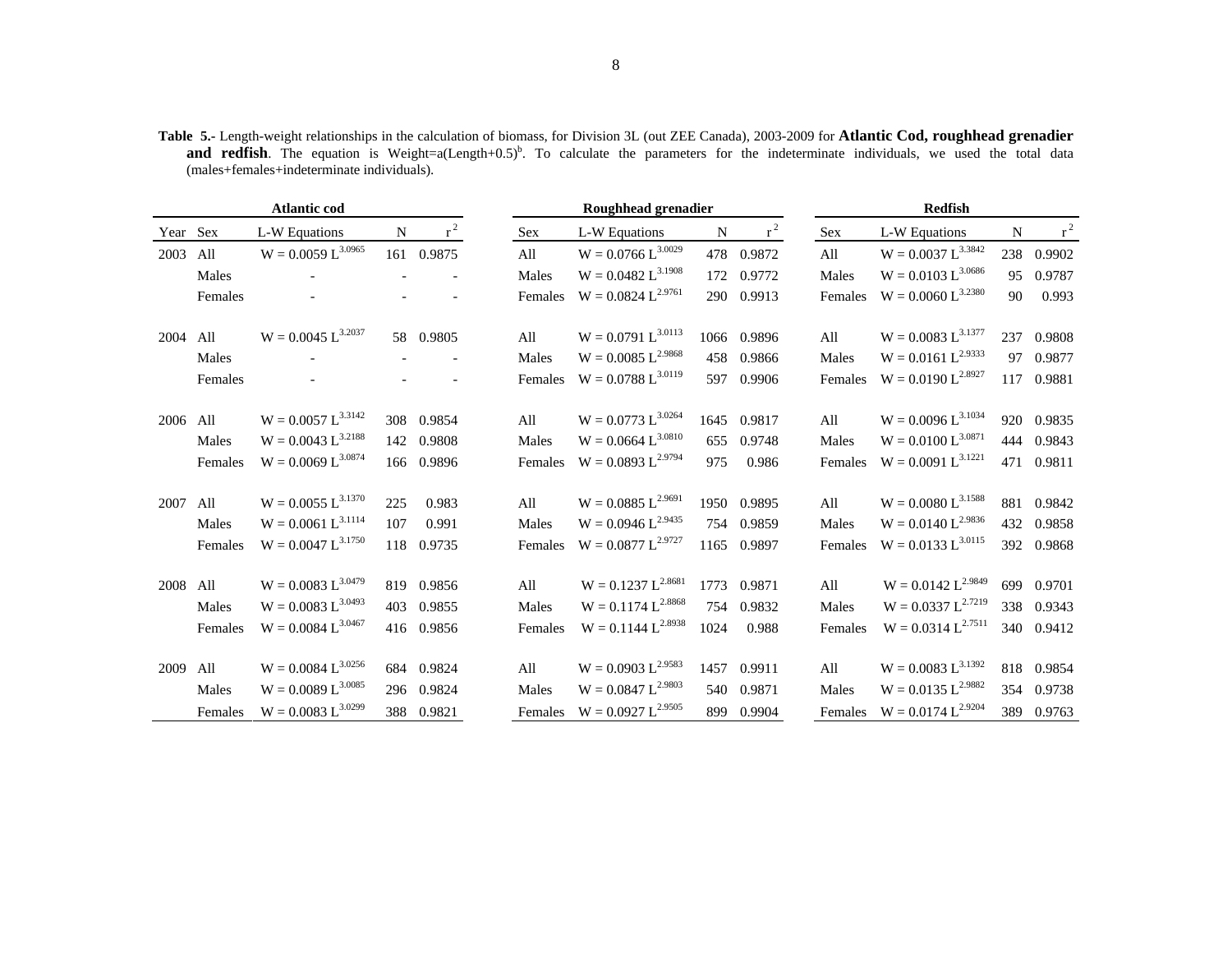2003 (\*) 2004 2006 Lenght (cm.) M F I T M F I T M F I T 12 0.00 0.00 0.03 0.03 0.00 0.00 0.00 0.00 0.01 0.00 0.00 0.01 14 0.00 0.00 0.00 0.00 0.00 0.00 0.00 0.00 0.00 0.00 0.00 0.00 16 0.00 0.00 0.10 0.10 0.00 0.00 0.00 0.00 0.00 0.01 0.00 0.01 18 0.00 0.00 0.06 0.06 0.00 0.00 0.00 0.00 0.00 0.03 0.00 0.03 20 0.00 0.00 0.10 0.10 0.00 0.00 0.00 0.00 0.03 0.00 0.00 0.03 22 0.00 0.00 0.18 0.18 0.00 0.00 0.00 0.00 0.05 0.02 0.00 0.08 24 0.00 0.00 0.34 0.34 0.00 0.00 0.02 0.02 0.08 0.10 0.00 0.18 26 0.00 0.00 0.38 0.38 0.00 0.00 0.03 0.03 0.09 0.16 0.00 0.25 28 0.00 0.00 0.24 0.24 0.00 0.00 0.06 0.06 0.09 0.19 0.00 0.27 30 0.00 0.00 0.30 0.30 0.00 0.00 0.15 0.15 0.13 0.19 0.00 0.32 32 0.00 0.00 0.27 0.27 0.00 0.00 0.03 0.03 0.20 0.11 0.00 0.30 34 0.00 0.00 0.28 0.28 0.00 0.00 0.05 0.05 0.15 0.10 0.00 0.25 36 0.00 0.00 0.37 0.37 0.00 0.00 0.09 0.09 0.12 0.11 0.00 0.23 38 0.00 0.00 0.35 0.35 0.00 0.00 0.15 0.15 0.11 0.12 0.00 0.23 40 0.00 0.00 0.20 0.20 0.00 0.00 0.10 0.10 0.05 0.12 0.00 0.17 42 0.00 0.00 0.38 0.38 0.00 0.00 0.10 0.10 0.12 0.07 0.00 0.18 44 0.00 0.00 0.10 0.10 0.00 0.00 0.06 0.06 0.13 0.10 0.00 0.23 46 0.00 0.00 0.12 0.12 0.00 0.00 0.03 0.03 0.11 0.13 0.00 0.24 48 0.00 0.00 0.13 0.13 0.00 0.00 0.01 0.01 0.03 0.09 0.00 0.12 50 0.00 0.00 0.08 0.08 0.00 0.00 0.03 0.03 0.03 0.05 0.00 0.08 52 0.00 0.00 0.12 0.12 0.00 0.00 0.00 0.00 0.02 0.05 0.00 0.08 54 0.00 0.00 0.00 0.00 0.00 0.00 0.01 0.01 0.00 0.04 0.00 0.04 56 0.00 0.00 0.03 0.03 0.00 0.00 0.00 0.00 0.00 0.00 0.00 0.00 58 0.00 0.00 0.02 0.02 0.00 0.00 0.00 0.00 0.01 0.00 0.00 0.01 60 0.00 0.00 0.02 0.02 0.00 0.00 0.00 0.00 0.00 0.00 0.00 0.00 62 0.00 0.00 0.03 0.03 0.00 0.00 0.00 0.00 0.00 0.00 0.00 0.00 64 0.00 0.00 0.00 0.00 0.00 0.00 0.00 0.00 0.00 0.01 0.00 0.01 66 0.00 0.00 0.02 0.02 0.00 0.00 0.00 0.00 0.00 0.00 0.00 0.00 68 0.00 0.00 0.02 0.02 0.00 0.00 0.00 0.00 0.00 0.01 0.00 0.01 70 0.00 0.00 0.00 0.00 0.00 0.00 0.00 0.00 0.00 0.00 0.00 0.00 72 0.00 0.00 0.00 0.00 0.00 0.00 0.00 0.00 0.00 0.00 0.00 0.00 74 0.00 0.00 0.00 0.00 0.00 0.00 0.00 0.00 0.00 0.00 0.00 0.00 76 0.00 0.00 0.00 0.00 0.00 0.00 0.00 0.00 0.00 0.00 0.00 0.00 78 0.00 0.00 0.00 0.00 0.00 0.00 0.00 0.00 0.00 0.01 0.00 0.01 80 0.00 0.00 0.03 0.03 0.00 0.00 0.00 0.00 0.00 0.00 0.00 0.00 Total 0.00 0.00 4.30 4.30 0.00 0.00 0.92 0.92 1.57 1.82 0.00 3.38  $N^{\circ}$  samples:  $14$  9 22 Nº Ind.: - - 160 160 - - 55 55 143 167 0 310 Sampled catch: 84 34 34 176 Range: 13-81 24-55 13-79 Total catch: 84 84 34 176 Total hauls:  $40 \t\t 58 \t\t 101$ 

**TABLE 6.- Atlantic cod** length distribution per haul mean catches by sex and year. Number per stratified mean catches. Spanish Summer Survey on NAFO 3L: 2003-2006 (R/V *Vizconde de Eza*). (I) means indeterminate. (\*) In 2003, the data correspond to 69% of the total area prospected in 2006-2009.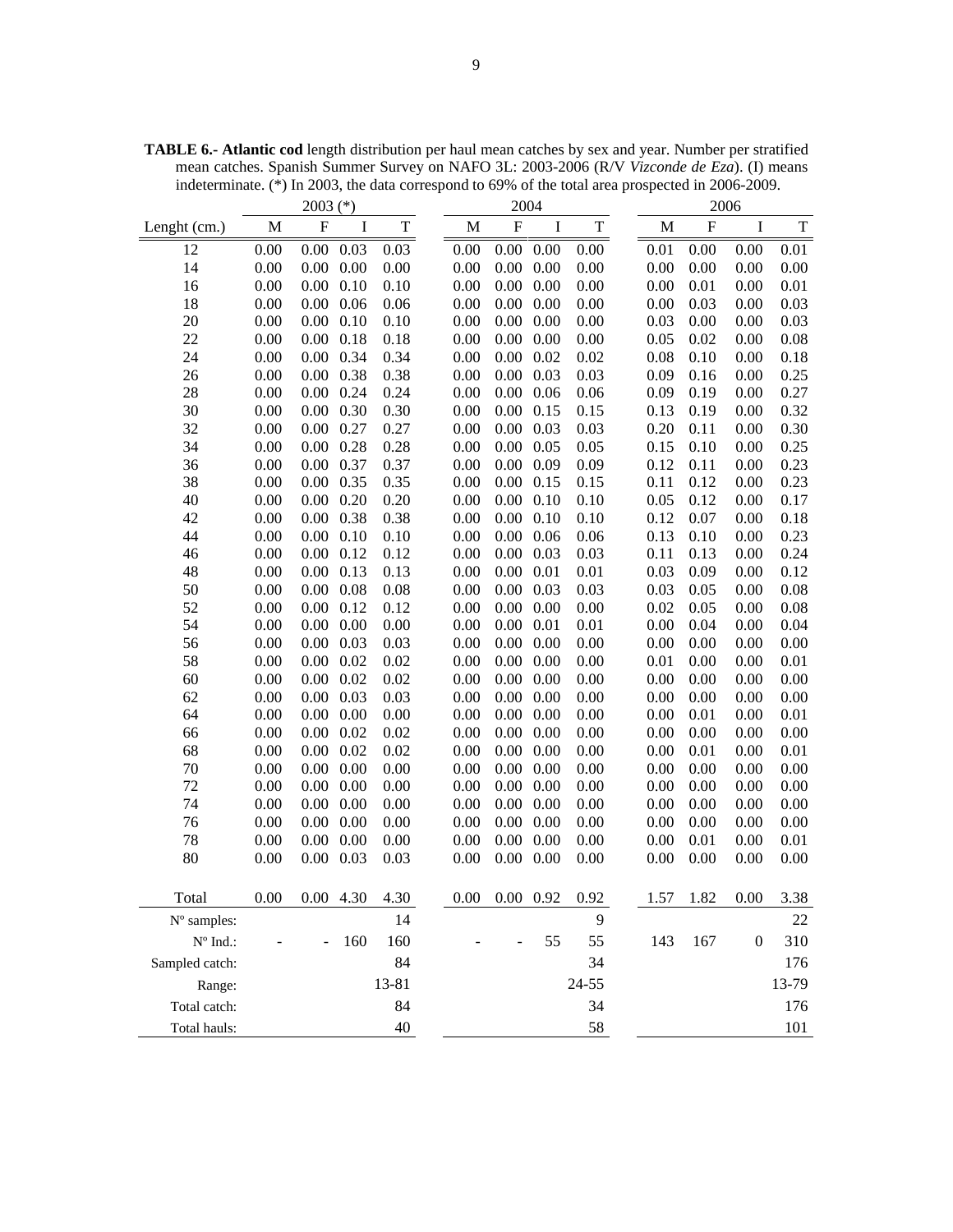|                                 |      | 2007                      |                  |             |       | 2009<br>2008              |                  |                  |             |           |                  |             |
|---------------------------------|------|---------------------------|------------------|-------------|-------|---------------------------|------------------|------------------|-------------|-----------|------------------|-------------|
| Lenght (cm.)                    | M    | $\boldsymbol{\mathrm{F}}$ | I                | $\mathbf T$ | M     | $\boldsymbol{\mathrm{F}}$ | I                | $\mathbf T$      | $\mathbf M$ | ${\bf F}$ | $\bf{I}$         | $\mathbf T$ |
| 12                              | 0.00 | 0.01                      | 0.00             | 0.01        | 0.01  | 0.02                      | 0.00             | 0.04             | 0.00        | 0.01      | 0.00             | 0.01        |
| 14                              | 0.01 | 0.00                      | 0.00             | 0.01        | 0.01  | 0.00                      | 0.00             | 0.01             | 0.00        | 0.00      | 0.00             | 0.00        |
| 16                              | 0.02 | 0.00                      | 0.00             | 0.02        | 0.08  | 0.03                      | 0.00             | 0.11             | 0.01        | 0.00      | 0.00             | 0.01        |
| 18                              | 0.04 | 0.03                      | 0.00             | 0.07        | 0.19  | 0.15                      | 0.00             | 0.34             | 0.00        | 0.00      | 0.00             | 0.00        |
| 20                              | 0.04 | 0.00                      | 0.00             | 0.04        | 0.14  | 0.13                      | 0.00             | 0.27             | 0.02        | 0.01      | 0.00             | 0.03        |
| 22                              | 0.02 | 0.01                      | 0.00             | 0.03        | 0.12  | 0.19                      | 0.00             | 0.31             | 0.06        | 0.06      | 0.00             | 0.12        |
| 24                              | 0.01 | 0.01                      | 0.00             | 0.02        | 1.21  | 1.36                      | 0.00             | 2.56             | 0.08        | 0.05      | 0.00             | 0.13        |
| 26                              | 0.01 | 0.00                      | 0.00             | 0.01        | 5.14  | 6.23                      | 0.00             | 11.37            | 0.12        | 0.12      | 0.00             | 0.24        |
| 28                              | 0.02 | 0.04                      | 0.00             | 0.06        | 8.51  | 10.05                     | 0.00             | 18.56            | 0.14        | 0.18      | 0.00             | 0.32        |
| 30                              | 0.05 | 0.02                      | 0.00             | 0.07        | 6.60  | 7.42                      | 0.00             | 14.02            | 0.20        | 0.15      | 0.00             | 0.36        |
| 32                              | 0.05 | 0.06                      | 0.00             | 0.12        | 2.99  | 3.61                      | 0.00             | 6.60             | 0.39        | 0.37      | 0.00             | 0.77        |
| 34                              | 0.07 | 0.06                      | 0.00             | 0.14        | 1.94  | 0.81                      | 0.00             | 2.74             | 0.66        | 1.04      | 0.00             | 1.70        |
| 36                              | 0.07 | 0.13                      | 0.00             | 0.21        | 0.83  | 0.78                      | 0.00             | 1.61             | 1.11        | 1.16      | 0.00             | 2.26        |
| 38                              | 0.14 | 0.17                      | 0.00             | 0.31        | 0.32  | 0.35                      | 0.00             | 0.67             | 1.09        | 1.42      | 0.00             | 2.51        |
| 40                              | 0.11 | 0.14                      | 0.00             | 0.25        | 0.14  | 0.29                      | 0.00             | 0.43             | 0.92        | 1.07      | 0.00             | 1.99        |
| 42                              | 0.10 | 0.14                      | 0.00             | 0.24        | 0.06  | 0.37                      | 0.00             | 0.43             | 0.49        | 0.76      | 0.00             | 1.25        |
| 44                              | 0.11 | 0.07                      | 0.00             | 0.18        | 0.13  | 0.05                      | 0.00             | 0.19             | 0.28        | 0.47      | 0.00             | 0.75        |
| 46                              | 0.02 | 0.13                      | 0.00             | 0.15        | 0.09  | 0.29                      | 0.00             | 0.37             | 0.15        | 0.37      | 0.00             | 0.52        |
| 48                              | 0.07 | 0.04                      | 0.00             | 0.12        | 0.07  | 0.24                      | 0.00             | 0.31             | 0.04        | 0.15      | 0.00             | 0.18        |
| 50                              | 0.02 | 0.03                      | 0.00             | 0.05        | 0.06  | 0.09                      | 0.00             | 0.16             | 0.08        | 0.14      | 0.00             | 0.22        |
| 52                              | 0.02 | 0.05                      | 0.00             | 0.07        | 0.22  | 0.07                      | 0.00             | 0.29             | 0.07        | 0.13      | 0.00             | 0.20        |
| 54                              | 0.05 | 0.02                      | 0.00             | 0.07        | 0.04  | 0.06                      | 0.00             | 0.10             | 0.07        | 0.08      | 0.00             | 0.15        |
| 56                              | 0.02 | 0.04                      | 0.00             | 0.06        | 0.04  | 0.02                      | 0.00             | 0.06             | 0.09        | 0.11      | 0.00             | 0.20        |
| 58                              | 0.03 | 0.03                      | 0.00             | 0.06        | 0.19  | 0.03                      | 0.00             | 0.22             | 0.01        | 0.13      | 0.00             | 0.14        |
| 60                              | 0.01 | 0.01                      | 0.00             | 0.02        | 0.02  | 0.02                      | 0.00             | 0.04             | 0.02        | 0.07      | 0.00             | 0.09        |
| 62                              | 0.01 | 0.01                      | 0.00             | 0.02        | 0.05  | 0.03                      | 0.00             | 0.09             | 0.03        | 0.04      | 0.00             | 0.07        |
| 64                              | 0.00 | 0.00                      | 0.00             | 0.00        | 0.01  | 0.05                      | 0.00             | 0.06             | 0.01        | 0.06      | 0.00             | 0.07        |
| 66                              | 0.00 | 0.00                      | 0.00             | 0.00        | 0.04  | 0.00                      | 0.00             | 0.04             | 0.01        | 0.03      | 0.00             | 0.04        |
| 68                              | 0.00 | 0.01                      | 0.00             | 0.01        | 0.00  | 0.01                      | 0.00             | 0.01             | 0.01        | 0.02      | 0.00             | 0.03        |
| 70                              | 0.00 | 0.00                      | 0.00             | 0.00        | 0.01  | 0.00                      | 0.00             | 0.01             | 0.01        | 0.03      | 0.00             | 0.04        |
| 72                              | 0.00 | 0.00                      | 0.00             | 0.00        | 0.00  | 0.00                      | 0.00             | 0.00             | 0.00        | 0.01      | 0.00             | 0.01        |
| 74                              | 0.00 | 0.00                      | 0.00             | 0.00        | 0.00  | 0.01                      | 0.00             | 0.01             | 0.01        | 0.00      | 0.00             | 0.01        |
| 76                              | 0.00 | 0.01                      | 0.00             | 0.01        | 0.00  | 0.00                      | 0.00             | 0.00             | 0.00        | 0.01      | 0.00             | 0.01        |
| 78                              | 0.00 | 0.00                      | 0.00             | 0.00        | 0.00  | 0.00                      | 0.00             | 0.00             | 0.00        | 0.00      | 0.00             | 0.00        |
| 80                              | 0.00 | 0.00                      | 0.00             | 0.00        | 0.00  | 0.00                      | 0.00             | 0.00             | 0.00        | 0.00      | 0.00             | 0.00        |
|                                 |      |                           |                  |             |       |                           |                  |                  |             |           |                  |             |
| Total                           | 1.13 |                           | 1.30 0.00        | 2.43        | 29.27 |                           |                  | 32.78 0.00 62.05 | 6.18        | 8.25      |                  | 0.00 14.44  |
| N° samples:                     |      |                           |                  | 32          |       |                           |                  | 34               |             |           |                  | 32          |
| $\mathrm{N}^{\mathrm{o}}$ Ind.: | 107  | 119                       | $\boldsymbol{0}$ | 226         | 739   | 827                       | $\boldsymbol{0}$ | 1566             | 580         | 781       | $\boldsymbol{0}$ | 1361        |
| Sampled catch:                  |      |                           |                  | 168         |       |                           |                  | 1814             |             |           |                  | 957         |
| Range:                          |      |                           |                  | 12-76       |       |                           |                  | 12-74            |             |           |                  | 13-77       |
| Total catch:                    |      |                           |                  | 168         |       |                           |                  | 1814             |             |           |                  | 957         |
| Total hauls:                    |      |                           |                  | 99          |       |                           |                  | 103              |             |           |                  | 103         |

**TABLE 7.- Atlantic cod** length distribution per haul mean catches by sex and year. Number per stratified mean catches. Spanish Summer Survey on NAFO 3L: 2007-2009 (R/V *Vizconde de Eza*). (I) means indeterminate. (\*) In 2003, the data correspond to 69% of the total area prospected in 2006-2009.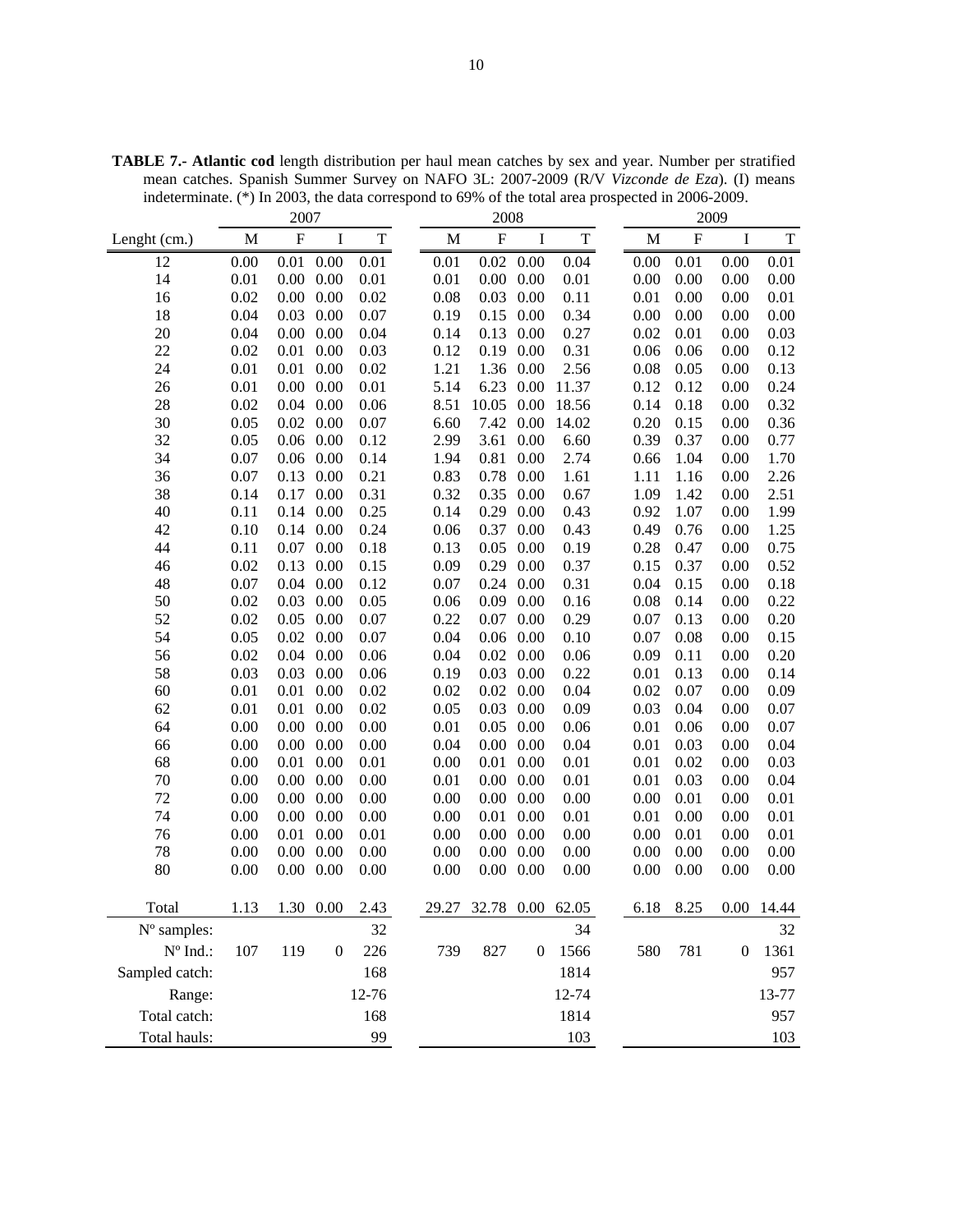**TABLE 8.-** Swept area, number of hauls and **roughhead grenadier** mean catch (Kg) and SD (\*\*) by stratum. Spanish Survey on NAFO Div. 3L in the period 2003-2009, on board R/V "*Vizconde de Eza"*. (\*) In 2003, the data correspond to 69% of the total area prospected in 2006-2009.

| Stratum | Swept<br>area | Tow<br>number  | Mean<br>catch | ${\rm SD}$               | Swept<br>area | Tow<br>number    | Mean<br>catch | <b>SD</b> | Swept<br>area | Tow<br>number  | Mean<br>catch | <b>SD</b> |
|---------|---------------|----------------|---------------|--------------------------|---------------|------------------|---------------|-----------|---------------|----------------|---------------|-----------|
|         |               | $2003$ (*)     |               |                          |               | 2004             |               |           |               | 2006           |               |           |
| 385     | 0.0225        | $\overline{c}$ | 0.000         | 0.000                    | 0.0229        | $\overline{c}$   | 0.000         | 0.000     | 0.0229        | $\overline{c}$ | 0.000         | 0.000     |
| 387     | 0.0229        | $\overline{c}$ | 0.000         | 0.000                    | 0.0214        | $\overline{c}$   | 59.987        | 23.598    | 0.0225        | $\mathfrak{2}$ | 34.790        | 20.520    |
| 388     | 0.0334        | 3              | 0.000         | 0.000                    | 0.0105        | 1                | 43.300        |           | 0.0566        | 5              | 26.406        | 7.803     |
| 389     | 0.0454        | $\overline{4}$ | 0.000         | 0.000                    | 0.0225        | $\overline{c}$   | 1.875         | 2.652     | 0.0795        | $\overline{7}$ | 1.426         | 2.642     |
| 390     | 0.0563        | 5              | 0.560         | 1.252                    | 0.0345        | 3                | 0.007         | 0.012     | 0.1249        | 11             | 0.000         | 0.000     |
| 391     | 0.0338        | 3              | 0.017         | 0.029                    | 0.0218        | 2                | 0.018         | 0.025     | 0.0450        | 4              | 178.123       | 304.579   |
| 392     | 0.0116        | 1              | 3.900         | $\overline{\phantom{a}}$ | 0.0214        | $\overline{c}$   | 200.650       | 255.195   | 0.0229        | $\overline{c}$ | 118.025       | 159.347   |
| 729     | 0.0210        | $\overline{c}$ | 37.750        | 4.596                    | 0.0221        | $\overline{c}$   | 29.475        | 17.501    | 0.0338        | 3              | 25.164        | 23.944    |
| 730     | 0.0221        | 2              | 101.050       | 37.972                   | 0.0221        | $\boldsymbol{2}$ | 33.715        | 0.544     | 0.0326        | 3              | 53.270        | 7.021     |
| 731     | 0.0229        | $\overline{c}$ | 3.510         | 1.824                    | 0.0233        | $\mathbf{2}$     | 10.450        | 5.162     | 0.0341        | 3              | 10.512        | 3.252     |
| 732     | 0.0113        | $\mathbf{1}$   | 34.400        | $\sim$                   | 0.0210        | $\overline{c}$   | 39.490        | 7.594     | 0.0334        | 3              | 22.164        | 9.200     |
| 733     | n.s.          | n.s.           | n.s.          | n.s.                     | 0.0330        | 3                | 15.553        | 5.137     | 0.0454        | 4              | 23.450        | 16.806    |
| 734     | n.s.          | n.s.           | n.s.          | n.s.                     | 0.0304        | 3                | 65.850        | 106.305   | 0.0225        | $\mathfrak{2}$ | 39.315        | 9.638     |
| 741     | 0.0113        | $\mathbf{1}$   | 8.700         | $\overline{\phantom{a}}$ | 0.0323        | 3                | 1.055         | 1.342     | 0.0218        | $\mathfrak{2}$ | 17.557        | 23.112    |
| 742     | 0.0116        | $\mathbf{1}$   | 24.400        | $\overline{\phantom{a}}$ | 0.0120        | $\mathbf{1}$     | 4.700         | $\sim$    | 0.0229        | $\overline{c}$ | 20.933        | 7.015     |
| 743     | n.s.          | n.s.           | n.s.          | n.s.                     | 0.0188        | 2                | 26.245        | 6.017     | 0.0225        | $\sqrt{2}$     | 10.574        | 6.353     |
| 744     | n.s.          | n.s.           | n.s.          | n.s.                     | 0.0101        | $\mathbf{1}$     | 2.550         | $\sim$    | 0.0229        | $\overline{c}$ | 15.365        | 15.111    |
| 745     | 0.0341        | 3              | 17.547        | 10.764                   | 0.0319        | 3                | 5.800         | 2.722     | 0.0686        | 6              | 8.238         | 5.438     |
| 746     | 0.0446        | $\overline{4}$ | 63.800        | 71.784                   | 0.0338        | 3                | 26.205        | 21.151    | 0.0675        | 6              | 41.767        | 29.972    |
| 747     | n.s.          | n.s.           | n.s.          | n.s.                     | 0.0308        | 3                | 43.627        | 13.999    | 0.1230        | 11             | 42.307        | 40.112    |
| 748     | 0.0109        | $\mathbf{1}$   | 55.980        | $\sim$                   | 0.0199        | $\overline{c}$   | 22.515        | 18.547    | 0.0326        | 3              | 67.920        | 73.796    |
| 749     | 0.0221        | $\overline{c}$ | 145.200       | 23.193                   | 0.0221        | $\overline{c}$   | 45.900        | 51.336    | 0.0229        | $\mathfrak{2}$ | 25.930        | 31.919    |
| 750     | n.s.          | n.s.           | n.s.          | n.s.                     | 0.0180        | $\overline{c}$   | 56.750        | 36.416    | 0.1005        | 9              | 16.866        | 18.117    |
| 751     | n.s.          | n.s.           | n.s.          | n.s.                     | n.s.          | n.s.             | n.s.          | n.s.      | 0.0454        | $\overline{4}$ | 4.253         | 3.543     |
|         |               | 2007           |               |                          |               | 2008             |               |           |               | 2009           |               |           |
| 385     | 0.0225        | $\mathfrak{2}$ | 0.000         | 0.000                    | 0.0229        | $\overline{c}$   | 0.000         | 0.000     | 0.0225        | $\overline{c}$ | 0.000         | 0.000     |
| 387     | 0.0225        | $\mathfrak{2}$ | 45.990        | 51.746                   | 0.0435        | 4                | 20.320        | 11.817    | 0.0439        | 4              | 30.045        | 16.013    |
| 388     | 0.0563        | 5              | 37.663        | 22.136                   | 0.0559        | 5                | 15.056        | 11.298    | 0.0555        | 5              | 27.627        | 27.428    |

| 385 | 0.0225 | 2  | 0.000   | 0.000       | 0.0229 | 2              | 0.000   | 0.000   | 0.0225 | 2      | 0.000  | 0.000   |
|-----|--------|----|---------|-------------|--------|----------------|---------|---------|--------|--------|--------|---------|
| 387 | 0.0225 | 2  | 45.990  | 51.746      | 0.0435 | 4              | 20.320  | 11.817  | 0.0439 | 4      | 30.045 | 16.013  |
| 388 | 0.0563 | 5  | 37.663  | 22.136      | 0.0559 | 5              | 15.056  | 11.298  | 0.0555 | 5      | 27.627 | 27.428  |
| 389 | 0.0900 | 8  | 3.075   | 8.697       | 0.0780 | 7              | 19.007  | 23.458  | 0.0803 | $\tau$ | 31.105 | 63.627  |
| 390 | 0.1350 | 12 | 0.000   | 0.000       | 0.1395 | 12             | 0.580   | 1.338   | 0.1373 | 12     | 4.648  | 14.283  |
| 391 | 0.0450 | 4  | 86.525  | 171.255     | 0.0454 | $\overline{4}$ | 248.947 | 142.328 | 0.0458 | 4      | 72.878 | 56.298  |
| 392 | 0.0225 | 2  | 129.950 | 138.805     | 0.0221 | 2              | 58.175  | 54.836  | 0.0229 | 2      | 60.934 | 78.701  |
| 729 | 0.0338 | 3  | 26.490  | 13.222      | 0.0338 | 3              | 19.943  | 6.923   | 0.0341 | 3      | 9.991  | 5.382   |
| 730 | 0.0225 | 2  | 81.378  | 33.061      | 0.0323 | 3              | 35.119  | 29.483  | 0.0338 | 3      | 75.453 | 99.963  |
| 731 | 0.0338 | 3  | 14.333  | 7.365       | 0.0330 | 3              | 14.333  | 10.000  | 0.0341 | 3      | 4.980  | 1.654   |
| 732 | 0.0338 | 3  | 11.151  | 3.253       | 0.0446 | 4              | 21.545  | 3.045   | 0.0450 | 4      | 8.289  | 3.314   |
| 733 | 0.0338 | 3  | 19.104  | 14.162      | 0.0431 | 4              | 23.939  | 36.979  | 0.0450 | 4      | 19.108 | 13.978  |
| 734 | 0.0225 | 2  | 23.400  | 8.202       | 0.0221 | 2              | 30.580  | 20.182  | 0.0218 | 2      | 28.777 | 12.760  |
| 741 | 0.0225 | 2  | 4.650   | 6.166       | 0.0210 | 2              | 10.359  | 10.390  | 0.0221 | 2      | 11.334 | 6.316   |
| 742 | 0.0225 | 2  | 14.493  | 2.011       | 0.0210 | 2              | 16.861  | 11.943  | 0.0214 | 2      | 3.425  | 1.803   |
| 743 | 0.0225 | 2  | 29.666  | 25.928      | 0.0203 | 2              | 25.509  | 13.847  | 0.0203 | 2      | 13.278 | 13.438  |
| 744 | 0.0218 | 2  | 33.965  | 0.375       | 0.0221 | 2              | 58.670  | 15.570  | 0.0210 | 2      | 8.208  | 6.495   |
| 745 | 0.0675 | 6  | 3.624   | 1.509       | 0.0555 | 5              | 14.284  | 7.402   | 0.0559 | 5      | 3.787  | 2.256   |
| 746 | 0.0664 | 6  | 34.607  | 22.333      | 0.0638 | 6              | 30.720  | 16.486  | 0.0668 | 6      | 23.474 | 20.537  |
| 747 | 0.1238 | 11 | 62.510  | 26.732      | 0.1069 | 10             | 28.717  | 25.198  | 0.1118 | 10     | 33.180 | 25.868  |
| 748 | 0.0338 | 3  | 33.533  | 16.455      | 0.0218 | 2              | 217.340 | 286.322 | 0.0229 | 2      | 92.330 | 127.477 |
| 749 | 0.0113 | 1  | 28.700  | $\sim$ $ -$ | 0.0214 | 2              | 47.452  | 11.670  | 0.0225 | 2      | 13.700 | 9.334   |
| 750 | 0.0679 | 6  | 19.516  | 24.114      | 0.0844 | 8              | 11.937  | 6.673   | 0.0791 | 7      | 16.895 | 14.145  |
| 751 | 0.0225 | 2  | 24.445  | 7.983       | 0.0413 | 4              | 9.038   | 8.141   | 0.0338 | 3      | 88.193 | 144.495 |

 $(**)$  *SD* =  $\frac{\sum (x_i - \bar{x})}{n-1}$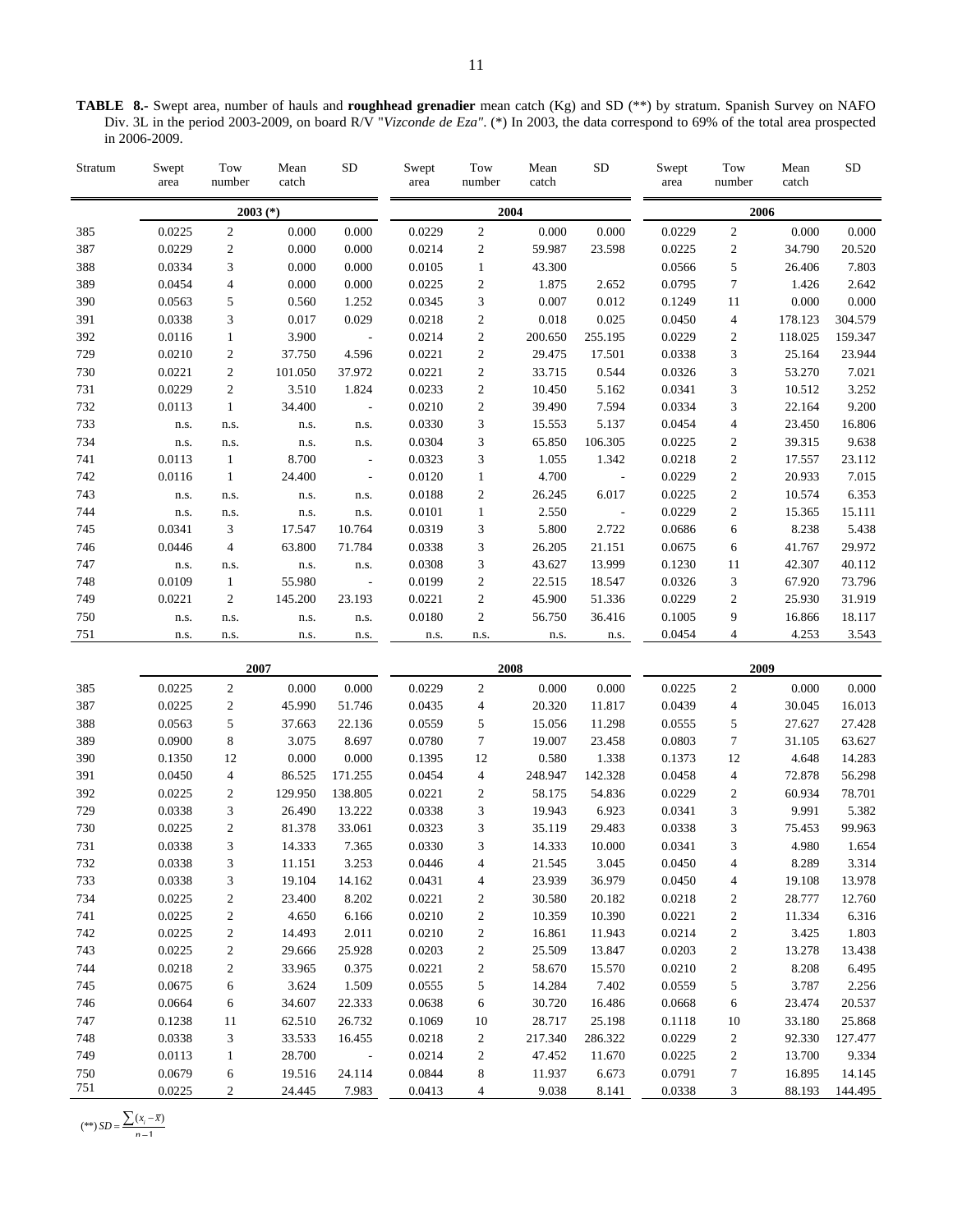|                |          |           |                          | Survey    |           |           |           |
|----------------|----------|-----------|--------------------------|-----------|-----------|-----------|-----------|
| Stratum        | 2003     | 2004      | 2005                     | 2006      | 2007      | 2008      | 2009      |
| 385            | 0.00     | 0.00      | $\qquad \qquad \Box$     | 0.00      | 0.00      | 0.00      | 0.00      |
| 387            | 0.00     | 15356.54  | $\overline{a}$           | 8906.24   | 11773.44  | 5201.92   | 7691.52   |
| 388            | 0.00     | 15458.10  | $\overline{a}$           | 9426.94   | 13445.76  | 5374.85   | 9862.70   |
| 389            | 0.00     | 954.38    | $\overline{a}$           | 725.69    | 1565.18   | 9674.64   | 15832.37  |
| 390            | 456.40   | 5.43      | $\overline{\phantom{a}}$ | 0.00      | 0.00      | 472.70    | 3787.71   |
| 391            | 4.70     | 4.94      | $\overline{\phantom{a}}$ | 50230.55  | 24400.05  | 70203.05  | 20551.46  |
| 392            | 565.50   | 29094.25  | $\frac{1}{2}$            | 17113.63  | 18842.75  | 8435.38   | 8835.43   |
| 729            | 7021.50  | 5482.35   | ÷,                       | 4680.44   | 4927.20   | 3709.46   | 1858.39   |
| 730            | 17178.50 | 5731.55   | $\overline{\phantom{a}}$ | 9055.90   | 13834.26  | 5970.29   | 12827.07  |
| 731            | 758.16   | 2257.20   | $\overline{a}$           | 2270.52   | 3095.93   | 3095.93   | 1075.61   |
| 732            | 7946.40  | 9122.19   | $\blacksquare$           | 5119.88   | 2575.96   | 4976.90   | 1914.82   |
| 733            | n.s      | 3639.48   | ÷,                       | 5487.30   | 4470.26   | 5601.67   | 4471.16   |
| 734            | n.s      | 10075.05  | $\overline{a}$           | 6015.20   | 3580.20   | 4678.66   | 4402.88   |
| 741            | 870.00   | 105.53    | $\overline{a}$           | 1755.70   | 465.00    | 1035.90   | 1133.40   |
| 742            | 1561.60  | 300.80    | $\overline{a}$           | 1339.68   | 927.55    | 1079.10   | 219.20    |
| 743            | n.s      | 1338.50   | $\overline{a}$           | 539.27    | 1512.97   | 1300.93   | 677.18    |
| 744            | n.s      | 168.30    | ÷,                       | 1014.09   | 2241.69   | 3872.22   | 541.70    |
| 745            | 6106.24  | 2018.40   | $\blacksquare$           | 2866.88   | 1261.09   | 4970.83   | 1317.95   |
| 746            | 25009.60 | 10272.36  | $\overline{\phantom{a}}$ | 16372.53  | 13565.94  | 12042.24  | 9201.61   |
| 747            | n.s      | 31585.71  | $\overline{\phantom{a}}$ | 30630.47  | 45257.17  | 20791.04  | 24022.61  |
| 748            | 8900.82  | 3579.89   | $\overline{a}$           | 10799.28  | 5331.80   | 34557.06  | 14680.47  |
| 749            | 18295.20 | 5783.40   | $\overline{a}$           | 3267.18   | 3616.20   | 5978.95   | 1726.20   |
| 750            | n.s      | 31553.00  | $\overline{a}$           | 9377.25   | 10850.99  | 6636.90   | 9393.86   |
| 751            | n.s      | n.s       | L,                       | 973.82    | 5597.91   | 2069.59   | 20196.12  |
| <b>TOTAL</b>   | 94674.62 | 183887.34 |                          | 197968.44 | 193139.30 | 221730.20 | 176221.39 |
| ${\mathcal Y}$ | 21.16    | 29.38     |                          | 30.52     | 29.77     | 34.18     | 27.17     |
| <b>SD</b>      | 3.38     | 5.27      |                          | 7.41      | 4.86      | 6.12      | 4.97      |

**TABLE 9.-** Stratified mean catches (Kg) and SD of **roughhead grenadier** by stratum and year (2003- 2009). Research Vessel *Vizconde de Eza*. n.s. means stratum not surveyed. In 2003: the data correspond to 69% of the total area prospected in 2006-2009.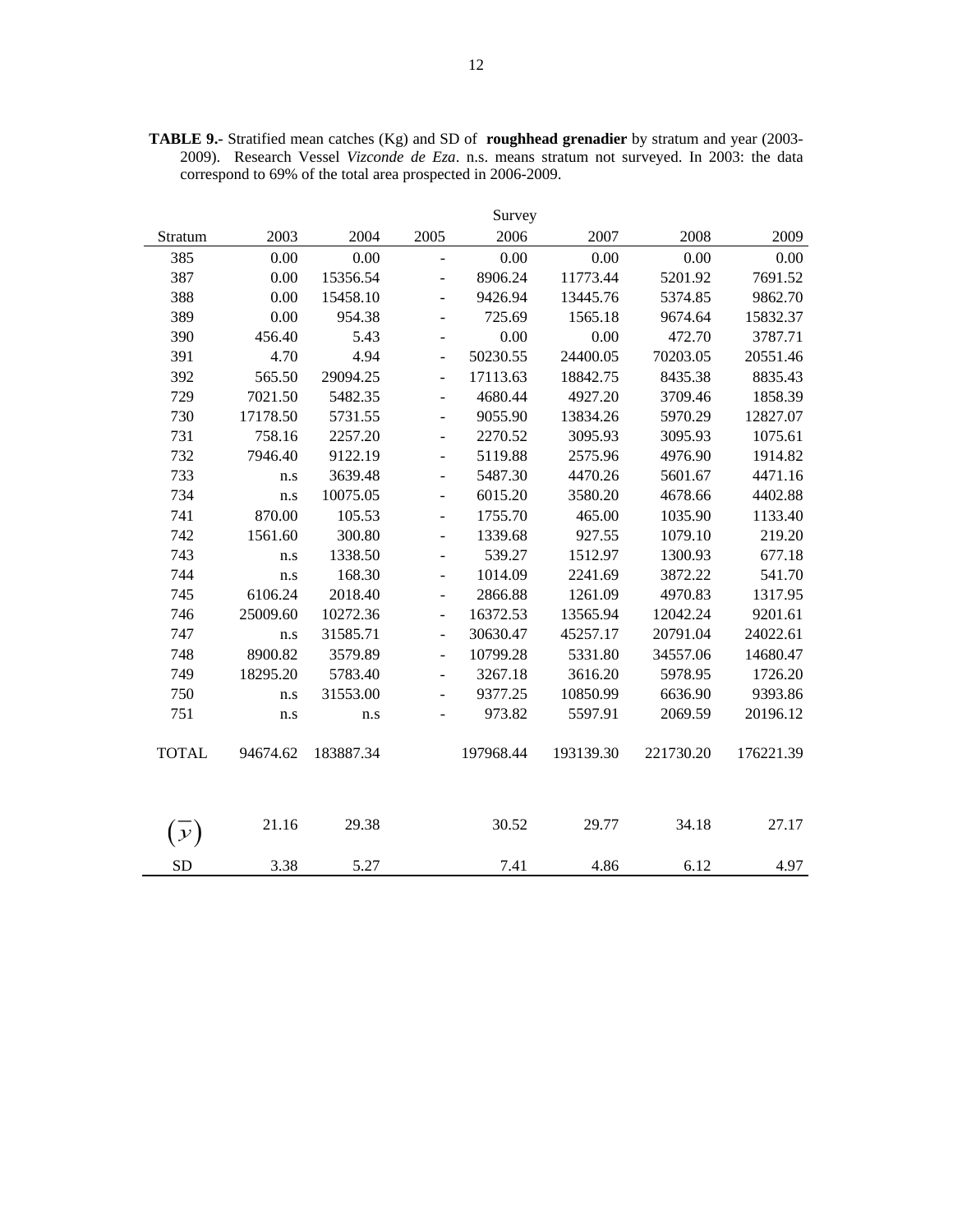|              |                         |                  |          | Survey           |                  |                  |              |
|--------------|-------------------------|------------------|----------|------------------|------------------|------------------|--------------|
| Stratum      | 2003                    | 2004             | 2005     | 2006             | 2007             | 2008             | 2009         |
| 385          | $\boldsymbol{0}$        | $\boldsymbol{0}$ | L.       | $\mathbf{0}$     | $\boldsymbol{0}$ | $\boldsymbol{0}$ | $\mathbf{0}$ |
| 387          | $\boldsymbol{0}$        | 1437             | ÷        | 792              | 1047             | 478              | 701          |
| 388          | $\boldsymbol{0}$        | 1472             |          | 832              | 1195             | 481              | 889          |
| 389          | $\boldsymbol{0}$        | 85               |          | 64               | 139              | 868              | 1381         |
| 390          | 41                      | $\boldsymbol{0}$ |          | $\boldsymbol{0}$ | $\boldsymbol{0}$ | 41               | 331          |
| 391          | $\boldsymbol{0}$        | $\boldsymbol{0}$ |          | 4465             | 2169             | 6189             | 1797         |
| 392          | 49                      | 2722             |          | 1496             | 1675             | 763              | 772          |
| 729          | 669                     | 496              |          | 416              | 438              | 330              | 163          |
| 730          | 1553                    | 518              |          | 833              | 1230             | 555              | 1140         |
| 731          | 66                      | 194              |          | 200              | 275              | 281              | 95           |
| 732          | 706                     | 869              |          | 460              | 229              | 446              | 170          |
| 733          | n.s                     | 331              |          | 484              | 397              | 520              | 397          |
| 734          | n.s                     | 995              |          | 535              | 318              | 423              | 405          |
| 741          | 77                      | 10               |          | 161              | 41               | 99               | 102          |
| 742          | 134                     | $25\,$           |          | 117              | 82               | 103              | $21\,$       |
| 743          | $\mathbf{n}.\mathbf{s}$ | 143              |          | 48               | 134              | 128              | 67           |
| 744          | $\mathbf{n}.\mathbf{s}$ | 17               |          | 89               | 206              | 350              | 52           |
| 745          | 537                     | 190              | $\equiv$ | 251              | 112              | 448              | $118\,$      |
| 746          | 2242                    | 913              |          | 1455             | 1226             | 1133             | 827          |
| 747          | $\mathbf{n}.\mathbf{s}$ | 3082             |          | 2739             | 4023             | 1945             | 2150         |
| 748          | 818                     | 360              | ٠        | 993              | 474              | 3178             | 1284         |
| 749          | 1654                    | 523              | ۰        | 286              | 321              | 559              | 153          |
| 750          | $\mathbf{n}.\mathbf{s}$ | 3506             |          | 840              | 959              | 629              | 831          |
| 751          | n.s                     | n.s              |          | 86               | 498              | 201              | 1795         |
| <b>TOTAL</b> | 8546                    | 17887            |          | 17641            | 17190            | 20148            | 15641        |
| ${\rm SD}$   | 1340                    | 3240             |          | 4271             | 2799             | 3534             | 2844         |

**TABLE 10.-** Survey estimates (by the swept area method) of **roughhead grenadier** biomass (t.) and SD by stratum and year on NAFO Div. 3L (R/V *Vizconde de Eza*). n.s. means stratum not surveyed. In 2003, the data correspond to 69% of the total area prospected in 2006-2009.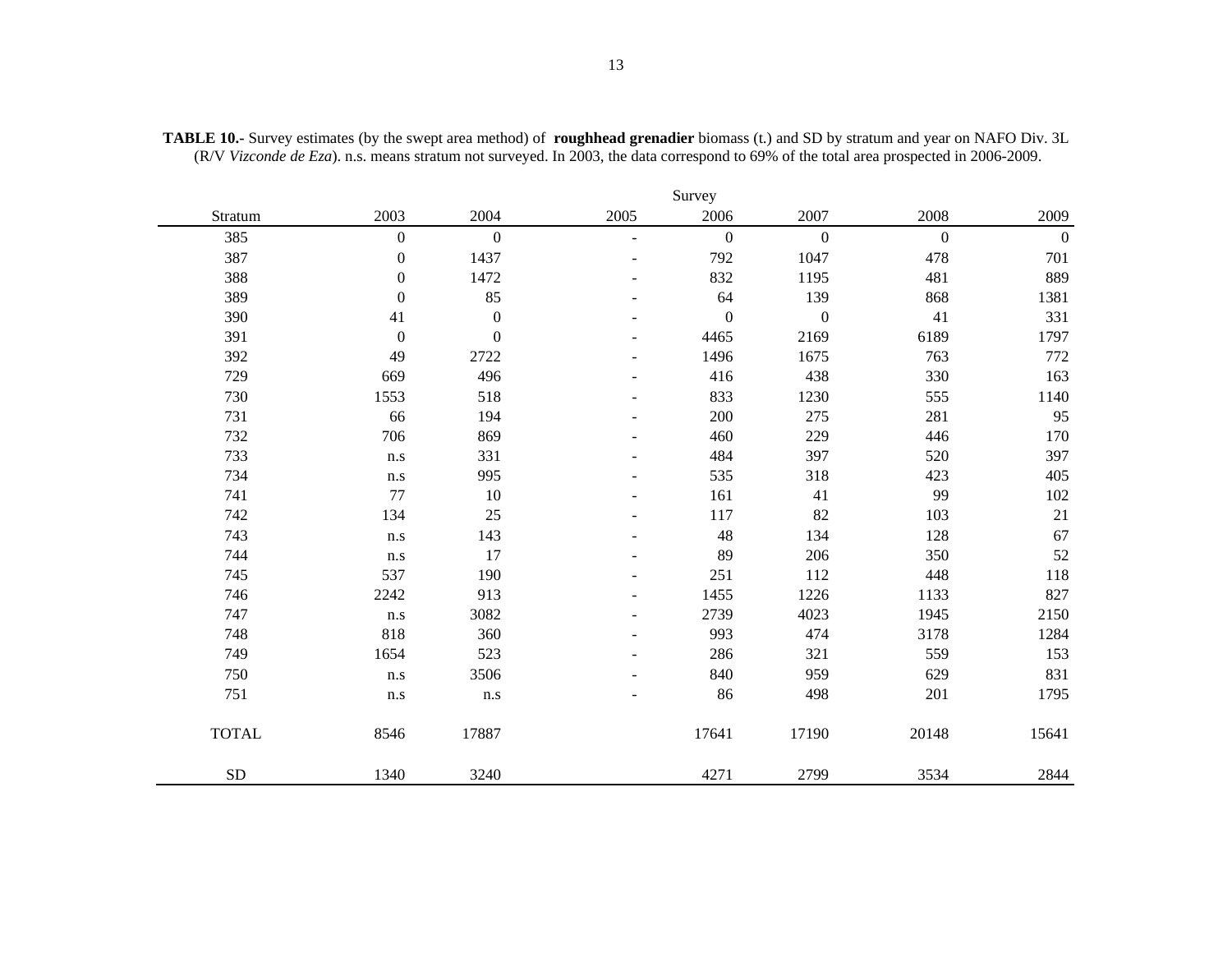**TABLE 11.- Roughhead grenadier** length distribution per haul mean catches by sex and year. Number per stratified mean catches. Spanish Summer Survey on NAFO 3L: 2003-2006 (R/V Vizconde de Eza). (I) means indeterminate. (\*) In 2003, the data correspond to 69% of the total area prospected in 2006-2009.

|                   |          | $2003$ (*)                |      |             |          | 2004                      |          |             | 2006 |                           |      |             |
|-------------------|----------|---------------------------|------|-------------|----------|---------------------------|----------|-------------|------|---------------------------|------|-------------|
| Lenght (cm.)      | M        | $\boldsymbol{\mathrm{F}}$ | I    | $\mathbf T$ | M        | $\boldsymbol{\mathrm{F}}$ | I        | $\mathbf T$ | M    | $\boldsymbol{\mathrm{F}}$ | I    | $\mathbf T$ |
| 1.5               | 0.00     | 0.00                      | 0.03 | 0.03        | 0.00     | 0.00                      | 0.02     | 0.02        | 0.00 | 0.00                      | 0.04 | 0.04        |
| 2.5               | 0.37     | 0.16                      | 0.67 | 1.20        | 0.02     | 0.02                      | 0.06     | 0.10        | 0.07 | 0.04                      | 0.02 | 0.13        |
| 3.5               | 0.17     | 0.11                      | 0.20 | 0.48        | 0.77     | 0.21                      | 0.18     | 1.15        | 0.61 | 0.16                      | 0.14 | 0.91        |
| 4.5               | 0.18     | 0.20                      | 0.00 | 0.39        | 0.09     | 0.07                      | 0.00     | 0.16        | 0.14 | 0.00                      | 0.00 | 0.14        |
| 5.5               | 1.68     | 1.70                      | 0.00 | 3.38        | 0.36     | 0.42                      | 0.00     | 0.77        | 0.12 | 0.15                      | 0.00 | 0.27        |
| 6.5               | 0.94     | 0.88                      | 0.00 | 1.82        | 0.72     | 1.08                      | 0.00     | 1.80        | 0.91 | 0.71                      | 0.00 | 1.63        |
| 7.5               | 0.55     | 0.34                      | 0.00 | 0.88        | 0.32     | 0.39                      | 0.00     | 0.71        | 0.62 | 0.48                      | 0.00 | 1.10        |
| 8.5               | 0.60     | 0.86                      | 0.00 | 1.46        | 0.80     | 0.92                      | 0.00     | 1.72        | 0.46 | 0.50                      | 0.00 | 0.97        |
| 9.5               | 0.53     | 0.68                      | 0.00 | 1.21        | 1.05     | 1.12                      | 0.00     | 2.17        | 0.95 | 0.87                      | 0.00 | 1.82        |
| 10.5              | 1.17     | 1.10                      | 0.00 | 2.27        | 0.87     | 0.55                      | 0.00     | 1.42        | 0.87 | 0.98                      | 0.00 | 1.84        |
| 11.5              | 0.90     | 0.94                      | 0.00 | 1.84        | 1.03     | 1.13                      | 0.00     | 2.16        | 1.36 | 1.26                      | 0.00 | 2.62        |
| 12.5              | 1.48     | 0.84                      | 0.00 | 2.33        | 1.47     | 1.27                      | 0.00     | 2.74        | 1.83 | 1.78                      | 0.01 | 3.61        |
| 13.5              | 1.87     | 1.40                      | 0.00 | 3.26        | 1.64     | 1.05                      | 0.00     | 2.69        | 1.66 | 1.75                      | 0.01 | 3.41        |
| 14.5              | 2.95     | 2.53                      | 0.00 | 5.48        | 2.35     | 1.70                      | 0.00     | 4.05        | 1.91 | 1.77                      | 0.00 | 3.67        |
| 15.5              | 3.44     | 2.54                      | 0.00 | 5.98        | 3.43     | 2.57                      | 0.00     | 6.00        | 2.21 | 1.64                      | 0.00 | 3.85        |
| 16.5              | 2.94     | 3.11                      | 0.00 | 6.04        | 4.60     | 3.44                      | 0.00     | 8.03        | 2.19 | 1.86                      | 0.00 | 4.04        |
| 17.5              | 1.76     | 2.94                      | 0.00 | 4.70        | 3.98     | 3.20                      | 0.00     | 7.18        | 3.45 | 1.88                      | 0.01 | 5.34        |
| 18.5              | 0.82     | 1.67                      | 0.00 | 2.49        | 3.59     | 2.73                      | 0.00     | 6.32        | 2.99 | 2.03                      | 0.00 | 5.02        |
| 19.5              | 0.63     | 1.36                      | 0.00 | 1.99        | 1.98     | 2.90                      | 0.00     | 4.88        | 1.73 | 2.94                      | 0.00 | 4.66        |
| 20.5              | 0.18     | 1.10                      | 0.00 | 1.28        | 1.09     | 1.73                      | 0.00     | 2.82        | 0.91 | 2.50                      | 0.00 | 3.41        |
| 21.5              | 0.07     | 1.07                      | 0.00 | 1.14        | 0.13     | 1.13                      | 0.00     | 1.26        | 0.51 | 2.60                      | 0.00 | 3.11        |
| 22.5              | 0.03     | 0.76                      | 0.00 | 0.79        | 0.22     | 0.75                      | 0.00     | 0.97        | 0.10 | 1.73                      | 0.00 | 1.83        |
| 23.5              | 0.01     | 0.61                      | 0.00 | 0.62        | 0.00     | 0.57                      | 0.00     | 0.57        | 0.03 | 1.44                      | 0.00 | 1.47        |
| 24.5              | 0.00     | 0.41                      | 0.00 | 0.41        | 0.00     | 0.69                      | 0.00     | 0.69        | 0.01 | 0.94                      | 0.00 | 0.95        |
| 25.5              | 0.00     | 0.58                      | 0.00 | 0.58        | 0.01     | 0.43                      | 0.00     | 0.45        | 0.00 | 0.84                      | 0.00 | 0.84        |
| 26.5              | 0.00     | 0.47                      | 0.00 | 0.47        | 0.00     | 0.60                      | 0.00     | 0.60        | 0.00 | 0.63                      | 0.00 | 0.63        |
| 27.5              | 0.00     | 0.47                      | 0.00 | 0.47        | 0.00     | 0.15                      | 0.00     | 0.15        | 0.00 | 0.25                      | 0.00 | 0.25        |
| 28.5              | 0.00     | 0.35                      | 0.00 | 0.35        | 0.00     | 0.30                      | 0.00     | 0.30        | 0.00 | 0.31                      | 0.00 | 0.31        |
| 29.5              | 0.00     | 0.26                      | 0.00 | 0.26        | 0.00     | 0.24                      | 0.00     | 0.24        | 0.00 | 0.20                      | 0.00 | 0.20        |
| 30.5              | 0.00     | 0.23                      | 0.00 | 0.23        | 0.00     | 0.21                      | 0.00     | 0.21        | 0.00 | 0.10                      | 0.00 | $0.10\,$    |
| 31.5              | 0.00     | 0.09                      | 0.00 | 0.09        | 0.00     | 0.24                      | 0.00     | 0.24        | 0.00 | 0.13                      | 0.00 | 0.13        |
| 32.5              | 0.00     | 0.07                      | 0.00 | 0.07        | 0.00     | 0.04                      | 0.00     | 0.04        | 0.00 | 0.09                      | 0.00 | 0.09        |
| 33.5              | 0.00     | 0.06                      | 0.00 | 0.06        | 0.00     | 0.01                      | 0.00     | 0.01        | 0.00 | 0.04                      | 0.00 | 0.04        |
| 34.5              | 0.00     | 0.03                      | 0.00 | 0.03        | 0.00     | 0.09                      | 0.00     | 0.09        | 0.00 | 0.03                      | 0.00 | 0.03        |
| 35.5              | 0.00     | 0.03                      | 0.00 | 0.03        | 0.00     | 0.08                      | 0.00     | 0.08        | 0.00 | 0.01                      | 0.00 | 0.01        |
| 36.5              | 0.00     | 0.00                      | 0.00 | 0.00        | 0.00     | 0.01                      | 0.00     | 0.01        | 0.00 | 0.05                      | 0.00 | 0.05        |
| 37.5              | 0.00     | 0.04                      | 0.00 | 0.04        | 0.00     | 0.06                      | 0.00     | 0.06        | 0.00 | 0.01                      | 0.00 | 0.01        |
| 38.5              | 0.00     | 0.00                      | 0.00 | 0.00        | 0.00     | 0.00                      | 0.00     | 0.00        | 0.00 | 0.01                      | 0.00 | 0.01        |
| 39.5              | $0.00\,$ | $0.00\,$                  | 0.00 | $0.00\,$    | $0.00\,$ | $0.00\,$                  | $0.00\,$ | 0.00        | 0.00 | 0.00                      | 0.00 | $0.00\,$    |
| 40.5              | $0.00\,$ | $0.00\,$                  | 0.00 | $0.00\,$    | $0.00\,$ | $0.00\,$                  | 0.00     | $0.00\,$    | 0.00 | $0.00\,$                  | 0.00 | $0.00\,$    |
| 41.5              | $0.00\,$ | 0.00                      | 0.00 | $0.00\,$    | 0.00     | $0.00\,$                  | 0.00     | 0.00        | 0.00 | 0.00                      | 0.00 | $0.00\,$    |
| Total             | 23.27    | 29.98                     | 0.89 | 54.14       |          | 30.53 32.08               | 0.26     | 62.86       |      | 25.64 32.68               | 0.23 | 58.54       |
| $No$ samples:     |          |                           |      | 22          |          |                           |          | 43          |      |                           |      | 83          |
| $N^{\circ}$ Ind.: | 943      | 1268                      | 37   | 2248        | 1188     | 1359                      | 17       | 2564        | 2107 | 2423                      | 25   | 4555        |
| Sampled catch:    |          |                           |      | 1013        |          |                           |          | 1579        |      |                           |      | 2985        |
|                   |          |                           |      |             |          |                           |          |             |      |                           |      |             |
| Range:            |          |                           |      | $2 - 38$    |          |                           |          | $2 - 37.5$  |      |                           |      | 1.5-39      |
| Total catch:      |          |                           |      | 1013        |          |                           |          | 1579        |      |                           |      | 2985        |
| Total hauls:      |          |                           |      | $40\,$      |          |                           |          | 58          |      |                           |      | 101         |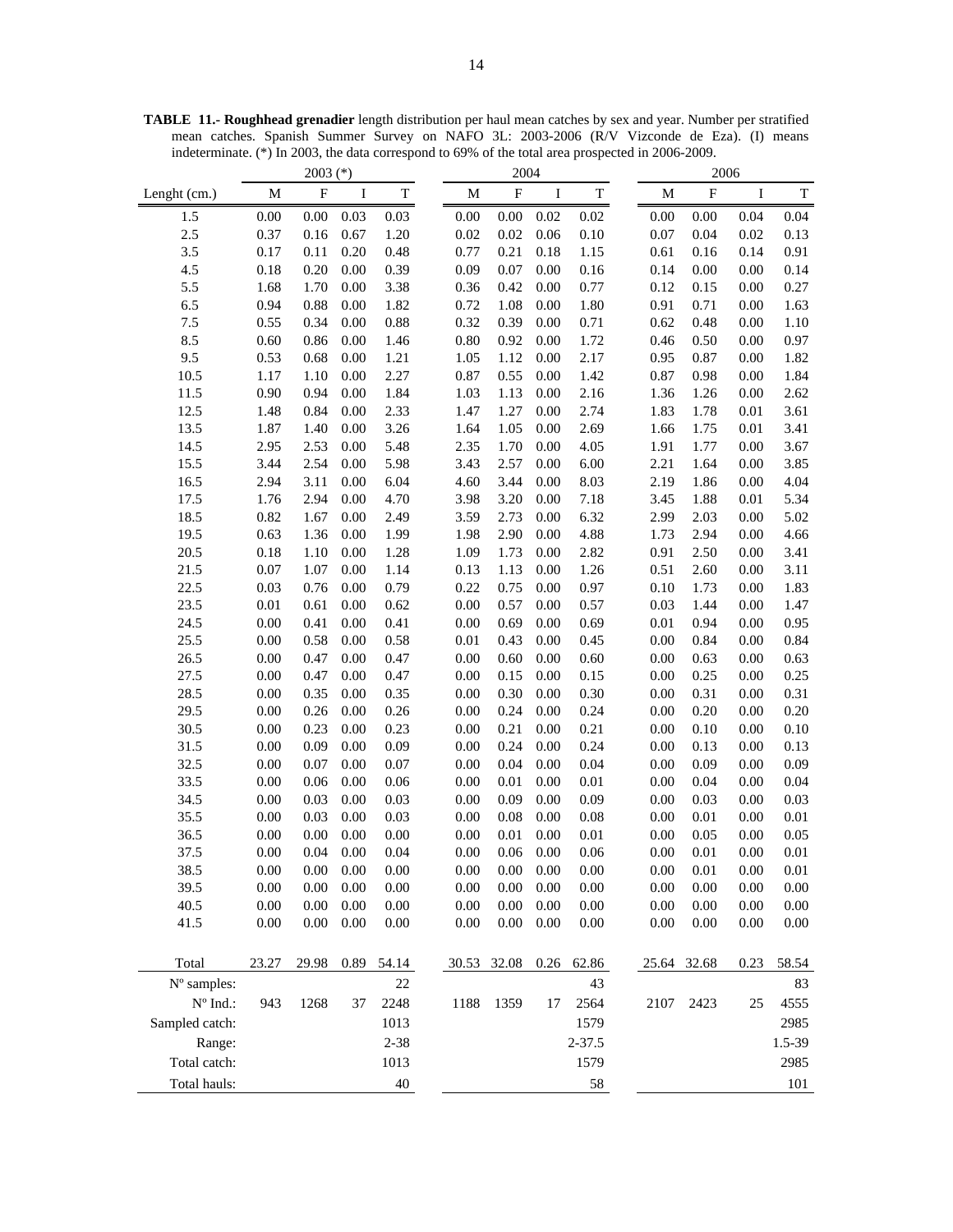**TABLE 12.- Rroughhead grenadier** length distribution per haul mean catches by sex and year. Number per stratified mean catches. Spanish Summer Survey on NAFO 3L: 2007-2009 (R/V *Vizconde de Eza*). (I) means indeterminate. (\*) In 2003, the data correspond to 69% of the total area prospected in 2006-2009.

|                   |          | 2007        |          |             | 2008 |          |             | 2009     |             |  |          |                           |          |              |
|-------------------|----------|-------------|----------|-------------|------|----------|-------------|----------|-------------|--|----------|---------------------------|----------|--------------|
| Lenght (cm.)      | M        | $\mathbf F$ | I        | $\mathbf T$ |      | M        | $\mathbf F$ | I        | $\mathbf T$ |  | M        | $\boldsymbol{\mathrm{F}}$ | I        | $\mathbf T$  |
| 1.5               | 0.00     | 0.02        | $0.01\,$ | 0.03        |      | 0.00     | 0.00        | 0.02     | 0.02        |  | 0.00     | 0.00                      | 0.01     | 0.01         |
| 2.5               | 0.00     | 0.04        | 0.15     | 0.19        |      | 0.00     | 0.03        | 0.09     | 0.13        |  | $0.01\,$ | 0.00                      | 0.13     | 0.15         |
| 3.5               | 0.40     | 0.17        | 0.70     | 1.26        |      | 0.28     | 0.08        | 1.42     | 1.78        |  | 0.27     | 0.16                      | 1.01     | 1.44         |
| 4.5               | 0.08     | 0.06        | 0.02     | 0.16        |      | 0.11     | 0.01        | 0.03     | 0.15        |  | 0.07     | 0.00                      | 0.05     | 0.12         |
| 5.5               | 0.34     | 0.21        | 0.02     | 0.57        |      | 0.10     | 0.13        | $0.01\,$ | 0.24        |  | 0.12     | 0.13                      | 0.00     | 0.25         |
| 6.5               | 0.94     | 0.75        | 0.00     | 1.69        |      | 0.69     | 0.64        | 0.03     | 1.36        |  | 0.38     | 0.45                      | 0.00     | 0.83         |
| 7.5               | 0.28     | 0.33        | 0.00     | 0.61        |      | 0.24     | 0.38        | 0.00     | 0.62        |  | 0.11     | 0.23                      | 0.00     | 0.35         |
| 8.5               | 0.54     | 0.68        | $0.01\,$ | 1.23        |      | 0.39     | 0.46        | 0.00     | 0.85        |  | 0.25     | 0.30                      | 0.00     | 0.54         |
| 9.5               | 0.60     | 0.81        | 0.00     | 1.42        |      | 0.74     | 0.58        | 0.00     | 1.31        |  | 0.38     | 0.51                      | 0.00     | 0.89         |
| 10.5              | 0.84     | 0.55        | 0.00     | 1.39        |      | 0.87     | 0.77        | 0.00     | 1.63        |  | 0.56     | 0.52                      | 0.00     | 1.08         |
| 11.5              | 1.21     | 1.12        | 0.00     | 2.32        |      | 1.19     | 1.32        | 0.00     | 2.51        |  | 0.56     | 0.99                      | 0.00     | 1.55         |
| 12.5              | 1.13     | 1.22        | 0.00     | 2.35        |      | 1.07     | 1.20        | 0.00     | 2.26        |  | 1.24     | 0.91                      | 0.00     | 2.15         |
| 13.5              | 1.46     | 1.45        | 0.00     | 2.91        |      | 1.58     | 1.36        | 0.00     | 2.93        |  | 1.33     | 1.44                      | 0.00     | 2.77         |
| 14.5              | 1.89     | 1.71        | 0.00     | 3.60        |      | 2.16     | 1.77        | 0.00     | 3.94        |  | 1.58     | 1.53                      | 0.00     | 3.11         |
| 15.5              | 1.54     | 1.47        | 0.00     | 3.01        |      | 2.61     | 2.21        | 0.00     | 4.82        |  | 1.92     | 1.90                      | 0.00     | 3.81         |
| 16.5              | 1.74     | 1.56        | 0.00     | 3.29        |      | 2.60     | 2.67        | 0.00     | 5.26        |  | 1.96     | 1.80                      | 0.00     | 3.76         |
| 17.5              | 1.97     | 1.45        | 0.00     | 3.41        |      | 1.92     | 1.97        | 0.00     | 3.89        |  | 1.71     | 1.96                      | 0.00     | 3.67         |
| 18.5              | 1.85     | 1.38        | 0.00     | 3.23        |      | 1.60     | 1.74        | 0.00     | 3.34        |  | 1.31     | 1.52                      | 0.00     | 2.83         |
| 19.5              | 1.57     | 1.57        | 0.00     | 3.14        |      | 1.36     | 1.77        | 0.00     | 3.13        |  | 0.97     | 1.24                      | 0.00     | 2.22         |
| 20.5              | 0.98     | 1.70        | 0.00     | 2.67        |      | 0.82     | 1.89        | 0.00     | 2.71        |  | 0.59     | 1.22                      | 0.00     | 1.81         |
| 21.5              | 0.40     | 2.38        | 0.00     | 2.78        |      | 0.37     | 1.71        | 0.00     | 2.09        |  | 0.30     | 1.23                      | 0.00     | 1.53         |
| 22.5              | 0.15     | 2.18        | $0.00\,$ | 2.32        |      | 0.10     | 1.82        | 0.00     | 1.91        |  | 0.15     | 1.21                      | 0.00     | 1.37         |
| 23.5              | 0.05     | 1.90        | 0.00     | 1.95        |      | 0.03     | 1.83        | 0.00     | 1.86        |  | $0.01\,$ | 1.33                      | 0.00     | 1.35         |
| 24.5              | 0.00     | 1.49        | $0.00\,$ | 1.49        |      | $0.00\,$ | 2.28        | 0.00     | 2.29        |  | 0.00     | 1.25                      | 0.00     | 1.25         |
| 25.5              | 0.01     | 1.18        | 0.00     | 1.20        |      | $0.00\,$ | 1.87        | 0.00     | 1.87        |  | $0.01\,$ | 1.18                      | 0.00     | 1.19         |
| 26.5              | 0.00     | 1.05        | 0.00     | 1.05        |      | 0.00     | 1.53        | 0.00     | 1.53        |  | 0.00     | 1.19                      | 0.00     | 1.19         |
| 27.5              | 0.00     | 0.69        | 0.00     | 0.69        |      | 0.00     | 0.88        | 0.00     | 0.88        |  | 0.00     | 0.82                      | 0.00     | 0.82         |
| 28.5              | 0.01     | 0.37        | 0.00     | 0.38        |      | 0.00     | 0.62        | 0.00     | 0.62        |  | 0.00     | 0.52                      | 0.00     | 0.52         |
| 29.5              | 0.01     | 0.35        | 0.00     | 0.37        |      | 0.00     | 0.58        | 0.00     | 0.58        |  | 0.00     | 0.46                      | 0.00     | 0.46         |
| 30.5              | 0.00     | 0.28        | 0.00     | 0.28        |      | 0.00     | 0.15        | 0.00     | 0.15        |  | 0.00     | 0.27                      | 0.00     | 0.27         |
| 31.5              | 0.00     | 0.21        | 0.00     | 0.21        |      | 0.00     | 0.11        | 0.00     | 0.11        |  | 0.00     | 0.23                      | 0.00     | 0.23         |
| 32.5              | 0.00     | 0.07        | 0.00     | 0.07        |      | 0.00     | 0.07        | 0.00     | 0.07        |  | 0.00     | 0.14                      | 0.00     | 0.14         |
| 33.5              | 0.00     | 0.03        | 0.00     | 0.03        |      | 0.00     | 0.03        | 0.00     | 0.03        |  | 0.00     | 0.09                      | 0.00     | 0.09         |
| 34.5              | 0.00     | 0.08        | 0.00     | 0.08        |      | 0.00     | 0.00        | 0.00     | 0.00        |  | 0.00     | $0.08\,$                  | 0.00     | 0.08         |
| 35.5              | 0.00     | 0.05        | 0.00     | 0.05        |      | 0.00     | 0.01        | 0.00     | $0.01\,$    |  | 0.00     | 0.03                      | 0.00     | 0.03         |
| 36.5              | 0.00     | 0.04        | 0.00     | 0.04        |      | 0.00     | 0.02        | 0.00     | 0.02        |  | 0.00     | 0.03                      | 0.00     | 0.03         |
| 37.5              | 0.00     | 0.02        | 0.00     | 0.02        |      | 0.00     | 0.00        | 0.00     | 0.00        |  | 0.00     | 0.01                      | 0.00     | 0.01         |
| 38.5              | 0.00     | 0.01        | 0.00     | 0.01        |      | 0.00     | 0.02        | 0.00     | 0.02        |  | 0.00     | 0.00                      | 0.00     | 0.00         |
| 39.5              | $0.00\,$ | 0.00        | 0.00     | 0.00        |      | 0.00     | 0.00        | $0.00\,$ | 0.00        |  | 0.00     | 0.00                      | 0.00     | $0.00\,$     |
| 40.5              | $0.00\,$ | 0.02        | $0.00\,$ | $0.02\,$    |      | 0.00     | $0.00\,$    | $0.00\,$ | $0.00\,$    |  | $0.00\,$ | $0.00\,$                  | $0.00\,$ | $0.00\,$     |
| 41.5              | $0.00\,$ | $0.00\,$    | 0.00     | $0.00\,$    |      | $0.00\,$ | $0.01\,$    | 0.00     | $0.01\,$    |  | $0.00\,$ | 0.01                      | 0.00     | $0.01\,$     |
|                   |          |             |          |             |      |          |             |          |             |  |          |                           |          |              |
| Total             | 19.99    | 30.65       | 0.90     | 51.54       |      | 20.84    | 34.48       | 1.59     | 56.91       |  | 15.78    | 26.93                     | 1.21     | 43.93        |
| N° samples:       |          |             |          | 71          |      |          |             |          | 87          |  |          |                           |          | 81           |
| $N^{\circ}$ Ind.: | 1589     | 2246        | 69       | 3904        |      | 2022     | 3019        | 176      | 5217        |  | 1409     | 2319                      | 105      | 3833         |
| Sampled catch:    |          |             |          | 2712        |      |          |             |          | 3286.9      |  |          |                           |          | 2541         |
|                   |          |             |          | $2 - 41$    |      |          |             |          |             |  |          |                           |          | $2.0 - 41.5$ |
| Range:            |          |             |          |             |      |          |             |          | 1.5-42.5    |  |          |                           |          |              |
| Total catch:      |          |             |          | 2712        |      |          |             |          | 3286.9      |  |          |                           |          | 2543         |
| Total hauls:      |          |             |          | 99          |      |          |             |          | 103         |  |          |                           |          | 103          |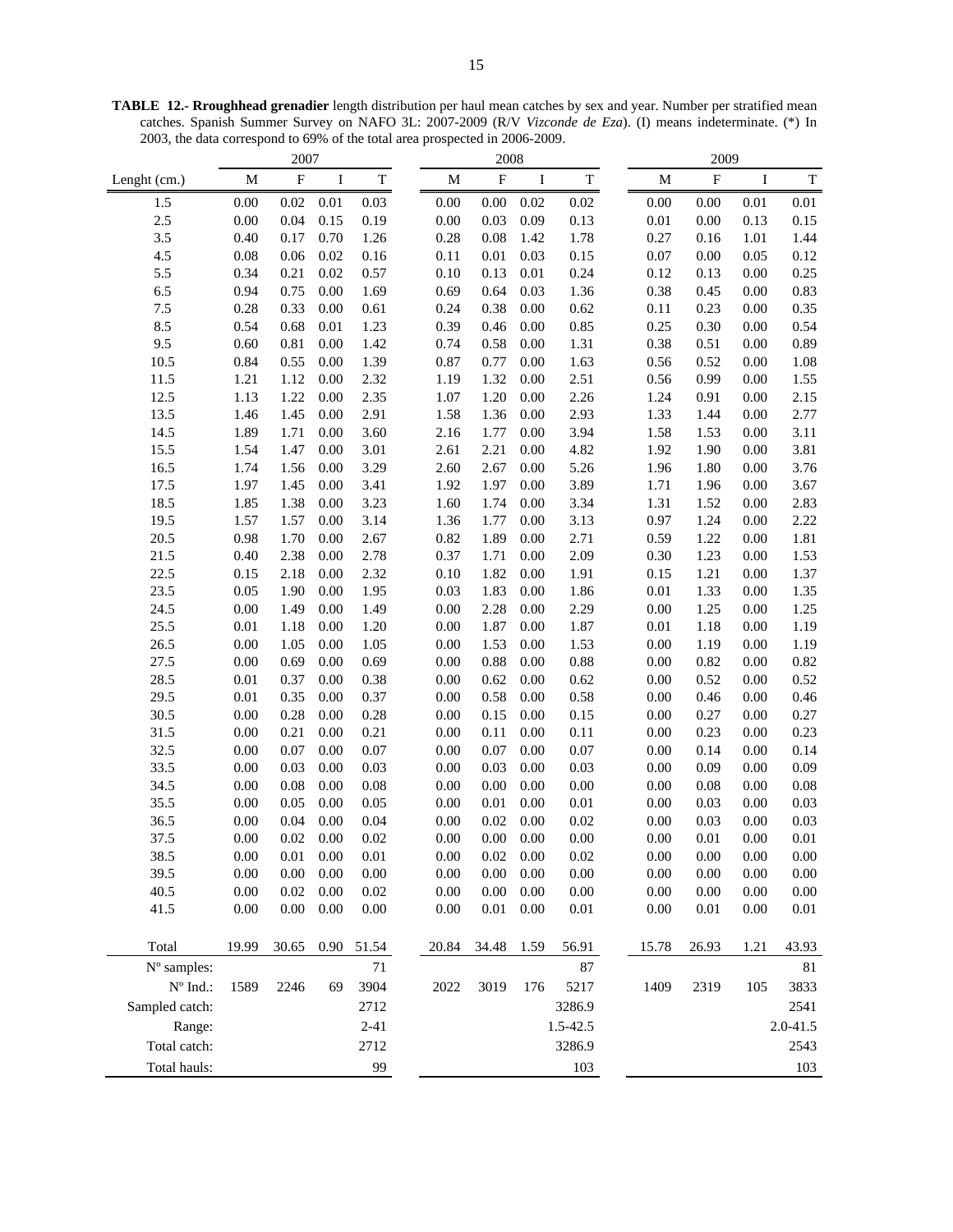| Stratum | Swept<br>area | Tow<br>number  | Mean<br>catch | <b>SD</b>                | Swept<br>area | Tow<br>number  | Mean<br>catch | <b>SD</b>                 | Swept<br>area | Tow<br>number  | Mean<br>catch | <b>SD</b> |
|---------|---------------|----------------|---------------|--------------------------|---------------|----------------|---------------|---------------------------|---------------|----------------|---------------|-----------|
|         |               |                | $2003$ (*)    |                          |               |                | 2004          |                           |               |                | 2006          |           |
| 385     | 0.0225        | 2              | 0.001         | 0.001                    | 0.0229        | 2              | 0.005         | 0.007                     | 0.0229        | 2              | 0.000         | 0.000     |
| 387     | 0.0229        | 2              | 1.715         | 1.110                    | 0.0214        | 2              | 56.000        | 51.619                    | 0.0225        | 2              | 113.685       | 116.171   |
| 388     | 0.0334        | 3              | 6.453         | 6.142                    | 0.0105        | 1              | 11.800        | $\sim 10^{-10}$ m $^{-1}$ | 0.0566        | 5              | 66.040        | 32.355    |
| 389     | 0.0454        | $\overline{4}$ | 0.801         | 0.912                    | 0.0225        | $\overline{c}$ | 33.050        | 44.901                    | 0.0795        | $\tau$         | 46.008        | 84.876    |
| 390     | 0.0563        | 5              | 0.580         | 1.242                    | 0.0345        | 3              | 0.000         | 0.000                     | 0.1249        | 11             | 0.188         | 0.318     |
| 391     | 0.0338        | 3              | 0.087         | 0.085                    | 0.0218        | $\overline{c}$ | 1.435         | 1.718                     | 0.0450        | 4              | 7.135         | 5.793     |
| 392     | 0.0116        | 1              | 46.300        | $\sim$ $-$               | 0.0214        | 2              | 1222.320      | 1712.075                  | 0.0229        | 2              | 4367.190      | 5741.976  |
| 729     | 0.0210        | 2              | 88.800        | 73.963                   | 0.0221        | $\overline{c}$ | 310.250       | 239.780                   | 0.0338        | 3              | 202.167       | 262.943   |
| 730     | 0.0221        | 2              | 231.080       | 64.389                   | 0.0221        | $\overline{c}$ | 55.550        | 72.761                    | 0.0326        | 3              | 145.923       | 148.390   |
| 731     | 0.0229        | 2              | 39.365        | 8.252                    | 0.0233        | $\overline{c}$ | 79.550        | 68.236                    | 0.0341        | 3              | 19.053        | 7.921     |
| 732     | 0.0113        | 1              | 72.200        | $\overline{\phantom{a}}$ | 0.0210        | $\overline{c}$ | 42.025        | 55.119                    | 0.0334        | 3              | 5.638         | 7.067     |
| 733     | n.s.          | n.s.           | n.s.          | n.s.                     | 0.0330        | 3              | 111.667       | 109.389                   | 0.0454        | 4              | 72.600        | 47.167    |
| 734     | n.s.          | n.s.           | n.s.          | n.s.                     | 0.0304        | 3              | 5.383         | 7.029                     | 0.0225        | 2              | 12.328        | 3.921     |
| 741     | 0.0113        | $\overline{1}$ | 2240.000      | $\overline{\phantom{a}}$ | 0.0323        | 3              | 0.255         | 0.255                     | 0.0218        | $\overline{2}$ | 0.000         | 0.000     |
| 742     | 0.0116        | $\mathbf{1}$   | 0.000         | $\overline{\phantom{a}}$ | 0.0120        | 1              | 0.331         | $\sim 100$ km s $^{-1}$   | 0.0229        | $\overline{c}$ | 0.000         | 0.000     |
| 743     | n.s.          | n.s.           | n.s.          | n.s.                     | 0.0188        | $\overline{c}$ | 2.090         | 2.956                     | 0.0225        | $\overline{c}$ | 0.000         | 0.000     |
| 744     | n.s.          | n.s.           | n.s.          | n.s.                     | 0.0101        | 1              | 0.000         | $\sim 100$ km s $^{-1}$   | 0.0229        | $\overline{2}$ | 0.000         | 0.000     |
| 745     | 0.0341        | 3              |               | 1753.100 3028.408        | 0.0319        | 3              | 0.000         | 0.000                     | 0.0686        | 6              | 0.119         | 0.221     |
| 746     | 0.0446        | $\overline{4}$ | 0.000         | 0.000                    | 0.0338        | 3              | 0.000         | 0.000                     | 0.0675        | 6              | 0.118         | 0.185     |
| 747     | n.s.          | n.s.           | n.s.          | n.s.                     | 0.0308        | 3              | 0.200         | 0.346                     | 0.1230        | 11             | 0.000         | 0.000     |
| 748     | 0.0109        | 1              | 2.700         | $\sim$ $-$               | 0.0199        | 2              | 0.440         | 0.622                     | 0.0326        | 3              | 0.130         | 0.225     |
| 749     | 0.0221        | 2              | 0.000         | 0.000                    | 0.0221        | 2              | 0.000         | 0.000                     | 0.0229        | $\overline{2}$ | 0.000         | 0.000     |
| 750     | n.s.          | n.s.           | n.s.          | n.s.                     | 0.0180        | 2              | 0.000         | 0.000                     | 0.1005        | 9              | 0.000         | 0.000     |
| 751     | n.s.          | n.s.           | n.s.          | n.s.                     | n.s.          | n.s.           | n.s.          | n.s.                      | 0.0454        | $\overline{4}$ | 0.000         | 0.000     |

| TABLE 13.- Swept area, number of hauls and redfish mean catch (Kg) and SD (**) by stratum. Spanish Survey on NAFO Div. 3L in the period |  |  |  |  |  |
|-----------------------------------------------------------------------------------------------------------------------------------------|--|--|--|--|--|
| 2003-2009, on board R/V "Vizconde de Eza". (*) In 2003, the data correspond to 69% of the total area prospected in 2006-2009.           |  |  |  |  |  |

|     |        |                | 2007    |                          |        |                | 2008     |          | 2009   |                |          |          |  |
|-----|--------|----------------|---------|--------------------------|--------|----------------|----------|----------|--------|----------------|----------|----------|--|
| 385 | 0.0225 | 2              | 0.041   | 0.027                    | 0.0229 | 2              | 0.495    | 0.644    | 0.0225 | 2              | 0.275    | 0.389    |  |
| 387 | 0.0225 | 2              | 80.400  | 34.083                   | 0.0435 | 4              | 185.125  | 58.384   | 0.0439 | 4              | 568.427  | 761.003  |  |
| 388 | 0.0563 | 5              | 162.078 | 100.787                  | 0.0559 | 5              | 212.750  | 142.882  | 0.0555 | 5.             | 1686.275 | 2522.618 |  |
| 389 | 0.0900 | 8              | 10.723  | 18.542                   | 0.0780 | 7              | 385.331  | 509.833  | 0.0803 | 7              | 321.423  | 836.313  |  |
| 390 | 0.1350 | 12             | 0.173   | 0.473                    | 0.1395 | 12             | 0.922    | 2.280    | 0.1373 | 12             | 0.086    | 0.182    |  |
| 391 | 0.0450 | 4              | 6.013   | 6.351                    | 0.0454 | 4              | 1093.130 | 1444.102 | 0.0458 | 4              | 243.571  | 371.869  |  |
| 392 | 0.0225 | 2              | 959.650 | 350.230                  | 0.0221 | $\overline{c}$ | 209.150  | 15.203   | 0.0229 | 2              | 797.546  | 42.491   |  |
| 729 | 0.0338 | 3              | 128.889 | 184.792                  | 0.0338 | 3              | 618.467  | 508.067  | 0.0341 | 3              | 50.830   | 11.765   |  |
| 730 | 0.0225 | 2              | 367.737 | 518.964                  | 0.0323 | 3              | 29.790   | 42.861   | 0.0338 | 3              | 167.600  | 193.999  |  |
| 731 | 0.0338 | 3              | 37.100  | 28.646                   | 0.0330 | 3              | 132.967  | 154.885  | 0.0341 | 3              | 37.000   | 30.152   |  |
| 732 | 0.0338 | 3              | 12.115  | 13.539                   | 0.0446 | 4              | 11.975   | 11.596   | 0.0450 | 4              | 8.311    | 9.503    |  |
| 733 | 0.0338 | 3              | 115.667 | 70.383                   | 0.0431 | 4              | 132.600  | 203.165  | 0.0450 | 4              | 59.725   | 53.776   |  |
| 734 | 0.0225 | 2              | 24.728  | 28.585                   | 0.0221 | $\overline{c}$ | 22.485   | 27.457   | 0.0218 | 2              | 16.220   | 17.367   |  |
| 741 | 0.0225 | $\overline{c}$ | 0.000   | 0.000                    | 0.0210 | $\sqrt{2}$     | 0.555    | 0.049    | 0.0221 | 2              | 0.903    | 0.012    |  |
| 742 | 0.0225 | $\overline{c}$ | 0.300   | 0.424                    | 0.0210 | $\sqrt{2}$     | 0.000    | 0.000    | 0.0214 | 2              | 0.000    | 0.000    |  |
| 743 | 0.0225 | $\overline{c}$ | 0.000   | 0.000                    | 0.0203 | $\sqrt{2}$     | 0.000    | 0.000    | 0.0203 | 2              | 5.575    | 7.884    |  |
| 744 | 0.0218 | $\overline{c}$ | 0.479   | 0.677                    | 0.0221 | $\overline{c}$ | 0.000    | 0.000    | 0.0210 | 2              | 0.000    | 0.000    |  |
| 745 | 0.0675 | 6              | 0.380   | 0.450                    | 0.0555 | 5              | 0.364    | 0.664    | 0.0559 | 5              | 0.000    | 0.000    |  |
| 746 | 0.0664 | 6              | 0.000   | 0.000                    | 0.0638 | 6              | 0.000    | 0.000    | 0.0668 | 6              | 0.043    | 0.106    |  |
| 747 | 0.1238 | 11             | 0.000   | 0.000                    | 0.1069 | 10             | 0.012    | 0.039    | 0.1118 | 10             | 0.000    | 0.000    |  |
| 748 | 0.0338 | 3              | 0.830   | 1.050                    | 0.0218 | $\overline{c}$ | 4.290    | 6.067    | 0.0229 | $\overline{c}$ | 1.576    | 2.228    |  |
| 749 | 0.0113 | 1              | 0.000   | $\overline{\phantom{a}}$ | 0.0214 | $\overline{c}$ | 0.000    | 0.000    | 0.0225 | 2              | 0.000    | 0.000    |  |
| 750 | 0.0679 | 6              | 0.000   | 0.000                    | 0.0844 | 8              | 0.000    | 0.000    | 0.0791 | 7              | 0.230    | 0.609    |  |
| 751 | 0.0225 | 2              | 0.000   | 0.000                    | 0.0413 | 4              | 0.000    | 0.000    | 0.0338 | 3              | 0.000    | 0.000    |  |

$$
(**) SD = \frac{\sum (x_i - \overline{x})}{n - 1}
$$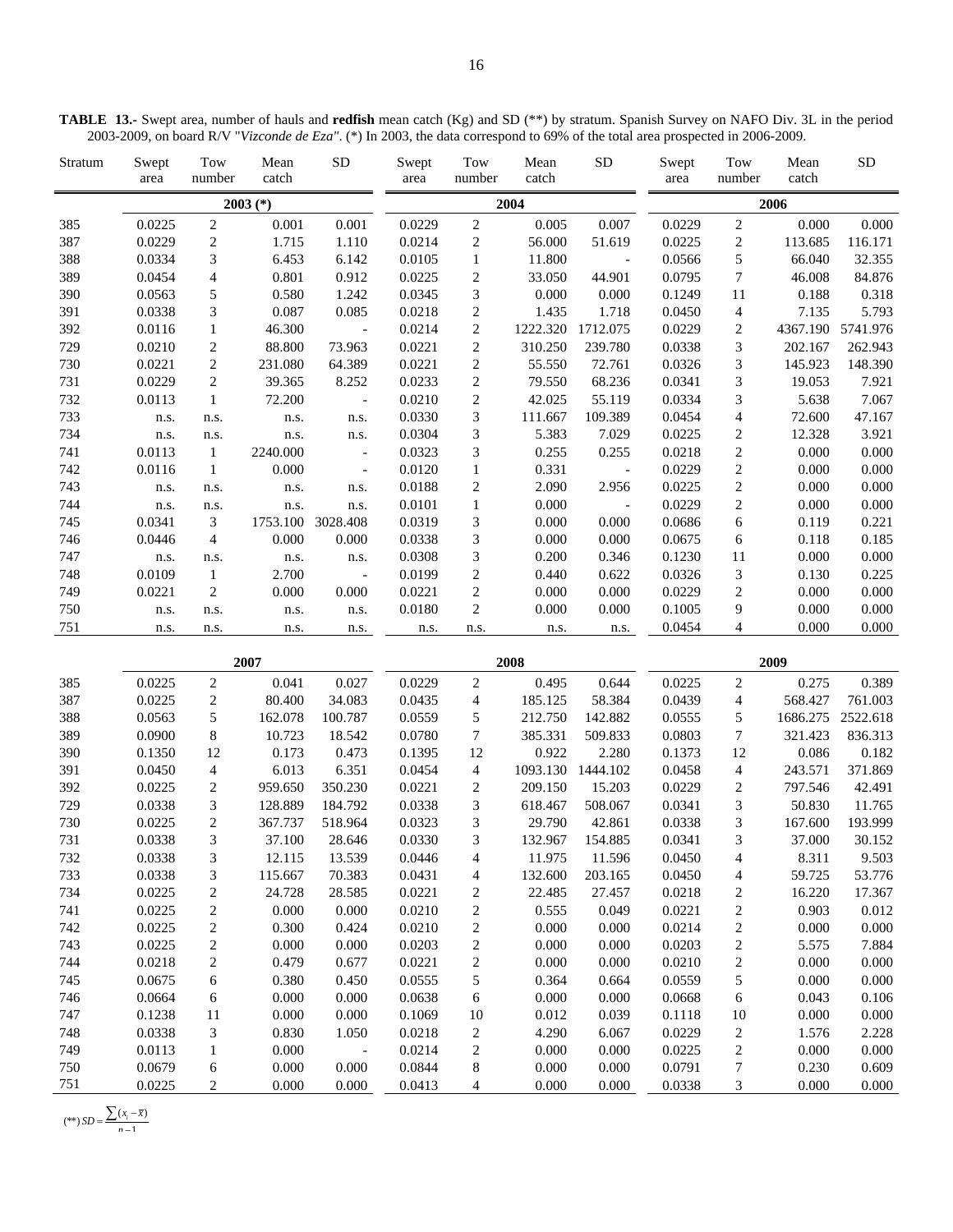|               |           |           |                          | Survey    |           |           |            |
|---------------|-----------|-----------|--------------------------|-----------|-----------|-----------|------------|
| Stratum       | 2003      | 2004      | 2005                     | 2006      | 2007      | 2008      | 2009       |
| 385           | 0.12      | 0.59      | $\frac{1}{2}$            | 0.00      | 4.84      | 58.35     | 32.45      |
| 387           | 439.04    | 14336.00  | $\overline{a}$           | 29103.36  | 20582.40  | 47392.00  | 145517.18  |
| 388           | 2303.84   | 4212.60   | $\overline{\phantom{a}}$ | 23576.28  | 57861.85  | 75951.75  | 602000.18  |
| 389           | 407.58    | 16822.45  | $\overline{\phantom{0}}$ | 23418.22  | 5458.01   | 196133.55 | 163604.53  |
| 390           | 472.70    | 0.00      | $\overline{\phantom{0}}$ | 153.59    | 141.00    | 751.23    | 70.36      |
| 391           | 24.44     | 404.67    | ÷,                       | 2012.07   | 1695.53   | 308262.66 | 68687.02   |
| 392           | 6713.50   | 177236.40 | $\overline{a}$           | 633242.55 | 139149.25 | 30326.75  | 115644.17  |
| 729           | 16516.80  | 57706.50  | $\overline{a}$           | 37603.00  | 23973.29  | 115034.80 | 9454.32    |
| 730           | 39283.60  | 9443.50   | $\overline{\phantom{a}}$ | 24806.97  | 62515.29  | 5064.30   | 28492.00   |
| 731           | 8502.84   | 17182.80  | ÷,                       | 4115.52   | 8013.60   | 28720.80  | 7992.00    |
| 732           | 16678.20  | 9707.78   | ÷,                       | 1302.46   | 2798.49   | 2766.23   | 1919.90    |
| 733           | n.s       | 26130.00  | $\overline{a}$           | 16988.40  | 27066.00  | 31028.40  | 13975.65   |
| 734           | n.s       | 823.65    | $\overline{\phantom{a}}$ | 1886.11   | 3783.31   | 3440.21   | 2481.66    |
| 741           | 224000.00 | 25.50     | $\overline{\phantom{a}}$ | 0.00      | 0.00      | 55.50     | 90.25      |
| 742           | 0.00      | 21.18     |                          | 0.00      | 19.20     | 0.00      | 0.00       |
| 743           | n.s       | 106.59    |                          | 0.00      | 0.00      | 0.00      | 284.33     |
| 744           | n.s       | 0.00      |                          | 0.00      | 31.58     | 0.00      | 0.00       |
| 745           | 610078.80 | 0.00      |                          | 41.47     | 132.24    | 126.74    | 0.00       |
| 746           | 0.00      | 0.00      |                          | 46.39     | 0.00      | 0.00      | 16.99      |
| 747           | n.s       | 144.80    | $\overline{\phantom{a}}$ | 0.00      | 0.00      | 8.98      | 0.00       |
| 748           | 429.30    | 69.96     |                          | 20.67     | 131.97    | 682.11    | 250.50     |
| 749           | 0.00      | 0.00      | $\overline{\phantom{a}}$ | 0.00      | 0.00      | 0.00      | 0.00       |
| 750           | n.s       | 0.00      |                          | 0.00      | 0.00      | 0.00      | 127.88     |
| 751           | n.s       | n.s       |                          | 0.00      | 0.00      | 0.00      | 0.00       |
| <b>TOTAL</b>  | 925850.76 | 334374.97 |                          | 798317.04 | 353357.83 | 845804.35 | 1160641.36 |
|               | 206.94    | 53.43     |                          | 123.06    | 54.47     | 130.38    | 178.92     |
| $\mathcal{Y}$ | 136.03    | 28.87     |                          | 90.99     | 11.94     | 36.35     | 69.07      |

**TABLE 14.-** Stratified mean catches (Kg) and SD of **redfish** by stratum and year (2003-2009). Research Vessel *Vizconde de Eza*. n.s. means stratum not surveyed. In 2003: the data correspond to 69% of the total area prospected in 2006-2009.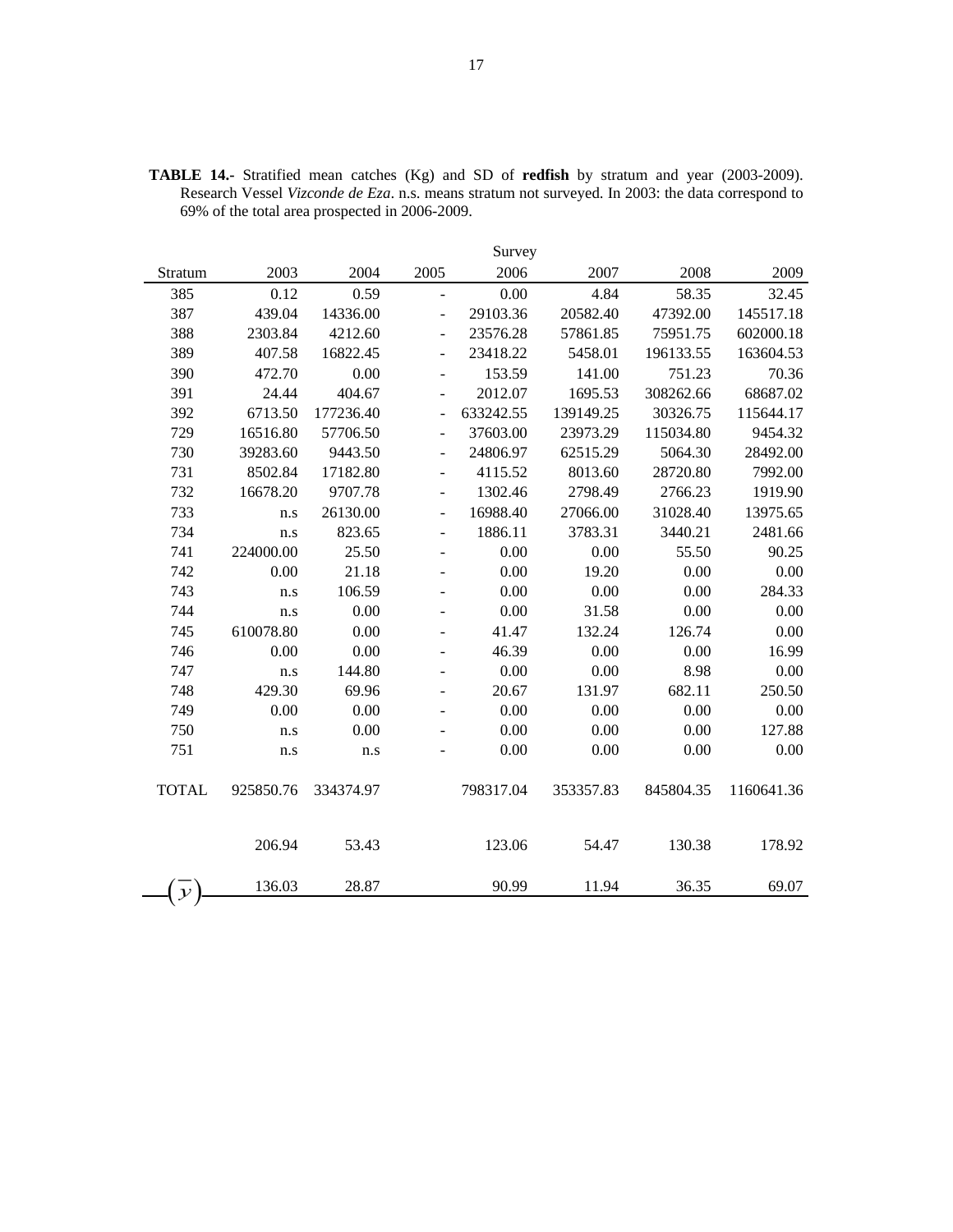|              |                  |                  |      | Survey           |                  |                  |                  |
|--------------|------------------|------------------|------|------------------|------------------|------------------|------------------|
| Stratum      | 2003             | 2004             | 2005 | 2006             | 2007             | 2008             | 2009             |
| 385          | $\boldsymbol{0}$ | $\mathbf{0}$     |      | $\boldsymbol{0}$ | $\mathbf{0}$     | 5                | 3                |
| 387          | 38               | 1341             |      | 2587             | 1830             | 4358             | 13267            |
| 388          | 207              | 401              |      | 2082             | 5143             | 6797             | 54234            |
| 389          | 36               | 1495             |      | 2062             | 485              | 17602            | 14271            |
| 390          | 42               | $\boldsymbol{0}$ |      | 14               | 13               | 65               | 6                |
| 391          | $\sqrt{2}$       | 37               |      | 179              | 151              | 27175            | 6005             |
| 392          | 578              | 16584            |      | 55365            | 12369            | 2741             | 10111            |
| 729          | 1573             | 5216             |      | 3342             | 2131             | 10225            | 831              |
| 730          | 3551             | 854              |      | 2281             | 5557             | 471              | 2533             |
| 731          | 743              | 1478             |      | 362              | 712              | 2611             | 703              |
| 732          | 1483             | 925              |      | 117              | 249              | 248              | 171              |
| 733          | n.s              | 2375             |      | 1498             | 2406             | 2878             | 1242             |
| 734          | n.s              | 81               |      | 168              | 336              | 311              | $228\,$          |
| 741          | 19911            | $\overline{2}$   |      | $\boldsymbol{0}$ | $\boldsymbol{0}$ | 5                | $\,8\,$          |
| 742          | $\boldsymbol{0}$ | $\overline{2}$   |      | $\boldsymbol{0}$ | $\sqrt{2}$       | $\boldsymbol{0}$ | $\boldsymbol{0}$ |
| 743          | n.s              | 11               |      | $\boldsymbol{0}$ | $\boldsymbol{0}$ | $\boldsymbol{0}$ | $28\,$           |
| 744          | n.s              | $\boldsymbol{0}$ |      | $\boldsymbol{0}$ | 3                | $\boldsymbol{0}$ | $\boldsymbol{0}$ |
| 745          | 53633            | $\boldsymbol{0}$ |      | $\overline{4}$   | 12               | 11               | $\boldsymbol{0}$ |
| 746          | $\boldsymbol{0}$ | $\boldsymbol{0}$ |      | 4                | $\boldsymbol{0}$ | $\boldsymbol{0}$ | $\sqrt{2}$       |
| 747          | n.s              | 14               |      | $\mathbf{0}$     | $\boldsymbol{0}$ |                  | $\boldsymbol{0}$ |
| 748          | 39               | $\boldsymbol{7}$ |      | $\overline{2}$   | 12               | 63               | $22\,$           |
| 749          | $\overline{0}$   | $\boldsymbol{0}$ |      | $\boldsymbol{0}$ | $\boldsymbol{0}$ | $\boldsymbol{0}$ | $\boldsymbol{0}$ |
| 750          | n.s              | $\boldsymbol{0}$ |      | $\boldsymbol{0}$ | $\boldsymbol{0}$ | $\boldsymbol{0}$ | 11               |
| 751          | $\rm n.s$        | $\rm n.s$        |      | $\overline{0}$   | $\boldsymbol{0}$ | $\boldsymbol{0}$ | $\mathbf{0}$     |
| <b>TOTAL</b> | 81837            | 30825            |      | 70066            | 31410            | 75567            | 103675           |
| <b>SD</b>    | 50717            | 17163            |      | 50718            | 6885             | 20435            | 40871            |

**TABLE 15.-** Survey estimates (by the swept area method) of **redfish** biomass (t.) and SD by stratum and year on NAFO Div. 3L (R/V *Vizconde de Eza*). n.s. means stratum not surveyed. In 2003, the data correspond to 69% of the total area prospected in 2006-2009.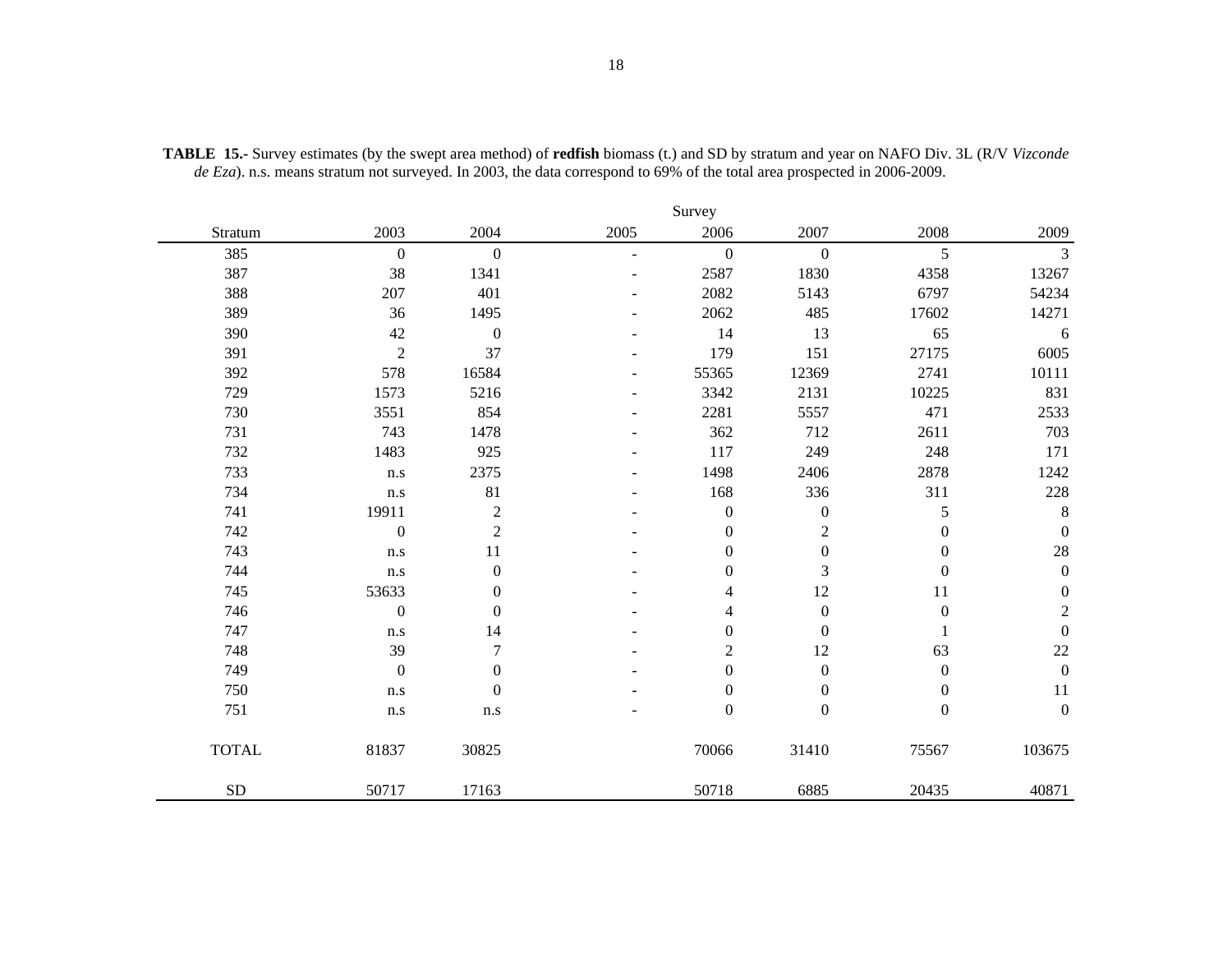| $2003$ (*)                      |        |             |                   |             | 2004        |           |         |             | 2006 |             |                           |          |             |
|---------------------------------|--------|-------------|-------------------|-------------|-------------|-----------|---------|-------------|------|-------------|---------------------------|----------|-------------|
| Lenght (cm.)                    | M      | $\mathbf F$ | $\rm I$           | $\mathbf T$ | $\mathbf M$ | ${\bf F}$ | $\bf I$ | $\mathbf T$ |      | $\mathbf M$ | $\boldsymbol{\mathrm{F}}$ | $\bf{I}$ | $\mathbf T$ |
| 4                               | 0.00   |             | $0.00 \quad 0.19$ | 0.19        | 0.00        | 0.00      | 0.04    | 0.04        |      | 0.00        | 0.01                      | 0.00     | 0.01        |
| 6                               | 0.00   |             | 0.00 7.29         | 7.29        | 0.00        | 0.00      | 3.68    | 3.68        |      | 0.10        | 0.05                      | 2.83     | 2.98        |
| 8                               | 0.03   |             | 0.09 1.64         | 1.77        | 0.24        | 0.09      | 5.05    | 5.39        |      | 0.90        | 1.28                      | 13.68    | 15.86       |
| 10                              | 1.24   | 0.70 0.71   |                   | 2.64        | 3.48        | 2.03      | 1.69    | 7.20        |      | 2.18        | 1.28                      | 1.82     | 5.28        |
| 12                              | 2.75   |             | 1.19 0.00         | 3.94        | 4.86        | 3.30      | 4.93    | 13.09       |      | 3.00        | 3.27                      | 0.12     | 6.40        |
| 14                              | 3.74   | 28.78 0.00  |                   | 32.52       | 3.92        | 1.83      | 2.16    | 7.91        |      | 11.25       | 8.43                      | 0.00     | 19.68       |
| 16                              | 3.18   | 1.41        | 0.00              | 4.59        | 8.87        | 5.17      | 0.26    | 14.30       |      | 20.69       | 19.49                     | 0.00     | 40.18       |
| 18                              | 4.39   | 27.40 0.00  |                   | 31.79       | 11.87       | 12.09     | 0.00    | 23.96       |      | 14.29       | 13.66                     | 0.00     | 27.95       |
| 20                              | 6.00   | 4.17        | 0.00              | 10.18       | 23.04       | 20.03     | 0.00    | 43.07       |      | 23.65       | 11.01                     | 0.00     | 34.66       |
| 22                              | 5.98   | 5.11        | 0.00              | 11.09       | 19.46       | 18.47     | 0.00    | 37.93       |      | 41.88       | 31.01                     | 0.00     | 72.89       |
| 24                              | 65.49  | 63.97       | 0.00              | 129.46      | 30.92       | 12.78     | 0.00    | 43.70       |      | 40.39       | 44.21                     | 0.00     | 84.60       |
| 26                              | 11.52  | 141.79      | 0.00              | 153.31      | 35.91       | 14.43     | 0.00    | 50.34       |      | 9.50        | 58.30                     | 0.00     | 67.79       |
| 28                              | 52.41  | 5.79        | 0.00              | 58.21       | 16.80       | 12.42     | 0.00    | 29.22       |      | 8.69        | 64.05                     | 0.00     | 72.74       |
| 30                              | 54.15  | 82.48       | 0.00              | 136.63      | 5.36        | 5.65      | 0.00    | 11.01       |      | 6.12        | 47.61                     | 0.00     | 53.73       |
| 32                              | 56.44  | 29.72       | 0.00              | 86.16       | 0.52        | 2.70      | 0.00    | 3.22        |      | 4.13        | 23.73                     | 0.00     | 27.86       |
| 34                              | 1.45   | 29.51       | 0.00              | 30.96       | 0.16        | 0.59      | 0.00    | 0.76        |      | 0.72        | 3.74                      | 0.00     | 4.47        |
| 36                              | 0.18   | 0.65        | 0.00              | 0.83        | 0.30        | 0.37      | 0.00    | 0.66        |      | 0.12        | 2.15                      | 0.00     | 2.27        |
| 38                              | 0.09   |             | $0.00\ 0.00$      | 0.09        | 0.12        | 0.05      | 0.00    | 0.17        |      | 0.08        | 1.05                      | 0.00     | 1.12        |
| 40                              | 0.00   | 0.03        | 0.00              | 0.03        | 0.00        | 0.00      | 0.00    | 0.00        |      | 0.02        | 0.01                      | 0.00     | 0.03        |
| 42                              | 0.00   |             | $0.00\ 0.00$      | 0.00        | 0.00        | 0.00      | 0.00    | 0.00        |      | 0.00        | 0.01                      | 0.00     | 0.01        |
| 44                              | 0.00   |             | $0.00\ 0.00$      | 0.00        | 0.00        | 0.00      | 0.00    | 0.00        |      | 0.00        | 0.00                      | 0.00     | 0.00        |
| 46                              | 0.00   |             | $0.00\ 0.00$      | 0.00        | 0.00        | 0.00      | 0.00    | 0.00        |      | 0.00        | 0.03                      | 0.00     | 0.03        |
| 48                              | 0.00   |             | $0.00\ 0.00$      | 0.00        | 0.00        | 0.00      | 0.00    | 0.00        |      | 0.00        | 0.01                      | 0.00     | 0.01        |
| 50                              | 0.00   |             | $0.00\ 0.00$      | 0.00        | 0.00        | 0.00      | 0.00    | 0.00        |      | 0.00        | 0.00                      | 0.00     | 0.00        |
| 52                              | 0.00   |             | $0.00\ 0.00$      | 0.00        | 0.00        | 0.00      | 0.00    | 0.00        |      | 0.00        | 0.00                      | 0.00     | 0.00        |
|                                 |        |             |                   |             |             |           |         |             |      |             |                           |          |             |
| Total                           | 269.04 | 422.79 9.83 |                   | 701.67      | 165.84      | 111.99    | 17.82   | 295.65      |      | 187.71      | 334.38                    | 18.45    | 540.54      |
| N° samples:                     |        |             |                   | 22          |             |           |         | 28          |      |             |                           |          | 48          |
| $\mathrm{N}^{\mathrm{o}}$ Ind.: | 965    | 799         | 304               | 2068        | 1903        | 1662      | 409     | 3974        |      | 3205        | 3089                      | 1205     | 7499        |
| Sampled catch:                  |        |             |                   | 8366        |             |           |         | 3970        |      |             |                           |          | 11080       |
| Range:                          |        |             |                   | $5-40$      |             |           |         | 5-39        |      |             |                           |          | $5 - 48$    |
| Total catch:                    |        |             |                   | 8368        |             |           |         | 3970        |      |             |                           |          | 11080       |
| Total hauls:                    |        |             |                   | 40          |             |           |         | 58          |      |             |                           |          | 101         |

**TABLE 16.- Redfish** length distribution per haul mean catches by sex and year. Number per stratified mean catches. Spanish Summer Survey on NAFO 3L: 2003-2006 (R/V *Vizconde de Eza*). (I) means indeterminate. (\*) In 2003, the data correspond to 69% of the total area prospected in 2006-2009.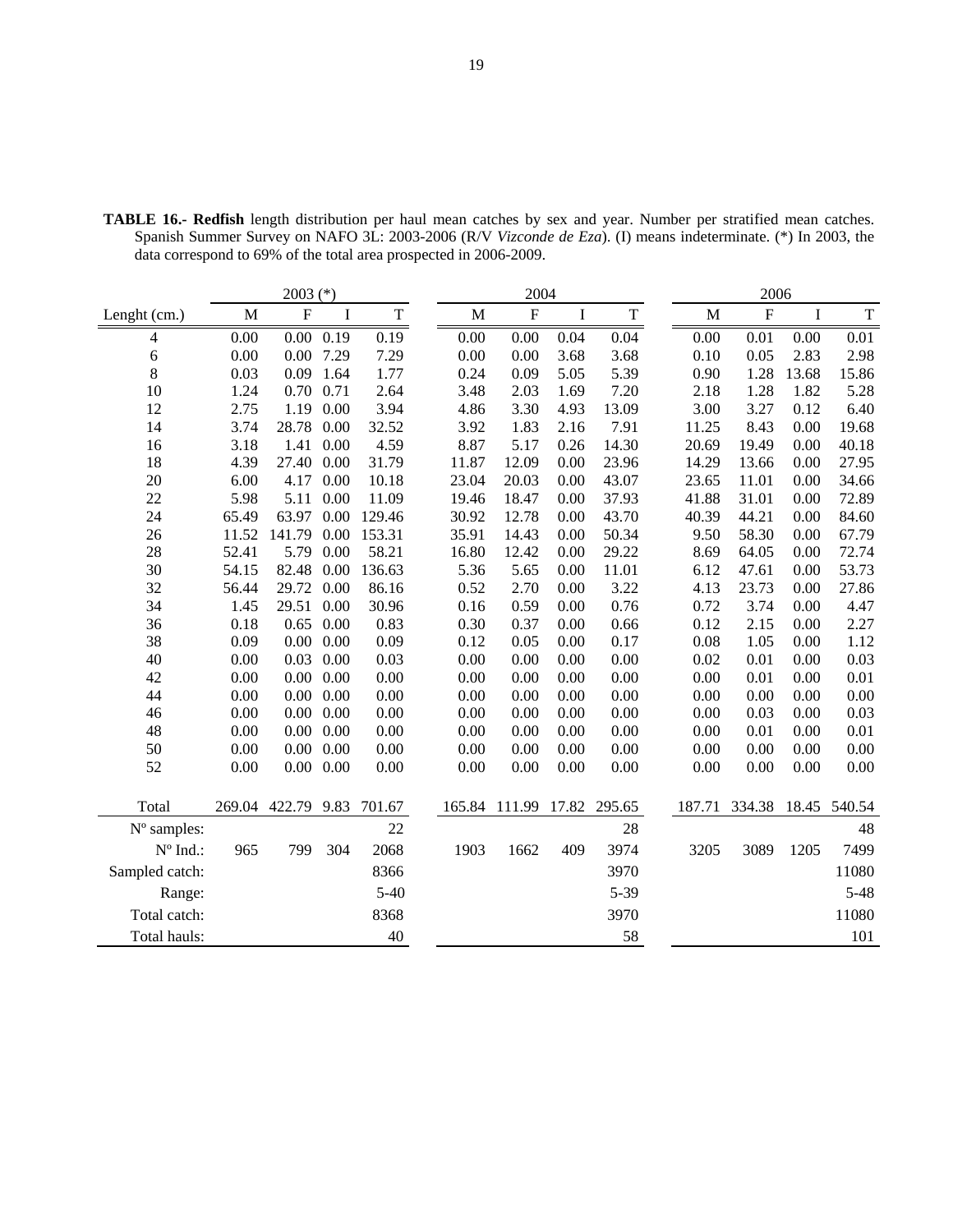| 2007              |             |           |         | 2008         |             |               |             | 2009          |             |              |             |             |
|-------------------|-------------|-----------|---------|--------------|-------------|---------------|-------------|---------------|-------------|--------------|-------------|-------------|
| Lenght (cm.)      | $\mathbf M$ | ${\bf F}$ | $\bf I$ | $\mathbf T$  | $\mathbf M$ | $\mathbf F$   | $\mathbf I$ | $\mathbf T$   | $\mathbf M$ | ${\bf F}$    | $\mathbf I$ | $\mathbf T$ |
| 4                 | 0.00        | 0.00      | 0.04    | 0.04         | 0.00        | 0.00          | 0.16        | 0.16          | 0.00        | 0.00         | 0.01        | 0.01        |
| 6                 | 0.00        | 0.00      | 17.45   | 17.45        | 0.00        | 0.00          | 8.19        | 8.19          | 0.00        | 0.00         | 1.44        | 1.44        |
| 8                 | 0.01        | 0.19      | 26.86   | 27.06        | 0.00        | 0.00          | 17.35       | 17.35         | 0.00        | 0.00         | 7.73        | 7.73        |
| 10                | 1.45        | 2.17      | 1.64    | 5.26         | 0.81        | 0.21          | 57.74       | 58.76         | 0.12        | 0.14         | 6.53        | 6.79        |
| 12                | 4.45        | 3.71      | 0.53    | 8.69         | 3.70        | 2.13          | 17.78       | 23.62         | 0.78        | 0.36         | 8.74        | 9.87        |
| 14                | 3.44        | 1.80      | 0.01    | 5.25         | 8.31        | 3.62          | 0.11        | 12.04         | 3.23        | 2.04         | 5.53        | 10.80       |
| 16                | 5.97        | 3.81      | 0.00    | 9.77         | 19.39       | 18.88         | 0.00        | 38.27         | 46.42       | 22.66        | 0.79        | 69.87       |
| 18                | 11.85       | 13.08     | 0.00    | 24.92        | 66.37       | 46.99         | 0.05        | 113.41        | 133.26      | 137.85       | 0.00        | 271.11      |
| 20                | 25.50       | 15.85     | 0.00    | 41.35        | 96.85       | 63.72         | 0.00        | 160.57        | 115.15      | 92.22        | 0.08        | 207.45      |
| 22                | 36.00       | 30.40     | 0.00    | 66.41        | 81.51       | 63.44         | 0.00        | 144.94        | 117.95      | 120.09       | 0.00        | 238.03      |
| 24                | 19.89       | 32.60     | 0.00    | 52.48        | 49.16       | 50.05         | 0.00        | 99.21         | 67.44       | 106.44       | 0.00        | 173.88      |
| 26                | 7.34        | 11.29     | 0.00    | 18.63        | 25.59       | 33.03         | 0.00        | 58.62         | 15.72       | 82.79        | 0.00        | 98.51       |
| 28                | 4.69        | 6.69      | 0.00    | 11.39        | 22.11       | 21.05         | 0.00        | 43.16         | 9.27        | 17.36        | 0.00        | 26.62       |
| 30                | 4.33        | 5.57      | 0.00    | 9.90         | 10.25       | 9.73          | 0.00        | 19.99         | 2.75        | 10.77        | 0.00        | 13.52       |
| 32                | 5.48        | 7.42      | 0.00    | 12.90        | 3.50        | 4.98          | 0.00        | 8.48          | 2.46        | 4.50         | 0.00        | 6.96        |
| 34                | 2.66        | 2.82      | 0.00    | 5.48         | 1.11        | 2.86          | 0.00        | 3.96          | 2.23        | 2.06         | 0.00        | 4.29        |
| 36                | 0.20        | 0.96      | 0.00    | 1.16         | 0.49        | 0.68          | 0.00        | 1.18          | 0.60        | 1.49         | 0.00        | 2.10        |
| 38                | 0.05        | 0.13      | 0.00    | 0.18         | 0.06        | 0.29          | 0.00        | 0.35          | 0.15        | 0.03         | 0.00        | 0.19        |
| 40                | 0.02        | 0.03      | 0.00    | 0.06         | 0.01        | 0.12          | 0.00        | 0.13          | 0.32        | 0.37         | 0.00        | 0.70        |
| 42                | 0.01        | 0.03      | 0.00    | 0.04         | 0.01        | 0.11          | 0.00        | 0.12          | 0.00        | 0.04         | 0.00        | 0.04        |
| 44                | 0.01        | 0.00      | 0.00    | 0.01         | 0.00        | 0.00          | 0.00        | 0.00          | 0.00        | 0.31         | 0.00        | 0.31        |
| 46                | 0.00        | 0.00      | 0.00    | 0.00         | 0.00        | 0.13          | 0.00        | 0.13          | 0.00        | 0.00         | 0.00        | 0.00        |
| 48                | 0.00        | 0.00      | 0.00    | 0.00         | 0.00        | 0.00          | 0.00        | 0.00          | 0.00        | 0.30         | 0.00        | 0.30        |
| 50                | 0.01        | 0.00      | 0.00    | 0.01         | 0.00        | 0.00          | 0.00        | 0.00          | 0.00        | 0.00         | 0.00        | 0.00        |
| 52                | $0.00\,$    | 0.01      | 0.00    | 0.01         | 0.00        | 0.00          | 0.00        | 0.00          | 0.00        | 0.00         | 0.00        | 0.00        |
| Total             | 133.36      | 138.57    |         | 46.53 318.46 |             | 389.23 322.03 |             | 101.39 812.65 | 517.84      | 601.84 30.85 |             | 1150.53     |
| N° samples:       |             |           |         | 51           |             |               |             | 52            |             |              |             | 51          |
| $N^{\circ}$ Ind.: | 2669        | 2360      | 2016    | 7045         | 3957        | 3147          | 1372        | 8476          | 3016        | 2723         | 558         | 6297        |
| Sampled catch:    |             |           |         | 4675         |             |               |             | 12283         |             |              |             | 16615       |
| Range:            |             |           |         | $5 - 53$     |             |               |             | $5 - 47$      |             |              |             | $5-49$      |
| Total catch:      |             |           |         | 4675         |             |               |             | 12283         |             |              |             | 16615       |
|                   |             |           |         |              |             |               |             |               |             |              |             |             |
| Total hauls:      |             |           |         | 99           |             |               |             | 103           |             |              |             | 103         |

**TABLE 17.- Redfish** length distribution per haul mean catches by sex and year. Number per stratified mean catches. Spanish Summer Survey on NAFO 3L: 2007-2009 (R/V *Vizconde de Eza*). (I) means indeterminate. (\*) In 2003, the data correspond to 69% of the total area prospected in 2006-2009.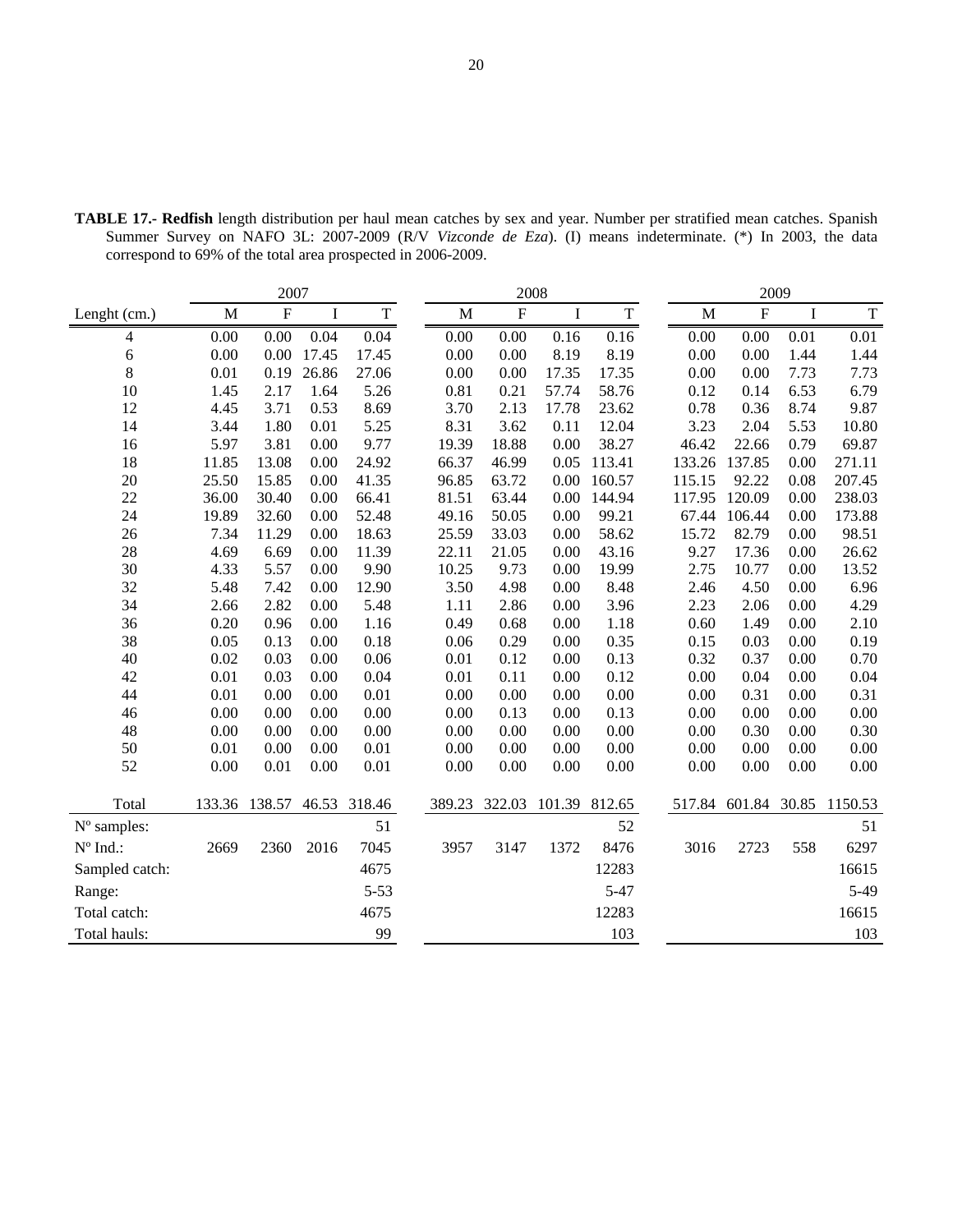**TABLE 18.-** Swept area, number of hauls and **thorny skate** mean catch (Kg) and SD (\*\*) by stratum. Spanish Survey on NAFO Div. 3L in the period 2003-2009, on board R/V "*Vizconde de Eza"*. (\*) In 2003, the data correspond to 69% of the total area prospected in 2006- 2009.

| Stratum | Swept<br>area | Tow<br>number            | Mean<br>catch    | ${\rm SD}$               | Swept<br>area | Tow<br>number            | Mean<br>catch | <b>SD</b> | Swept<br>area | Tow<br>number           | Mean<br>catch | <b>SD</b> |  |  |
|---------|---------------|--------------------------|------------------|--------------------------|---------------|--------------------------|---------------|-----------|---------------|-------------------------|---------------|-----------|--|--|
|         |               |                          | $2003$ (*)       |                          |               | 2004                     |               |           | 2006          |                         |               |           |  |  |
| 385     | 0.0225        | $\sqrt{2}$               | 0.000            | $0.000\,$                | 0.0229        | $\sqrt{2}$               | 7.050         | 9.970     | 0.0229        | $\sqrt{2}$              | 6.044         | 4.588     |  |  |
| 387     | 0.0229        | $\overline{c}$           | 5.295            | 4.957                    | 0.0214        | $\sqrt{2}$               | 10.700        | 2.263     | 0.0225        | $\overline{c}$          | 16.438        | 16.599    |  |  |
| 388     | 0.0334        | 3                        | 13.273           | 13.347                   | 0.0105        | $\,1$                    | 16.700        |           | 0.0566        | 5                       | 44.186        | 24.414    |  |  |
| 389     | 0.0454        | $\overline{\mathcal{A}}$ | 5.984            | 5.117                    | 0.0225        | $\boldsymbol{2}$         | 10.900        | 13.294    | 0.0795        | $\tau$                  | 32.979        | 14.712    |  |  |
| 390     | 0.0563        | 5                        | 0.190            | 0.425                    | 0.0345        | 3                        | 1.997         | 1.730     | 0.1249        | 11                      | 5.529         | 7.479     |  |  |
| 391     | 0.0338        | 3                        | 1.723            | 1.509                    | 0.0218        | $\overline{c}$           | 64.250        | 65.125    | 0.0450        | $\overline{4}$          | 151.088       | 51.460    |  |  |
| 392     | 0.0116        | $\mathbf{1}$             | 10.050           | $\overline{\phantom{a}}$ | 0.0214        | $\sqrt{2}$               | 62.300        | 0.141     | 0.0229        | $\sqrt{2}$              | 149.500       | 165.604   |  |  |
| 729     | 0.0210        | $\boldsymbol{2}$         | 54.955           | 31.176                   | 0.0221        | $\overline{c}$           | 140.375       | 186.712   | 0.0338        | 3                       | 49.261        | 27.663    |  |  |
| 730     | 0.0221        | $\overline{c}$           | 71.400           | 60.670                   | 0.0221        | $\overline{c}$           | 0.000         | 0.000     | 0.0326        | 3                       | 4.348         | 7.532     |  |  |
| 731     | 0.0229        | $\sqrt{2}$               | 38.705           | 25.873                   | 0.0233        | $\overline{c}$           | 18.510        | 22.330    | 0.0341        | 3                       | 46.757        | 62.791    |  |  |
| 732     | 0.0113        | $\,1$                    | 76.200           |                          | 0.0210        | $\sqrt{2}$               | 0.000         | 0.000     | 0.0334        | 3                       | 2.015         | 1.851     |  |  |
| 733     | n.s.          | n.s.                     | n.s.             | n.s.                     | 0.0330        | 3                        | 9.363         | 5.299     | 0.0454        | $\overline{\mathbf{4}}$ | 14.573        | 8.911     |  |  |
| 734     | n.s.          | n.s.                     | n.s.             | n.s.                     | 0.0304        | 3                        | 0.000         | 0.000     | 0.0225        | $\overline{c}$          | 0.000         | 0.000     |  |  |
| 741     | 0.0113        | $\,1\,$                  | $\boldsymbol{0}$ | $\overline{\phantom{a}}$ | 0.0323        | $\mathfrak{Z}$           | 0.000         | 0.000     | 0.0218        | $\overline{c}$          | 0.000         | 0.000     |  |  |
| 742     | 0.0116        | $\,1\,$                  | $\boldsymbol{0}$ | $\sim$                   | 0.0120        | $\mathbf{1}$             | 0.000         |           | 0.0229        | $\overline{c}$          | 0.000         | 0.000     |  |  |
| 743     | n.s.          | n.s.                     | n.s.             | n.s.                     | 0.0188        | $\boldsymbol{2}$         | 0.000         | 0.000     | 0.0225        | $\overline{c}$          | 0.000         | 0.000     |  |  |
| 744     | n.s.          | n.s.                     | n.s.             | n.s.                     | 0.0101        | $\,1$                    | 0.000         |           | 0.0229        | $\overline{c}$          | 0.000         | 0.000     |  |  |
| 745     | 0.0341        | 3                        | 22.077           | 21.917                   | 0.0319        | $\mathfrak{Z}$           | 0.000         | 0.000     | 0.0686        | $\sqrt{6}$              | 0.000         | 0.000     |  |  |
| 746     | 0.0446        | $\overline{\mathcal{A}}$ | 2.318            | 3.703                    | 0.0338        | 3                        | 0.000         | 0.000     | 0.0675        | 6                       | 0.000         | 0.000     |  |  |
| 747     | n.s.          | n.s.                     |                  |                          | 0.0308        | 3                        | 0.000         | 0.000     | 0.1230        | $11\,$                  | 0.000         | 0.000     |  |  |
| 748     | 0.0109        | $\mathbf{1}$             | 65.220           | $\blacksquare$           | 0.0199        | $\overline{c}$           | 0.000         | 0.000     | 0.0326        | 3                       | 0.837         | 1.449     |  |  |
| 749     | 0.0221        | $\sqrt{2}$               | 8.060            | 6.067                    | 0.0221        | $\overline{c}$           | 0.000         | 0.000     | 0.0229        | $\overline{c}$          | 0.000         | 0.000     |  |  |
| 750     | n.s.          | n.s.                     | n.s.             | n.s.                     | 0.0180        | $\overline{c}$           | 1.375         | 1.945     | 0.1005        | $\boldsymbol{9}$        | 0.393         | 1.180     |  |  |
| 751     | n.s.          | n.s.                     | n.s.             | n.s.                     | n.s.          | n.s.                     | n.s.          | n.s.      | 0.0454        | $\overline{4}$          | 0.000         | 0.000     |  |  |
|         |               |                          |                  |                          |               |                          |               |           |               |                         |               |           |  |  |
|         |               |                          | 2007             |                          |               | 2008                     |               |           |               | 2009                    |               |           |  |  |
| 385     | 0.0225        | $\sqrt{2}$               | 30.260           | 11.653                   | 0.0229        | $\sqrt{2}$               | 37.608        | 26.315    | 0.0225        | $\sqrt{2}$              | 22.855        | 12.155    |  |  |
| 387     | 0.0225        | $\boldsymbol{2}$         | 32.485           | 2.143                    | 0.0435        | $\overline{\mathcal{A}}$ | 26.276        | 17.380    | 0.0439        | $\overline{\mathbf{4}}$ | 20.590        | 15.584    |  |  |
| 388     | 0.0563        | 5                        | 31.096           | 13.246                   | 0.0559        | 5                        | 37.148        | 12.932    | 0.0555        | 5                       | 33.480        | 11.888    |  |  |
| 389     | 0.0900        | $\,$ 8 $\,$              | 25.861           | 11.704                   | 0.0780        | $\boldsymbol{7}$         | 33.065        | 8.029     | 0.0803        | $\boldsymbol{7}$        | 12.954        | 7.076     |  |  |
| 390     | 0.1350        | 12                       | 7.366            | 7.441                    | 0.1395        | 12                       | 5.044         | 7.191     | 0.1373        | 12                      | 14.043        | 24.187    |  |  |
| 391     | 0.0450        | $\overline{\mathcal{A}}$ | 100.658          | 56.818                   | 0.0454        | $\overline{\mathbf{4}}$  | 190.795       | 35.749    | 0.0458        | $\overline{\mathbf{4}}$ | 31.899        | 30.002    |  |  |
| 392     | 0.0225        | $\boldsymbol{2}$         | 330.100          | 170.554                  | 0.0221        | $\sqrt{2}$               | 159.247       | 95.534    | 0.0229        | $\sqrt{2}$              | 41.322        | 31.215    |  |  |
| 729     | 0.0338        | 3                        |                  | 164.760 243.624          | 0.0338        | 3                        | 34.265        | 25.540    | 0.0341        | 3                       | 38.090        | 23.526    |  |  |
| 730     | 0.0225        | $\boldsymbol{2}$         | 0.000            | 0.000                    | 0.0323        | 3                        | 0.000         | 0.000     | 0.0338        | 3                       | 0.000         | 0.000     |  |  |
| 731     | 0.0338        | 3                        | 57.448           | 64.552                   | 0.0330        | 3                        | 9.140         | 13.870    | 0.0341        | 3                       | 22.847        | 22.201    |  |  |
| 732     | 0.0338        | 3                        | 0.000            | 0.000                    | 0.0446        | 4                        | 0.727         | 1.454     | 0.0450        | 4                       | 7.100         | 11.428    |  |  |
| 733     | 0.0338        | 3                        | 6.427            | 8.497                    | 0.0431        | 4                        | 14.693        | 15.502    | 0.0450        | 4                       | 4.315         | 6.530     |  |  |
| 734     | 0.0225        | 2                        | 0.000            | 0.000                    | 0.0221        | $\overline{c}$           | 0.000         | 0.000     | 0.0218        | $\overline{\mathbf{c}}$ | 0.000         | 0.000     |  |  |
| 741     | 0.0225        | $\boldsymbol{2}$         | 0.000            | 0.000                    | 0.0210        | $\overline{c}$           | 0.000         | 0.000     | 0.0221        | $\sqrt{2}$              | 0.000         | 0.000     |  |  |
| 742     | 0.0225        | $\boldsymbol{2}$         | 0.000            | 0.000                    | 0.0210        | $\boldsymbol{2}$         | 0.000         | 0.000     | 0.0214        | $\boldsymbol{2}$        | 0.000         | 0.000     |  |  |
| 743     | 0.0225        | $\boldsymbol{2}$         | 0.000            | 0.000                    | 0.0203        | $\boldsymbol{2}$         | 0.000         | 0.000     | 0.0203        | $\boldsymbol{2}$        | 1.395         | 1.973     |  |  |
| 744     | 0.0218        | $\boldsymbol{2}$         | 0.000            | 0.000                    | 0.0221        | $\overline{c}$           | 0.000         | 0.000     | 0.0210        | $\boldsymbol{2}$        | 0.000         | 0.000     |  |  |
| 745     | 0.0675        | 6                        | 0.000            | 0.000                    | 0.0555        | 5                        | 0.000         | 0.000     | 0.0559        | 5                       | 0.000         | 0.000     |  |  |
| 746     | 0.0664        | 6                        | 0.000            | 0.000                    | 0.0638        | 6                        | 0.000         | 0.000     | 0.0668        | 6                       | 0.000         | 0.000     |  |  |
| 747     | 0.1238        | 11                       | 0.000            | 0.000                    | 0.1069        | 10                       | 0.000         | 0.000     | 0.1118        | 10                      | 0.000         | 0.000     |  |  |
| 748     | 0.0338        | 3                        | 0.000            | 0.000                    | 0.0218        | $\boldsymbol{2}$         | 0.000         | 0.000     | 0.0229        | 2                       | 0.000         | 0.000     |  |  |
| 749     | 0.0113        | $\mathbf{1}$             | 0.000            |                          | 0.0214        | $\boldsymbol{2}$         | 0.000         | 0.000     | 0.0225        | $\boldsymbol{2}$        | 0.000         | 0.000     |  |  |
| 750     | 0.0679        | 6                        | 0.000            | 0.000                    | 0.0844        | 8                        | 0.000         | 0.000     | 0.0791        | 7                       | 0.000         | 0.000     |  |  |
| 751     | 0.0225        | 2                        | 0.000            | 0.000                    | 0.0413        | 4                        | 0.000         | 0.000     | 0.0338        | 3                       | 0.000         | 0.000     |  |  |

$$
(**) SD = \frac{\sum (x_i - \overline{x})}{n-1}
$$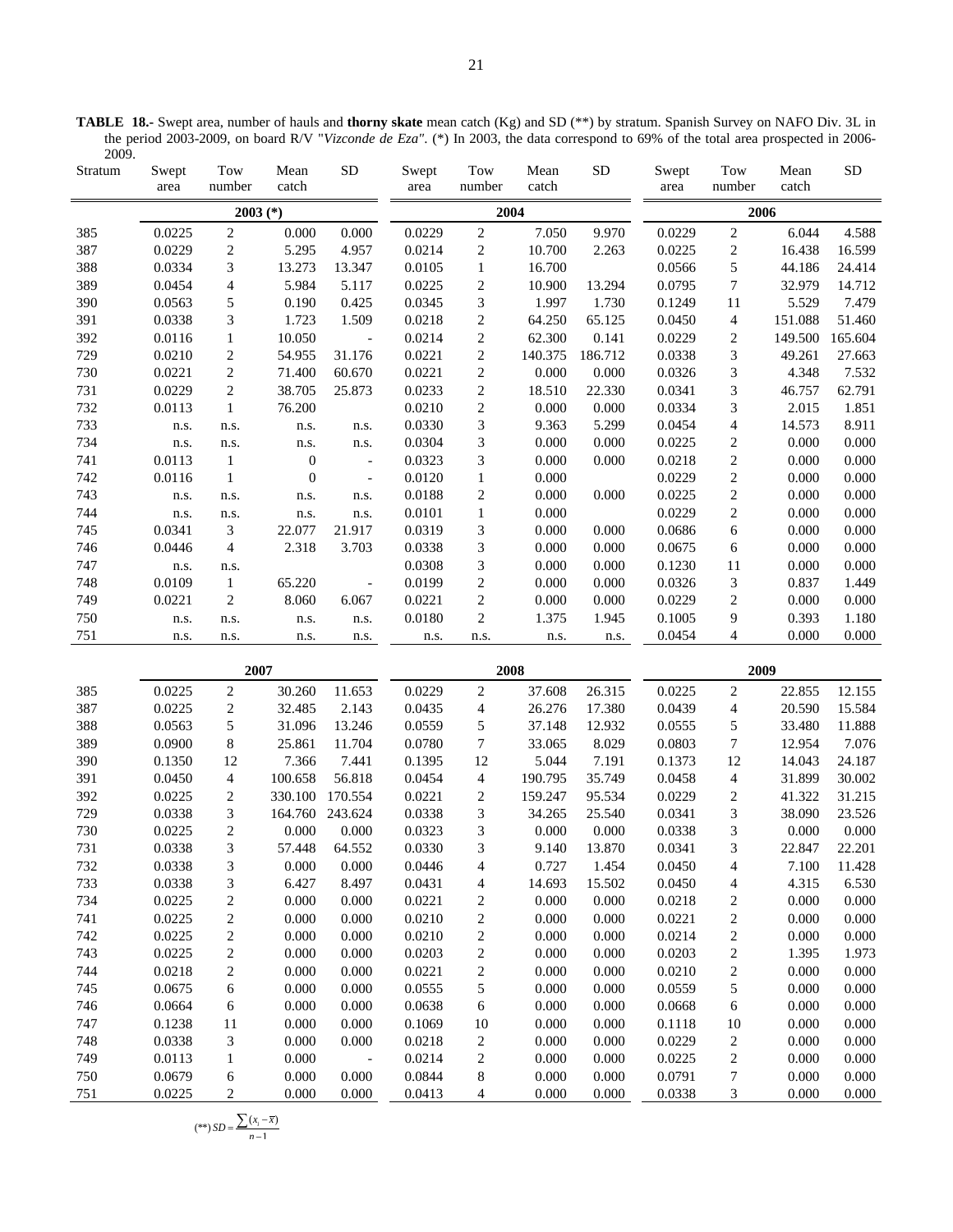| Year                 | Sex            | Length-Weight Equations   | N   | $r^2$  |
|----------------------|----------------|---------------------------|-----|--------|
| <b>Thorny skate</b>  |                |                           |     |        |
| 2003                 | $\mathbf{All}$ | $\rm W=0.0050~L^{3.1712}$ | 305 | 0.9896 |
|                      | Males          | $W = 0.0051 L^{3.1619}$   | 141 | 0.9906 |
|                      | Females        | $W = 0.0048 L^{3.1855}$   | 164 | 0.9888 |
| 2004                 | $\mathbf{All}$ | $W = 0.0067~L^{3.1187}$   | 186 | 0.9661 |
|                      | Males          | $W = 0.0054 L^{3.1684}$   | 94  | 0.9700 |
|                      | Females        | $W = 0.0086 L^{3.0629}$   | 92  | 0.9639 |
| 2006                 | $\mathbf{All}$ | $W = 0.0084 L^{3.0587}$   | 491 | 0.9830 |
|                      | Males          | $W = 0.0103 L^{3.0011}$   | 210 | 0.9847 |
|                      | Females        | $W = 0.0061 L^{3.1402}$   | 281 | 0.9814 |
| 2007                 | $\mathbf{All}$ | $W = 0.0080 L^{3.0609}$   | 539 | 0.9848 |
|                      | Males          | $W = 0.0091 L^{3.0242}$   | 255 | 0.9868 |
|                      | Females        | $W = 0.0072 L^{3.0929}$   | 284 | 0.9839 |
| 2008                 | $\mathbf{All}$ | $W = 0.0071~L^{3.0883}$   | 598 | 0.9884 |
|                      | Males          | $W = 0.0077 L^{3.0618}$   | 282 | 0.9903 |
|                      | Females        | $W = 0.0064 L^{3.1175}$   | 316 | 0.9867 |
| 2009                 | All            | $W = 0.0072 L^{3.0862}$   | 283 | 0.9864 |
|                      | Males          | $W = 0.0093 L^{3.0231}$   | 171 | 0.9848 |
|                      | Females        | $W = 0.0057 L^{3.1507}$   | 112 | 0.9881 |
| <b>Black dogfish</b> |                |                           |     |        |
| 2003                 | $\mathbf{All}$ | $W = 0.0081 L^{2.8882}$   | 20  | 0.9637 |
|                      | Males          | $W = 0.1143 L^{2.2194}$   | 5   | 0.9382 |
|                      | Females        | $W = 0.0072 L^{2.9265}$   | 15  | 0.9782 |
| 2004                 | $\mathbf{All}$ | $W = 0.0025 L^{3.1608}$   | 113 | 0.9592 |
|                      | Males          | $W = 0.0272 L^{2.5776}$   | 58  | 0.8969 |
|                      | Females        | $W = 0.0013 L^{3.3314}$   | 55  | 0.9809 |
| 2006                 | $\mathbf{All}$ | $W = 0.0011 L^{3.3758}$   | 283 | 0.9216 |
|                      | Males          | $W = 0.0071 L^{2.9000}$   | 99  | 0.9233 |
|                      | Females        | $W = 0.0008 L^{3.4608}$   | 184 | 0.9363 |
| 2007                 | $\mathbf{All}$ | $W = 0.0008 L^{3.4421}$   | 362 | 0.9155 |
|                      | Males          | $W = 0.0099 L^{2.8281}$   | 147 | 0.9029 |
|                      | Females        | $W = 0.0006 \ L^{3.5445}$ | 215 | 0.9373 |
| 2008                 | All            | $\rm W=0.0014L^{3.3183}$  | 279 | 0.9006 |
|                      | Males          | $W = 0.0087 L^{2.8575}$   | 160 | 0.8956 |
|                      | Females        | $W = 0.0008 L^{3.4541}$   | 119 | 0.9283 |
| 2009                 | $\mathbf{All}$ | $W = 0.0007 L3^{.4922}$   | 236 | 0.9246 |
|                      | Males          | $W = 0.0132 L^{2.7605}$   | 75  | 0.8865 |
|                      | Females        | $W = 0.0007 L^{3.5184}$   | 161 | 0.9465 |

**Table 19.-** Length-weight relationships in the calculation of biomass, for Division 3L (out ZEE Canada), 2003-2009 for the **thorny skate** and **black dogfish**. The equation is  $Weight=a(Length+0.5)^b$ . To calculate the parameters for the indeterminate individuals, we used the total data (males+females+indeterminate individuals).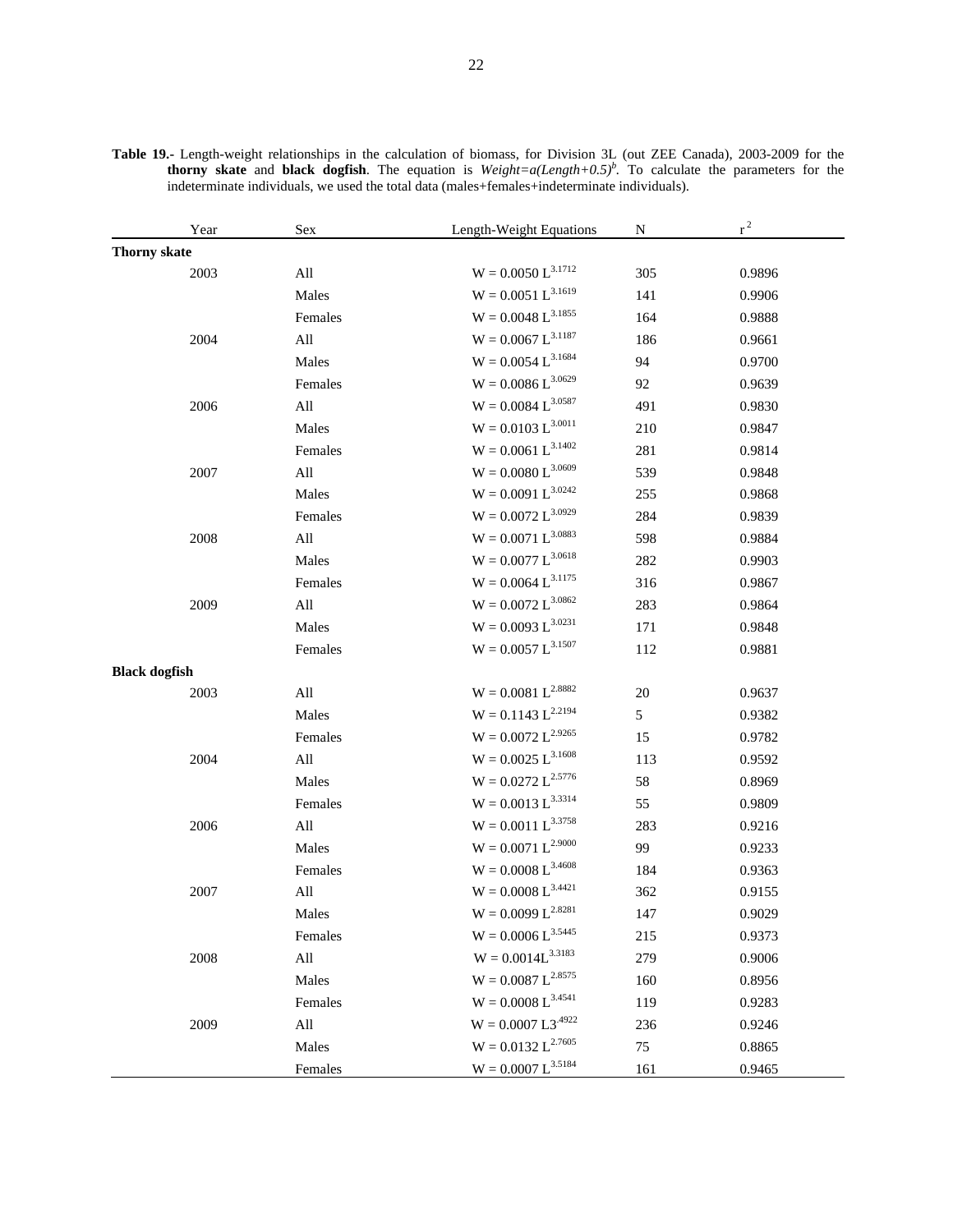|               |          |          |                          | Survey    |           |           |          |
|---------------|----------|----------|--------------------------|-----------|-----------|-----------|----------|
| Stratum       | 2003     | 2004     | 2005                     | 2006      | 2007      | 2008      | 2009     |
| 385           | 0.00     | 831.90   | $\overline{a}$           | 713.19    | 3570.68   | 4437.69   | 2696.89  |
| 387           | 1355.52  | 2739.20  | $\overline{\phantom{0}}$ | 4208.00   | 8316.16   | 6726.59   | 5271.04  |
| 388           | 4738.58  | 5961.90  | $\overline{a}$           | 15774.40  | 11101.27  | 13261.69  | 11952.50 |
| 389           | 3045.60  | 5548.10  | $\overline{a}$           | 16786.09  | 13163.25  | 16830.16  | 6593.66  |
| 390           | 154.85   | 1627.28  | $\overline{\phantom{0}}$ | 4506.21   | 6003.36   | 4110.66   | 11444.98 |
| 391           | 485.98   | 18118.50 | $\overline{\phantom{0}}$ | 42606.68  | 28385.42  | 53804.19  | 8995.45  |
| 392           | 1457.25  | 9033.50  | $\overline{\phantom{0}}$ | 21677.50  | 47864.50  | 23090.82  | 5991.69  |
| 729           | 10221.63 | 26109.75 | $\overline{\phantom{a}}$ | 9162.48   | 30645.36  | 6373.35   | 7084.74  |
| 730           | 12138.00 | 0.00     | $\overline{a}$           | 739.22    | 0.00      | 0.00      | 0.00     |
| 731           | 8360.28  | 3998.16  | ÷,                       | 10099.44  | 12408.84  | 1974.24   | 4934.88  |
| 732           | 17602.20 | 0.00     | $\overline{a}$           | 465.47    | 0.00      | 167.94    | 1640.10  |
| 733           | n.s      | 2191.02  | ÷,                       | 3410.14   | 1503.84   | 3438.05   | 1009.71  |
| 734           | n.s      | 0.00     | $\overline{\phantom{0}}$ | 0.00      | 0.00      | 0.00      | 0.00     |
| 741           | 0.00     | 0.00     | ÷,                       | 0.00      | 0.00      | 0.00      | 0.00     |
| 742           | 0.00     | 0.00     | ä,                       | 0.00      | 0.00      | 0.00      | 0.00     |
| 743           | n.s      | 0.00     |                          | 0.00      | 0.00      | 0.00      | 71.15    |
| 744           | n.s      | 0.00     |                          | 0.00      | 0.00      | 0.00      | 0.00     |
| 745           | 7682.68  | 0.00     |                          | 0.00      | 0.00      | 0.00      | 0.00     |
| 746           | 908.46   | 0.00     | ÷,                       | 0.00      | 0.00      | 0.00      | 0.00     |
| 747           | n.s      | 0.00     | ÷                        | 0.00      | 0.00      | 0.00      | 0.00     |
| 748           | 10369.98 | 0.00     | $\overline{a}$           | 133.03    | 0.00      | 0.00      | 0.00     |
| 749           | 1015.56  | 0.00     |                          | 0.00      | 0.00      | 0.00      | 0.00     |
| 750           | n.s      | 764.50   | ÷,                       | 218.69    | 0.00      | 0.00      | 0.00     |
| 751           | n.s      | n.s      |                          | 0.00      | 0.00      | 0.00      | 0.00     |
|               |          |          |                          |           |           |           |          |
| <b>TOTAL</b>  | 79536.57 | 76923.81 |                          | 130500.54 | 162962.67 | 134215.36 | 67686.78 |
|               |          |          |                          |           |           |           |          |
|               |          |          |                          |           |           |           |          |
| $\mathcal{Y}$ | 17.78    | 12.29    |                          | 20.12     | 25.12     | 20.69     | 10.43    |
|               |          |          |                          |           |           |           |          |
| <b>SD</b>     | 2.41     | 4.54     |                          | 3.27      | 5.19      | 1.92      | 1.44     |

**TABLE 20.-** Stratified mean catches (Kg) and SD of **thorny skate** by stratum and year (2003-2009). Research Vessel *Vizconde de Eza*. n.s. means stratum not surveyed. In 2003: the data correspond to 69% of the total area prospected in 2006-2009.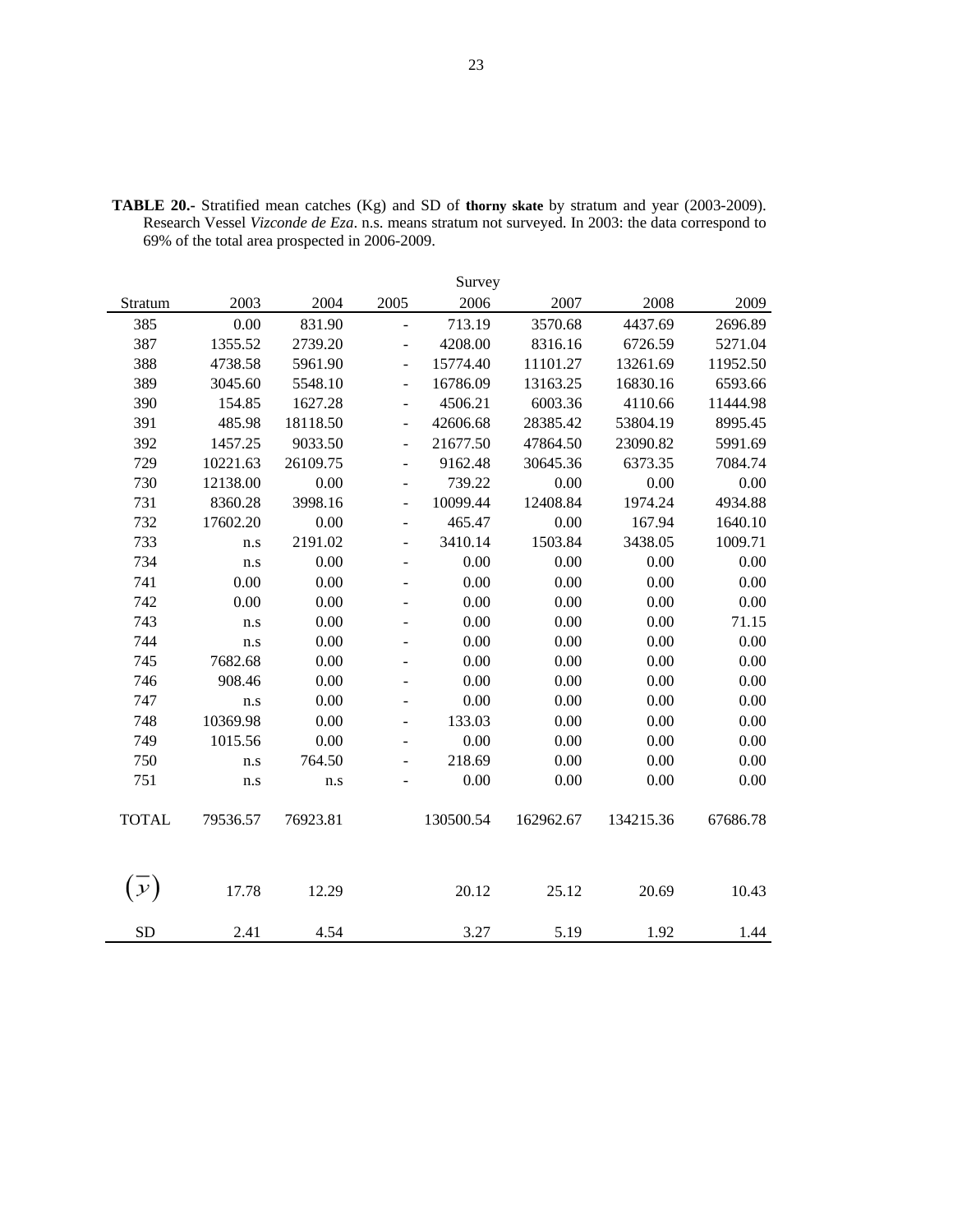|              |                  |                  |      | Survey           |                  |                  |                  |
|--------------|------------------|------------------|------|------------------|------------------|------------------|------------------|
| Stratum      | 2003             | 2004             | 2005 | 2006             | 2007             | 2008             | 2009             |
| 385          | $\boldsymbol{0}$ | 73               | ÷    | 62               | 317              | 388              | 240              |
| 387          | 119              | 256              |      | 374              | 739              | 619              | 481              |
| 388          | 426              | 568              |      | 1393             | 987              | 1187             | 1077             |
| 389          | 268              | 493              |      | 1478             | 1170             | 1510             | 575              |
| 390          | 14               | 142              |      | 397              | 534              | 354              | $1001\,$         |
| 391          | 43               | 1666             |      | 3787             | 2523             | 4743             | 786              |
| 392          | 125              | 845              |      | 1895             | 4255             | 2087             | 524              |
| 729          | 973              | 2360             |      | 814              | 2724             | 567              | 623              |
| 730          | 1097             | $\boldsymbol{0}$ |      | 68               | $\boldsymbol{0}$ | $\boldsymbol{0}$ | $\boldsymbol{0}$ |
| 731          | 731              | 344              |      | 888              | 1103             | 179              | 434              |
| 732          | 1565             | $\boldsymbol{0}$ |      | 42               | $\boldsymbol{0}$ | 15               | 146              |
| 733          | n.s              | 199              |      | 301              | 134              | 319              | $90\,$           |
| 734          | n.s              | $\boldsymbol{0}$ |      | $\boldsymbol{0}$ | $\boldsymbol{0}$ | $\boldsymbol{0}$ | $\boldsymbol{0}$ |
| 741          | $\boldsymbol{0}$ | $\mathbf{0}$     |      | $\boldsymbol{0}$ | $\boldsymbol{0}$ | $\boldsymbol{0}$ | $\boldsymbol{0}$ |
| 742          | $\boldsymbol{0}$ | $\boldsymbol{0}$ |      | $\boldsymbol{0}$ | $\boldsymbol{0}$ | $\boldsymbol{0}$ | $\boldsymbol{0}$ |
| 743          | n.s              | $\boldsymbol{0}$ |      | $\boldsymbol{0}$ | $\boldsymbol{0}$ | $\boldsymbol{0}$ | $\boldsymbol{7}$ |
| 744          | n.s              | $\boldsymbol{0}$ |      | $\boldsymbol{0}$ | $\boldsymbol{0}$ | $\boldsymbol{0}$ | $\boldsymbol{0}$ |
| 745          | 675              | $\boldsymbol{0}$ |      | $\boldsymbol{0}$ | $\boldsymbol{0}$ | $\boldsymbol{0}$ | $\boldsymbol{0}$ |
| 746          | 81               | $\boldsymbol{0}$ |      | $\boldsymbol{0}$ | $\boldsymbol{0}$ | $\boldsymbol{0}$ | $\boldsymbol{0}$ |
| 747          | n.s              | $\mathbf{0}$     |      | $\boldsymbol{0}$ | $\boldsymbol{0}$ | $\boldsymbol{0}$ | $\boldsymbol{0}$ |
| 748          | 954              | $\boldsymbol{0}$ |      | 12               | $\boldsymbol{0}$ | $\boldsymbol{0}$ | $\boldsymbol{0}$ |
| 749          | 92               | $\boldsymbol{0}$ |      | $\boldsymbol{0}$ | $\boldsymbol{0}$ | $\boldsymbol{0}$ | $\boldsymbol{0}$ |
| 750          | n.s              | 85               |      | 20               | $\boldsymbol{0}$ | $\boldsymbol{0}$ | $\boldsymbol{0}$ |
| 751          | n.s              | $\rm n.s$        |      | $\boldsymbol{0}$ | $\boldsymbol{0}$ | $\boldsymbol{0}$ | $\boldsymbol{0}$ |
| <b>TOTAL</b> | 7164             | 7031             |      | 11531            | 14486            | 11968            | 5982             |
| <b>SD</b>    | 942              | 2642             |      | 1887             | 2993             | 1124             | 808              |

**TABLE 21.-** Survey estimates (by the swept area method) of **thorny skate** biomass (t.) and SD by stratum and year on NAFO Div. 3L (R/V *Vizconde de Eza*). n.s. means stratum not surveyed. In 2003, the data correspond to 69% of the total area prospected in 2006-2009.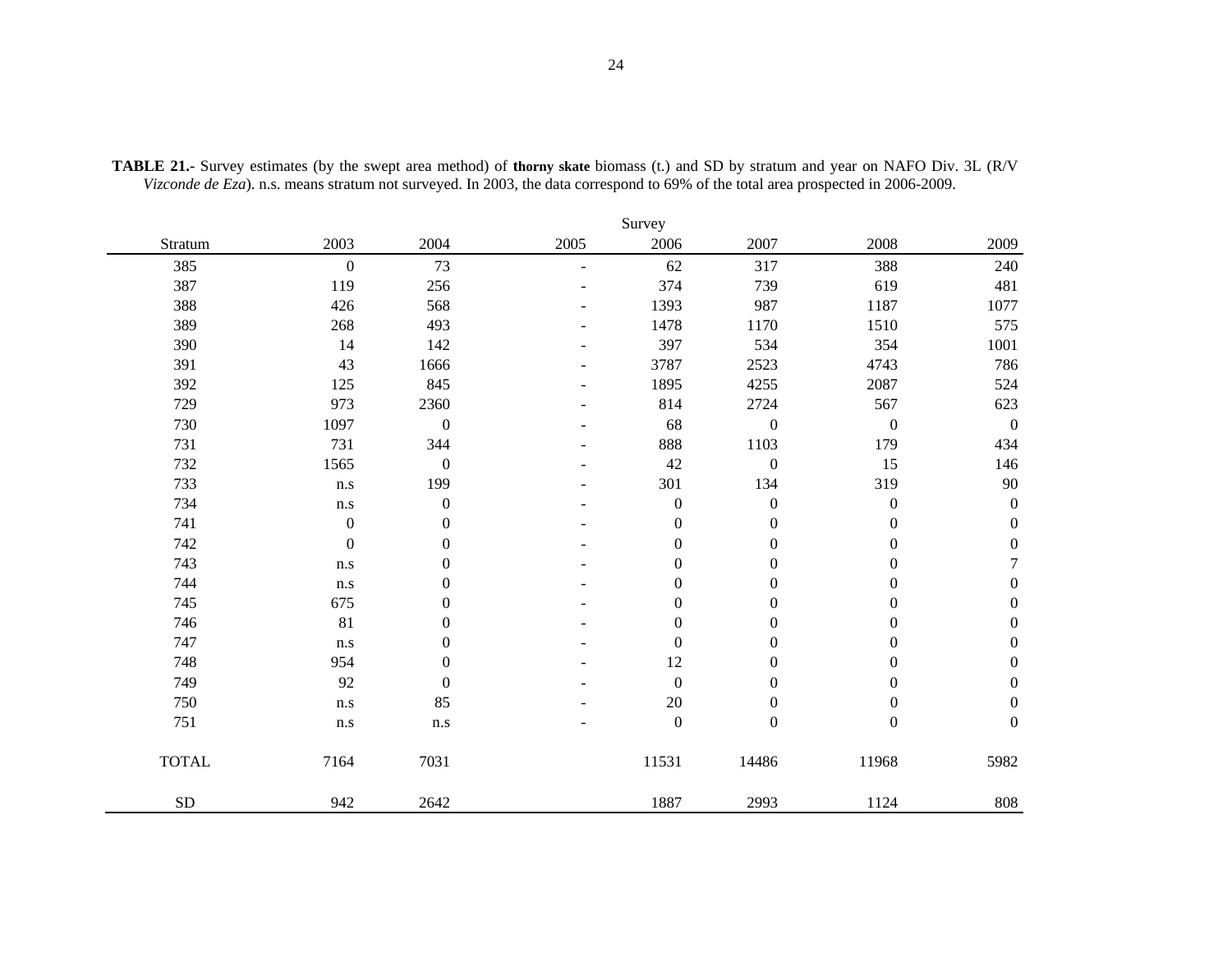2003 (\*) 2004 2006 Lenght (cm.) M F I T M F I T T M F I T 10 0.00 0.02 0.00 0.02 0.00 0.00 0.00 0.00 0.00 0.00 0.00 0.00 12 0.09 0.07 0.00 0.15 0.00 0.00 0.00 0.00 0.04 0.01 0.00 0.05 14 0.19 0.08 0.00 0.27 0.04 0.00 0.00 0.04 0.09 0.00 0.00 0.09 16 0.00 0.03 0.00 0.03 0.00 0.00 0.00 0.00 0.04 0.03 0.00 0.07 18 0.00 0.00 0.00 0.00 0.02 0.00 0.00 0.02 0.03 0.02 0.00 0.06 20 0.00 0.03 0.00 0.03 0.00 0.02 0.00 0.02 0.03 0.03 0.00 0.06 22 0.00 0.00 0.00 0.00 0.00 0.00 0.00 0.00 0.00 0.03 0.00 0.03 24 0.00 0.00 0.00 0.00 0.00 0.00 0.00 0.00 0.03 0.01 0.00 0.05 26 0.00 0.00 0.00 0.00 0.00 0.00 0.00 0.00 0.00 0.01 0.00 0.01 28 0.00 0.00 0.00 0.00 0.00 0.00 0.00 0.00 0.02 0.01 0.00 0.03 30 0.00 0.00 0.00 0.00 0.00 0.00 0.00 0.00 0.00 0.03 0.00 0.03 32 0.07 0.02 0.00 0.09 0.01 0.02 0.00 0.04 0.03 0.01 0.00 0.05 34 0.05 0.08 0.00 0.13 0.01 0.00 0.00 0.01 0.01 0.03 0.00 0.05 36 0.19 0.20 0.00 0.39 0.01 0.00 0.00 0.01 0.02 0.01 0.00 0.03 38 0.23 0.40 0.00 0.64 0.00 0.00 0.00 0.00 0.00 0.04 0.00 0.04 40 0.14 0.43 0.00 0.57 0.04 0.05 0.00 0.10 0.05 0.03 0.00 0.08 42 0.35 0.65 0.00 1.00 0.07 0.07 0.00 0.13 0.00 0.03 0.00 0.03 44 0.32 0.61 0.00 0.93 0.10 0.25 0.00 0.35 0.01 0.03 0.00 0.05 46 0.23 0.46 0.00 0.69 0.14 0.14 0.00 0.28 0.09 0.08 0.00 0.17 48 0.42 0.51 0.00 0.94 0.17 0.12 0.00 0.30 0.10 0.08 0.00 0.18 50 0.35 0.34 0.00 0.69 0.26 0.24 0.00 0.50 0.13 0.17 0.00 0.30 52 0.57 0.36 0.00 0.93 0.35 0.26 0.00 0.61 0.22 0.13 0.00 0.35 54 0.32 0.32 0.00 0.64 0.33 0.14 0.00 0.47 0.27 0.37 0.00 0.64 56 0.56 0.43 0.00 0.99 0.32 0.23 0.00 0.55 0.22 0.24 0.00 0.45 58 0.25 0.39 0.00 0.63 0.32 0.24 0.00 0.56 0.22 0.46 0.00 0.67 60 0.17 0.26 0.00 0.44 0.41 0.20 0.00 0.61 0.36 0.39 0.00 0.75 62 0.36 0.14 0.00 0.50 0.11 0.15 0.00 0.26 0.22 0.53 0.00 0.76 64 0.28 0.17 0.00 0.45 0.18 0.19 0.00 0.37 0.41 0.54 0.00 0.95 66 0.10 0.02 0.00 0.12 0.22 0.14 0.00 0.37 0.34 0.39 0.00 0.72 68 0.06 0.15 0.00 0.21 0.12 0.05 0.00 0.17 0.17 0.41 0.00 0.58 70 0.10 0.04 0.00 0.14 0.05 0.02 0.00 0.08 0.19 0.22 0.00 0.41 72 0.06 0.08 0.00 0.14 0.06 0.00 0.00 0.06 0.08 0.13 0.00 0.21 74 0.06 0.02 0.00 0.09 0.00 0.00 0.00 0.00 0.09 0.07 0.00 0.16 76 0.02 0.00 0.00 0.02 0.00 0.00 0.00 0.00 0.08 0.05 0.00 0.13 78 0.05 0.00 0.00 0.05 0.00 0.00 0.00 0.00 0.00 0.01 0.00 0.01 80 0.02 0.00 0.00 0.02 0.00 0.00 0.00 0.00 0.01 0.01 0.00 0.02 82 0.00 0.02 0.00 0.02 0.08 0.00 0.00 0.08 0.00 0.00 0.00 0.00 84 0.00 0.00 0.00 0.00 0.00 0.00 0.00 0.00 0.00 0.00 0.00 0.00 86 0.00 0.00 0.00 0.00 0.00 0.00 0.00 0.00 0.00 0.00 0.00 0.00 88 0.04 0.00 0.00 0.04 0.00 0.00 0.00 0.00 0.00 0.00 0.00 0.00 Total 5.66 6.35 0.00 12.01 3.44 2.56 0.00 5.99 3.61 4.66 0.00 8.27  $N^{\circ}$  samples: 26 26 18 42 Nº Ind.: 197 226 0 423 170 135 0 305 312 420 0 732 Sampled catch: 648 617 1832 Range: 11-89 13-81 13-81 Total catch: 654 682 1832 Total hauls:  $40 \t\t 40 \t\t 58 \t\t 101$ 

**TABLE 22.- Thorny skate** length distribution per haul mean catches by sex and year. Number per stratified mean catches. Spanish Summer Survey on NAFO 3L: 2003-2006 (R/V *Vizconde de Eza*). (I) means indeterminate. (\*) In 2003, the data correspond to 69% of the total area prospected in 2006-2009.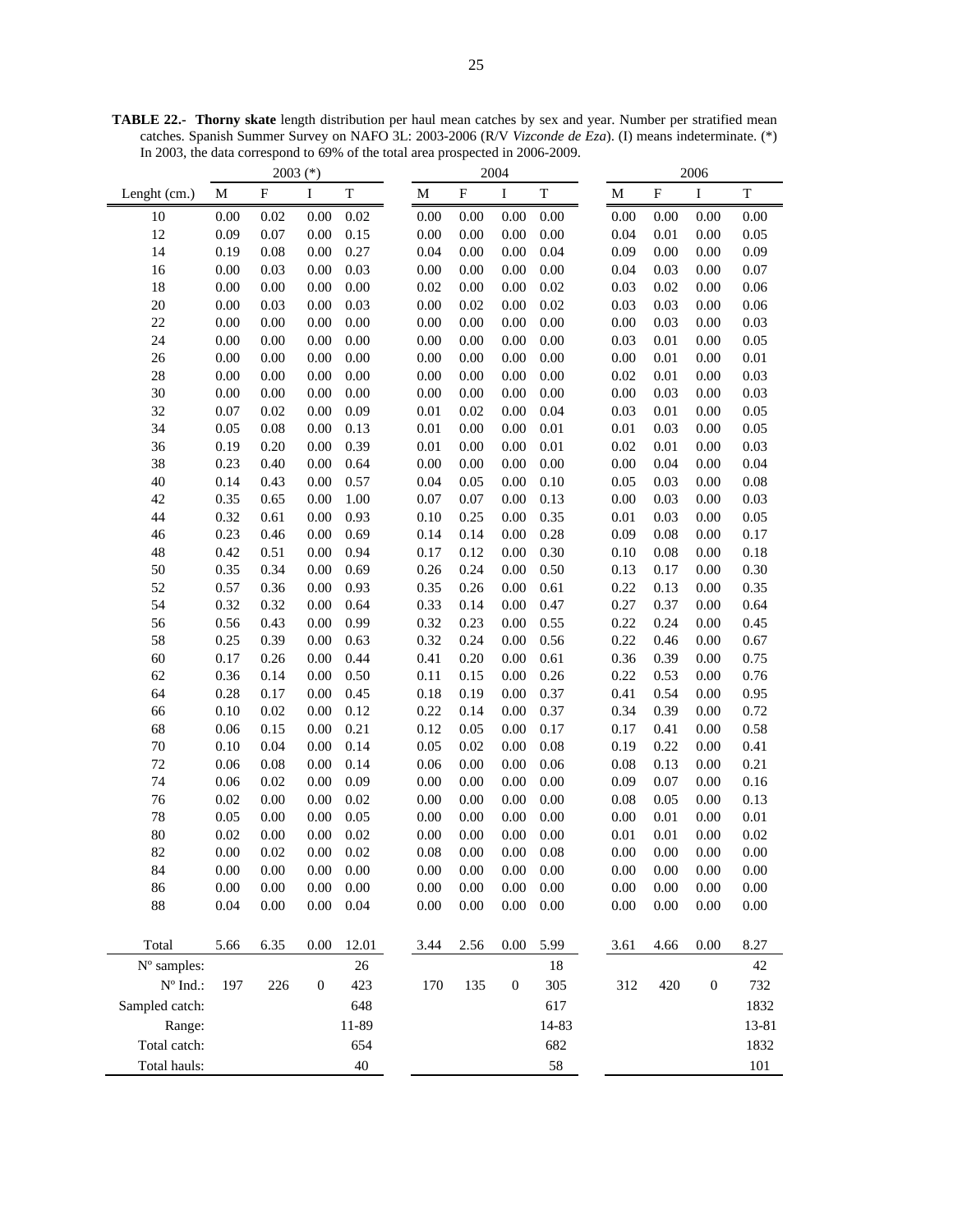2007 2008 2009 Lenght (cm.) M F I T M F I T M F I T 10 0.00 0.00 0.00 0.00 0.00 0.00 0.00 0.00 0.00 0.00 0.00 0.00 12 0.16 0.08 0.00 0.24 0.09 0.11 0.00 0.20 0.11 0.05 0.00 0.16 14 0.08 0.12 0.00 0.21 0.12 0.09 0.00 0.20 0.06 0.07 0.00 0.13 16 0.05 0.10 0.00 0.15 0.03 0.03 0.00 0.06 0.02 0.02 0.00 0.04 18 0.13 0.12 0.00 0.25 0.04 0.01 0.00 0.05 0.00 0.05 0.00 0.05 20 0.18 0.10 0.00 0.28 0.09 0.01 0.00 0.10 0.01 0.03 0.00 0.04 22 0.15 0.19 0.00 0.34 0.02 0.01 0.00 0.03 0.00 0.00 0.00 0.00 24 0.13 0.14 0.00 0.27 0.02 0.02 0.00 0.04 0.02 0.02 0.00 0.05 26 0.13 0.16 0.00 0.30 0.08 0.07 0.00 0.14 0.01 0.00 0.00 0.01 28 0.10 0.06 0.00 0.16 0.02 0.05 0.00 0.08 0.02 0.01 0.00 0.03 30 0.08 0.05 0.00 0.12 0.04 0.05 0.00 0.10 0.02 0.03 0.00 0.06 32 0.08 0.06 0.00 0.13 0.07 0.05 0.00 0.12 0.00 0.01 0.00 0.01 34 0.09 0.03 0.00 0.12 0.05 0.04 0.00 0.10 0.01 0.01 0.00 0.02 36 0.06 0.05 0.00 0.11 0.03 0.05 0.00 0.08 0.00 0.00 0.00 0.00 38 0.05 0.06 0.00 0.11 0.01 0.03 0.00 0.04 0.02 0.01 0.00 0.03 40 0.02 0.01 0.00 0.03 0.05 0.01 0.00 0.06 0.02 0.00 0.00 0.02 42 0.03 0.06 0.00 0.09 0.02 0.05 0.00 0.07 0.00 0.01 0.00 0.01 44 0.04 0.04 0.00 0.08 0.01 0.02 0.00 0.03 0.01 0.04 0.00 0.05 46 0.05 0.09 0.00 0.14 0.03 0.06 0.00 0.09 0.00 0.01 0.00 0.01 48 0.05 0.09 0.00 0.14 0.02 0.01 0.00 0.03 0.01 0.02 0.00 0.03 50 0.12 0.13 0.00 0.25 0.06 0.03 0.00 0.09 0.05 0.01 0.00 0.06 52 0.09 0.15 0.00 0.24 0.07 0.08 0.00 0.15 0.02 0.02 0.00 0.04 54 0.21 0.24 0.00 0.44 0.08 0.09 0.00 0.17 0.05 0.05 0.00 0.09 56 0.19 0.34 0.00 0.53 0.03 0.13 0.00 0.16 0.02 0.15 0.00 0.17 58 0.30 0.27 0.00 0.57 0.12 0.22 0.00 0.34 0.13 0.09 0.00 0.22 60 0.27 0.59 0.00 0.86 0.22 0.28 0.00 0.50 0.16 0.08 0.00 0.24 62 0.46 0.76 0.00 1.22 0.29 0.35 0.00 0.65 0.23 0.24 0.00 0.47 64 0.42 0.62 0.00 1.04 0.35 0.45 0.00 0.81 0.23 0.14 0.00 0.36 66 0.34 0.54 0.00 0.88 0.39 0.45 0.00 0.84 0.25 0.18 0.00 0.43 68 0.37 0.64 0.00 1.02 0.32 0.44 0.00 0.76 0.28 0.18 0.00 0.47 70 0.25 0.38 0.00 0.62 0.25 0.37 0.00 0.62 0.19 0.07 0.00 0.26 72 0.18 0.24 0.00 0.43 0.19 0.15 0.00 0.34 0.17 0.09 0.00 0.25 74 0.12 0.13 0.00 0.25 0.26 0.16 0.00 0.42 0.19 0.01 0.00 0.20 76 0.04 0.05 0.00 0.10 0.10 0.13 0.00 0.23 0.02 0.03 0.00 0.06 78 0.03 0.03 0.00 0.06 0.09 0.03 0.00 0.12 0.04 0.03 0.00 0.07 80 0.01 0.00 0.00 0.01 0.07 0.00 0.00 0.07 0.01 0.00 0.00 0.01 82 0.01 0.00 0.00 0.01 0.05 0.02 0.00 0.07 0.01 0.00 0.00 0.01 84 0.00 0.00 0.00 0.00 0.03 0.00 0.00 0.03 0.00 0.00 0.00 0.00 86 0.00 0.00 0.00 0.00 0.02 0.00 0.00 0.02 0.00 0.00 0.00 0.00 88 0.00 0.00 0.00 0.00 0.01 0.00 0.00 0.01 0.00 0.00 0.00 0.00 Total 5.10 6.71 0.00 11.81 3.85 4.18 0.00 8.03 2.41 1.76 0.00 4.17  $N^{\circ}$  samples:  $43$   $43$   $39$   $44$ Nº Ind.: 457 621 0 1078 344 378 0 722 211 156 0 367 Sampled catch: 2325 2325 1931.6 996.2 Range: 12-82 12-89 12-89 12-82 Total catch: 2325 2325 1931.6 996.2 Total hauls: 99 103 103

**TABLE 23.- Thorny skate** length distribution per haul mean catches by sex and year. Number per stratified mean catches. Spanish Summer Survey on NAFO 3L: 2007-2009 (R/V *Vizconde de Eza*). (I) means indeterminate. (\*) In 2003, the data correspond to 69% of the total area prospected in 2006-2009.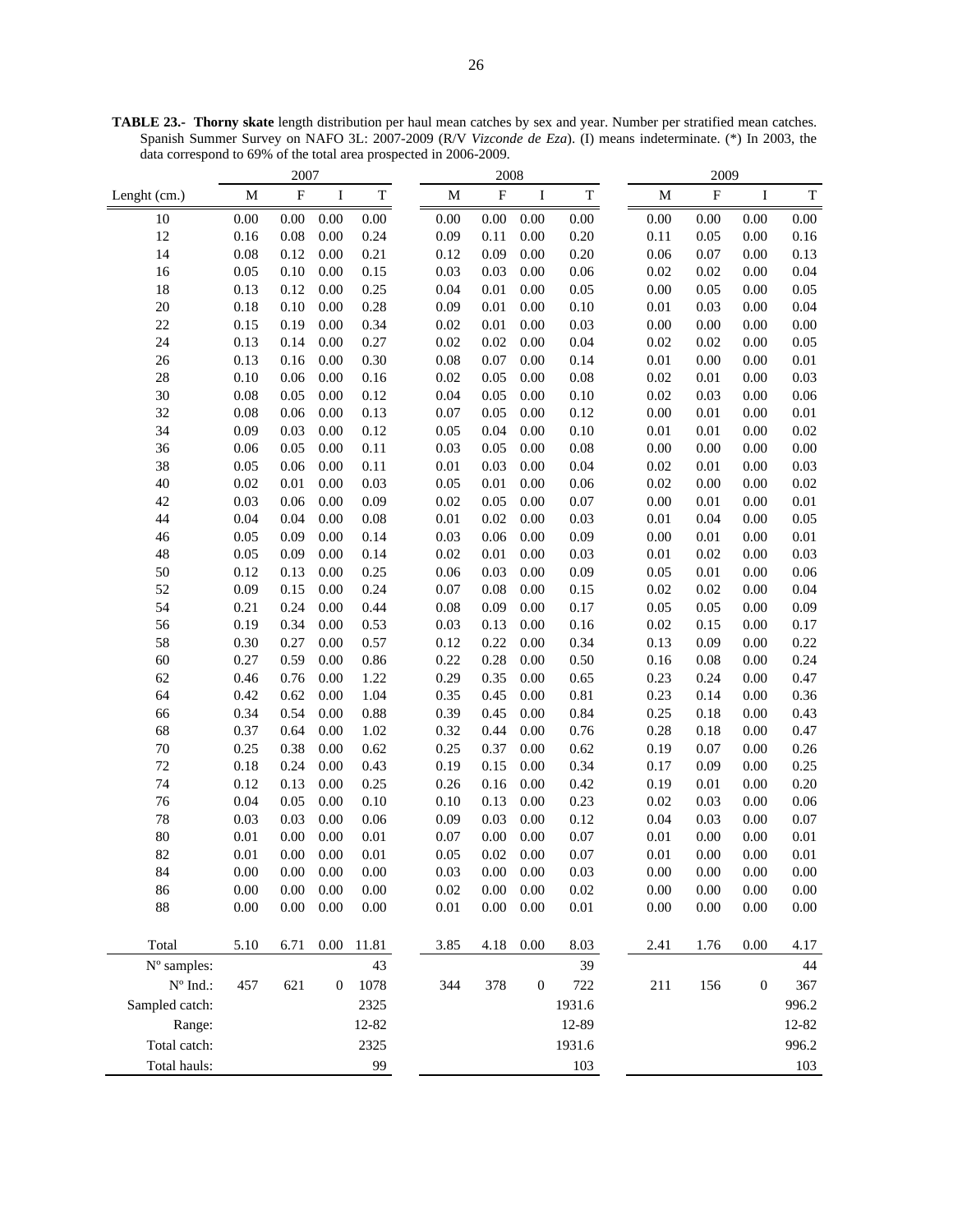**TABLE 24.-** Swept area, number of hauls and **black dogfish** mean catch (Kg) and SD (\*\*) by stratum. Spanish Survey on NAFO Div. 3L in the period 2003-2009, on board R/V "*Vizconde de Eza"*. (\*) In 2003, the data correspond to 69% of the total area prospected in 2006- 2009.

| Stratum    | Swept<br>area    | Tow<br>number            | Mean<br>catch     | ${\rm SD}$               | Swept<br>area    | Tow<br>number             | Mean<br>catch    | ${\rm SD}$                  | Swept<br>area    | Tow<br>number           | Mean<br>catch    | ${\rm SD}$       |
|------------|------------------|--------------------------|-------------------|--------------------------|------------------|---------------------------|------------------|-----------------------------|------------------|-------------------------|------------------|------------------|
|            |                  |                          |                   | $2003$ (*)               |                  |                           |                  | 2004                        |                  |                         |                  | 2006             |
| 385        | 0.0225           | $\sqrt{2}$               | 0.000             | 0.000                    | 0.0229           | $\sqrt{2}$                | 0.000            | 0.000                       | 0.0229           | $\overline{c}$          | 0.000            | 0.000            |
| 387        | 0.0229           | $\overline{c}$           | 0.000             | 0.000                    | 0.0214           | $\sqrt{2}$                | 0.000            | 0.000                       | 0.0225           | $\overline{c}$          | 0.000            | 0.000            |
| 388        | 0.0334           | 3                        | 0.000             | 0.000                    | 0.0105           | $\,1$                     | 0.000            | $\mathcal{L}_{\mathcal{A}}$ | 0.0566           | 5                       | 0.000            | 0.000            |
| 389        | 0.0454           | $\overline{\mathcal{A}}$ | 0.000             | 0.000                    | 0.0225           | $\boldsymbol{2}$          | 0.000            | 0.000                       | 0.0795           | $\boldsymbol{7}$        | 0.000            | 0.000            |
| 390        | 0.0563           | 5                        | 0.000             | 0.000                    | 0.0345           | $\overline{3}$            | 0.000            | 0.000                       | 0.1249           | $1\,1$                  | 0.000            | 0.000            |
| 391        | 0.0338           | $\mathfrak{Z}$           | 0.000             | 0.000                    | 0.0218           | $\overline{c}$            | 0.000            | 0.000                       | 0.0450           | $\overline{4}$          | 0.000            | 0.000            |
| 392        | 0.0116           | $\,1$                    | 0.000             | $\overline{\phantom{a}}$ | 0.0214           | $\,2$                     | 0.000            | 0.000                       | 0.0229           | $\overline{c}$          | 0.000            | 0.000            |
| 729        | 0.0210           | $\overline{\mathbf{c}}$  | 0.000             | 0.000                    | 0.0221           | $\sqrt{2}$                | 0.000            | 0.000                       | 0.0338           | 3                       | 0.000            | 0.000            |
| 730        | 0.0221           | $\overline{c}$           | 0.000             | 0.000                    | 0.0221           | $\sqrt{2}$                | 2.175            | 3.076                       | 0.0326           | 3                       | 3.690            | 6.391            |
| 731        | 0.0229           | $\overline{c}$           | 0.000             | 0.000                    | 0.0233           | $\sqrt{2}$                | 0.000            | 0.000                       | 0.0341           | 3                       | 0.000            | 0.000            |
| 732        | 0.0113           | $\,1$                    | 0.000             | $\overline{\phantom{a}}$ | 0.0210           | $\sqrt{2}$                | 0.000            | 0.000                       | 0.0334           | 3                       | 0.000            | 0.000            |
| 733        | n.s.             | n.s.                     | n.s.              | n.s.                     | 0.0330           | $\overline{3}$            | 0.000            | 0.000                       | 0.0454           | $\overline{4}$          | 0.000            | 0.000            |
| 734        | n.s.             | n.s.                     | n.s.              | n.s.                     | 0.0304           | $\overline{3}$            | 0.000            | 0.000                       | 0.0225           | $\overline{c}$          | 0.000            | 0.000            |
| 741        | 0.0113           | $\mathbf{1}$             | $\boldsymbol{0}$  | $\overline{\phantom{a}}$ | 0.0323           | 3                         | 0.000            | 0.000                       | 0.0218           | $\overline{c}$          | 0.000            | 0.000            |
| 742        | 0.0116           | $\,1\,$                  | $\boldsymbol{0}$  | $\overline{\phantom{a}}$ | 0.0120           | $\mathbf{1}$              | 0.000            | $\overline{\phantom{a}}$    | 0.0229           | $\overline{c}$          | 0.000            | 0.000            |
| 743        | n.s.             | n.s.                     | n.s.              | n.s.                     | 0.0188           | $\sqrt{2}$                | 0.626            | 0.862                       | 0.0225           | $\overline{c}$          | 0.000            | 0.000            |
| 744        | n.s.             | n.s.                     | n.s.              | n.s.                     | 0.0101           | $\mathbf{1}$              | 0.000            | $\bar{\phantom{a}}$         | 0.0229           | $\overline{c}$          | 0.725            | 1.025            |
| 745        | 0.034            | 3                        | 0.007             | 0.012                    | 0.0319           | $\mathfrak{Z}$            | 0.000            | 0.000                       | 0.0686           | 6                       | 0.000            | 0.000            |
| 746        | 0.0446           | $\overline{\mathbf{4}}$  | $\boldsymbol{0}$  | $\boldsymbol{0}$         | 0.0338           | 3                         | 0.000            | 0.000                       | 0.0675           | 6                       | 9.033            | 10.572           |
| 747        | n.s.             | n.s.                     | n.s.              | n.s.                     | 0.0308           | 3                         | 4.067            | 3.591                       | 0.1230           | $11\,$                  | 3.656            | 2.707            |
| 748        | 0.0109           | $\mathbf{1}$             | $\boldsymbol{0}$  | $\overline{\phantom{a}}$ | 0.0199           | $\overline{c}$            | 36.980           | 52.298                      | 0.0326           | 3                       | 15.713           | 18.383           |
| 749        | 0.022            | $\overline{c}$           | 219.750           | 310.773                  | 0.0221           | $\overline{c}$            | 17.300           | 5.515                       | 0.0229           | $\overline{c}$          | 91.125           | 124.599          |
| 750        | n.s.             | n.s.                     | n.s.              | n.s.                     | 0.0180           | $\overline{c}$            | 2.800            | 3.960                       | 0.1005           | 9                       | 6.213            | 9.605            |
| 751        | n.s.             | n.s.                     | n.s.              | n.s.                     | n.s.             | n.s.                      | n.s.             | n.s.                        | 0.0454           | $\overline{4}$          | 1.103            | 1.497            |
|            |                  |                          |                   |                          |                  |                           |                  |                             |                  |                         |                  |                  |
|            |                  | 2007                     |                   |                          |                  | 2008                      |                  |                             |                  | 2009                    |                  |                  |
| 385        | 0.0225           | $\sqrt{2}$               | 0.000             | 0.000                    | 0.0229           | $\sqrt{2}$                | 0.000            | 0.000                       | 0.0225           | $\sqrt{2}$              | 0.000            | 0.000            |
| 387        | 0.0225           | $\overline{c}$           | 0.000             | 0.000                    | 0.0435           | $\overline{4}$            | 0.000            | 0.000                       | 0.0439           | $\overline{\mathbf{4}}$ | 0.000            | 0.000            |
| 388        | 0.0563           | 5                        | 0.000             | 0.000                    | 0.0559           | 5                         | 0.000            | 0.000                       | 0.0555           | 5<br>$\overline{7}$     | 0.000            | 0.000            |
| 389<br>390 | 0.0900<br>0.1350 | 8<br>12                  | 0.000<br>0.000    | 0.000<br>0.000           | 0.0780<br>0.1395 | $\boldsymbol{7}$<br>12    | 0.000<br>0.000   | 0.000<br>0.000              | 0.0803<br>0.1373 | 12                      | 0.000<br>0.000   | 0.000<br>0.000   |
| 391        | 0.0450           | $\overline{\mathbf{4}}$  | 0.000             | 0.000                    | 0.0454           | $\overline{\mathbf{4}}$   | 0.000            | 0.000                       | 0.0458           | $\overline{4}$          | 0.000            | 0.000            |
| 392        | 0.0225           | $\overline{c}$           | 0.000             | 0.000                    | 0.0221           | $\sqrt{2}$                | 0.000            | 0.000                       | 0.0229           | $\overline{c}$          | 0.000            | 0.000            |
| 729        | 0.0338           | $\mathfrak{Z}$           | 0.000             | 0.000                    | 0.0338           | 3                         | 0.000            | 0.000                       | 0.0341           | 3                       | $0.000\,$        | 0.000            |
| 730        | 0.0225           | $\overline{c}$           | 19.488            | 26.067                   | 0.0323           | 3                         | 27.367           | 47.400                      | 0.0338           | 3                       | 30.959           | 51.654           |
| 731        | 0.0338           | 3                        | 0.000             | 0.000                    | 0.0330           | 3                         | 0.000            | 0.000                       | 0.0341           | 3                       | 0.000            | 0.000            |
| 732        | 0.0338           | 3                        | 0.000             | 0.000                    | 0.0446           | 4                         | 0.000            | 0.000                       | 0.0450           | 4                       | 0.000            | 0.000            |
| 733        | 0.0338           | 3                        | 0.000             | 0.000                    | 0.0431           | 4                         | 0.000            | 0.000                       | 0.0450           | 4                       | 0.000            | 0.000            |
| 734        | 0.0225           | 2                        | 0.000             | 0.000                    | 0.0221           | $\overline{c}$            | 0.000            | 0.000                       | 0.0218           | $\overline{\mathbf{c}}$ | 0.000            | 0.000            |
| 741        | 0.0225           | $\boldsymbol{2}$         | 0.000             | 0.000                    | 0.0210           | $\overline{c}$            | 0.000            | 0.000                       | 0.0221           | $\overline{c}$          | 0.000            | 0.000            |
| 742        | 0.0225           | $\overline{c}$           | 0.000             | 0.000                    | 0.0210           | $\overline{c}$            | 0.000            | 0.000                       | 0.0214           | $\overline{c}$          | 0.000            | 0.000            |
| 743        | 0.0225           | $\overline{c}$           | 0.000             | 0.000                    | 0.0203           | $\overline{c}$            | 0.000            | 0.000                       | 0.0203           | $\overline{c}$          | 1.835            | 1.082            |
| 744        | 0.0218           | 2                        | 1.663             | 0.541                    | 0.0221           | $\overline{c}$            | 0.880            | 0.198                       | 0.0210           | $\overline{\mathbf{c}}$ | 0.430            | 0.608            |
| 745        | 0.0675           | 6                        | 0.000             | 0.000                    | 0.0555           | 5                         | 0.000            | 0.000                       | 0.0559           | 5                       | 0.000            | 0.000            |
| 746        | 0.0664           | 6                        | 9.171             | 6.742                    | 0.0638           | 6                         | 6.142            | 1.917                       | 0.0668           | 6                       | 3.939            | 5.074            |
| 747        | 0.1238           | 11                       | 6.015             | 5.815                    | 0.1069           | 10                        | 5.894            | 5.184                       | 0.1118           | 10                      | 6.653            | 4.933            |
| 748        | 0.0338           | 3                        | 35.817            | 40.266                   | 0.0218           | 2                         | 80.800           | 114.268                     | 0.0229           | 2                       | 12.240           | 17.310           |
|            |                  |                          |                   |                          |                  |                           |                  |                             |                  |                         |                  |                  |
|            |                  |                          |                   |                          |                  |                           |                  |                             |                  |                         |                  |                  |
| 749<br>750 | 0.0113<br>0.0679 | 1<br>6                   | 229.700<br>13.979 | 28.671                   | 0.0214<br>0.0844 | $\overline{c}$<br>$\bf 8$ | 35.410<br>12.366 | 19.827<br>21.347            | 0.0225<br>0.0791 | 2<br>7                  | 131.090<br>9.146 | 156.143<br>7.225 |

 $(**)$  *SD* =  $\frac{\sum (x_i - \bar{x})}{n-1}$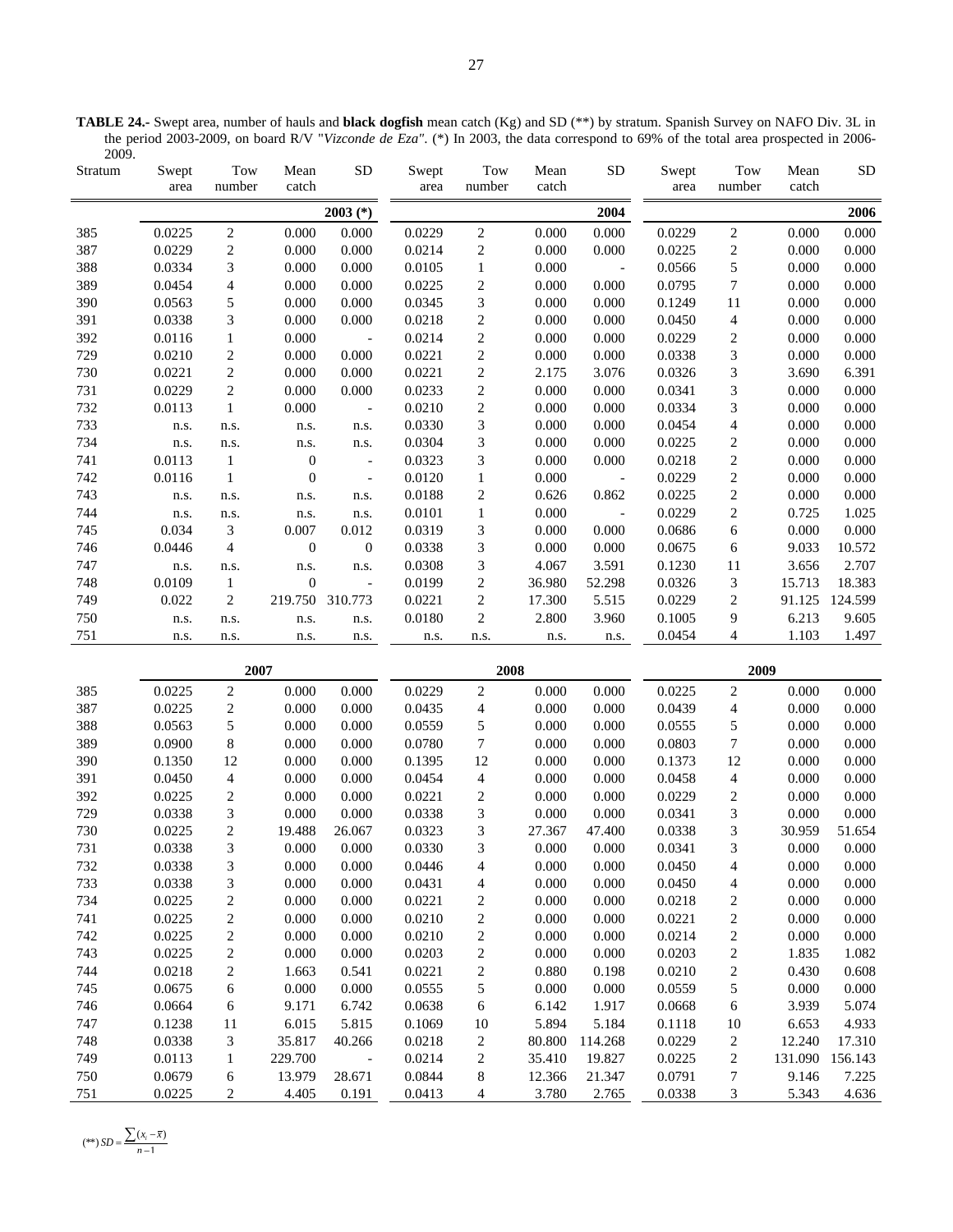|              |          |          |                          | Survey   |          |          |          |
|--------------|----------|----------|--------------------------|----------|----------|----------|----------|
| Stratum      | 2003     | 2004     | 2005                     | 2006     | 2007     | 2008     | 2009     |
| 385          | 0.00     | 0.00     | $\frac{1}{2}$            | 0.00     | 0.00     | 0.00     | 0.00     |
| 387          | 0.00     | 0.00     | $\overline{\phantom{m}}$ | 0.00     | 0.00     | 0.00     | 0.00     |
| 388          | 0.00     | 0.00     | $\overline{\phantom{a}}$ | 0.00     | 0.00     | 0.00     | 0.00     |
| 389          | 0.00     | 0.00     | $\blacksquare$           | 0.00     | 0.00     | 0.00     | 0.00     |
| 390          | 0.00     | 0.00     | $\overline{\phantom{a}}$ | 0.00     | 0.00     | 0.00     | 0.00     |
| 391          | 0.00     | 0.00     | $\overline{\phantom{a}}$ | 0.00     | 0.00     | 0.00     | 0.00     |
| 392          | 0.00     | 0.00     |                          | 0.00     | 0.00     | 0.00     | 0.00     |
| 729          | 0.00     | 0.00     | $\overline{a}$           | 0.00     | 0.00     | 0.00     | 0.00     |
| 730          | 0.00     | 369.75   |                          | 627.30   | 3312.88  | 4652.33  | 5262.97  |
| 731          | 0.00     | 0.00     | $\overline{\phantom{a}}$ | 0.00     | 0.00     | 0.00     | 0.00     |
| 732          | 0.00     | 0.00     | $\overline{\phantom{a}}$ | 0.00     | 0.00     | 0.00     | 0.00     |
| 733          | n.s      | 0.00     | $\overline{\phantom{a}}$ | 0.00     | 0.00     | 0.00     | 0.00     |
| 734          | n.s      | 0.00     | $\overline{a}$           | 0.00     | 0.00     | 0.00     | 0.00     |
| 741          | 0.00     | 0.00     | $\blacksquare$           | 0.00     | 0.00     | 0.00     | 0.00     |
| 742          | 0.00     | 0.00     | $\overline{a}$           | 0.00     | 0.00     | 0.00     | 0.00     |
| 743          | n.s      | 31.90    | $\overline{a}$           | 0.00     | 0.00     | 0.00     | 93.59    |
| 744          | n.s      | 0.00     | $\blacksquare$           | 47.85    | 109.73   | 58.08    | 28.38    |
| 745          | 2.32     | 0.00     | $\blacksquare$           | 0.00     | 0.00     | 0.00     | 0.00     |
| 746          | 0.00     | 0.00     | $\overline{\phantom{m}}$ | 3541.07  | 3594.84  | 2407.60  | 1544.22  |
| 747          | n.s      | 2944.27  | $\overline{a}$           | 2646.94  | 4354.53  | 4267.26  | 4816.77  |
| 748          | 0.00     | 5879.82  | $\overline{\phantom{a}}$ | 2498.42  | 5694.85  | 12847.20 | 1946.16  |
| 749          | 27688.50 | 2179.80  | $\frac{1}{2}$            | 11481.75 | 28942.20 | 4461.66  | 16517.34 |
| 750          | n.s      | 1556.80  | $\overline{\phantom{a}}$ | 3454.61  | 7772.42  | 6875.64  | 5085.02  |
| 751          | n.s      | n.s      | ٠                        | 252.47   | 1008.75  | 865.62   | 1223.62  |
| <b>TOTAL</b> | 27690.82 | 12962.34 |                          | 24550.42 | 54790.18 | 36435.38 | 36518.07 |
|              | 6.19     | 2.07     |                          | 3.78     | 8.45     | 5.62     | 5.63     |
|              | 6.19     | 1.01     |                          | 1.78     | 1.28     | 2.23     | 2.33     |

**TABLE 25.-** Stratified mean catches (Kg) and SD of **black dogfish** by stratum and year (2003-2009). Research Vessel *Vizconde de Eza*. n.s. means stratum not surveyed. In 2003: the data correspond to 69% of the total area prospected in 2006-2009.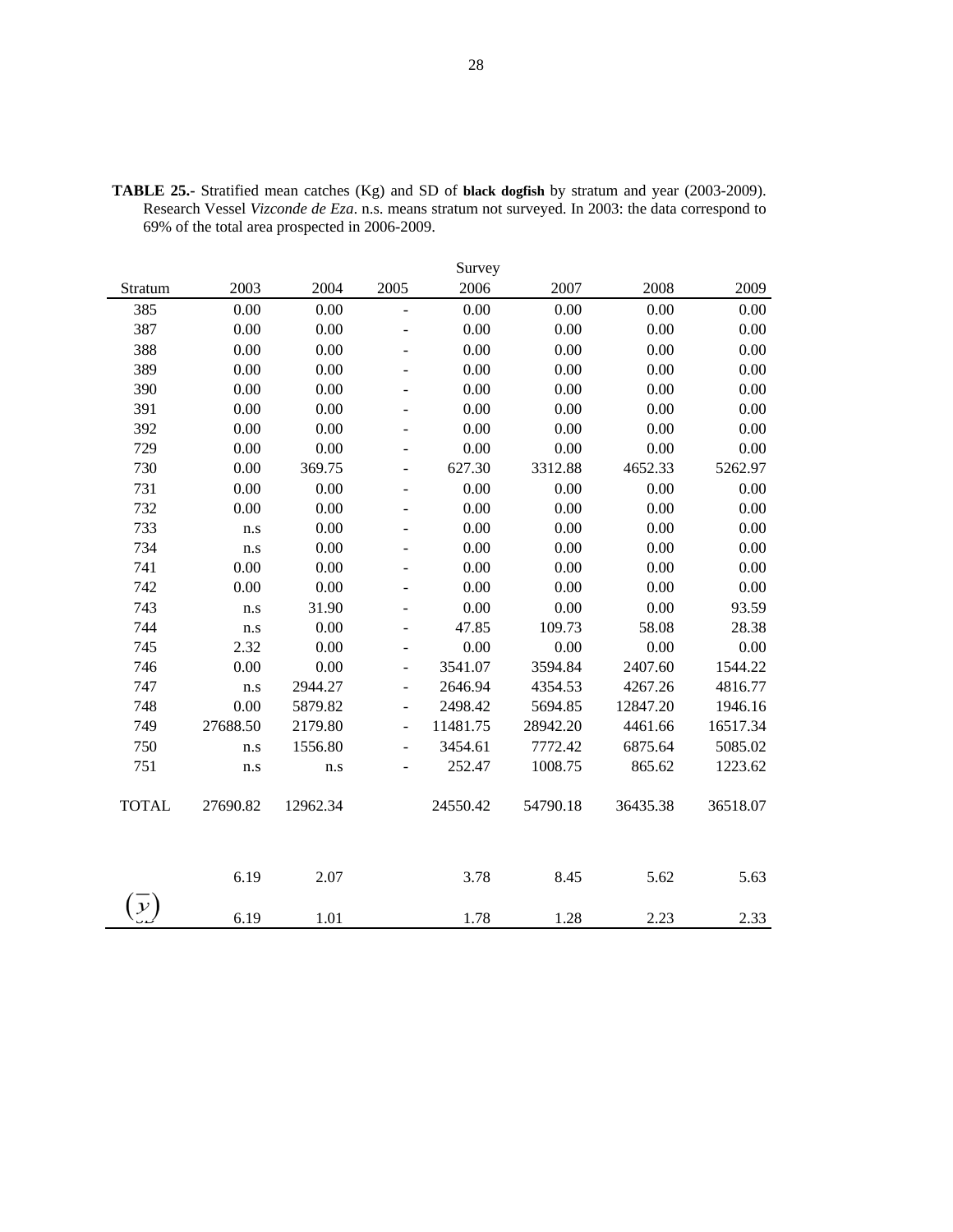|              |                  | Survey           |      |                  |                  |                  |                  |  |  |  |
|--------------|------------------|------------------|------|------------------|------------------|------------------|------------------|--|--|--|
| Stratum      | 2003             | 2004             | 2005 | 2006             | 2007             | 2008             | 2009             |  |  |  |
| 385          | $\boldsymbol{0}$ | $\boldsymbol{0}$ | L.   | $\boldsymbol{0}$ | $\boldsymbol{0}$ | $\boldsymbol{0}$ | $\boldsymbol{0}$ |  |  |  |
| 387          | $\boldsymbol{0}$ | $\boldsymbol{0}$ |      | $\boldsymbol{0}$ | $\boldsymbol{0}$ | $\boldsymbol{0}$ | $\boldsymbol{0}$ |  |  |  |
| 388          | $\boldsymbol{0}$ | $\boldsymbol{0}$ |      | $\boldsymbol{0}$ | $\boldsymbol{0}$ | $\boldsymbol{0}$ | $\boldsymbol{0}$ |  |  |  |
| 389          | $\boldsymbol{0}$ | $\boldsymbol{0}$ |      | $\mathbf{0}$     | $\boldsymbol{0}$ | $\boldsymbol{0}$ | $\mathbf{0}$     |  |  |  |
| 390          | $\boldsymbol{0}$ | $\boldsymbol{0}$ |      | $\boldsymbol{0}$ | $\boldsymbol{0}$ | $\boldsymbol{0}$ | $\boldsymbol{0}$ |  |  |  |
| 391          | $\boldsymbol{0}$ | $\boldsymbol{0}$ |      | $\boldsymbol{0}$ | $\boldsymbol{0}$ | $\boldsymbol{0}$ | $\boldsymbol{0}$ |  |  |  |
| 392          | $\boldsymbol{0}$ | $\boldsymbol{0}$ |      | $\boldsymbol{0}$ | $\boldsymbol{0}$ | $\boldsymbol{0}$ | $\boldsymbol{0}$ |  |  |  |
| 729          | $\mathbf{0}$     | $\mathbf{0}$     |      | $\boldsymbol{0}$ | $\boldsymbol{0}$ | $\boldsymbol{0}$ | $\mathbf{0}$     |  |  |  |
| 730          | $\boldsymbol{0}$ | 33               |      | 58               | 294              | 433              | 468              |  |  |  |
| 731          | $\boldsymbol{0}$ | $\boldsymbol{0}$ |      | $\boldsymbol{0}$ | $\boldsymbol{0}$ | $\boldsymbol{0}$ | $\boldsymbol{0}$ |  |  |  |
| 732          | $\boldsymbol{0}$ | $\boldsymbol{0}$ |      | $\boldsymbol{0}$ | $\boldsymbol{0}$ | $\boldsymbol{0}$ | $\boldsymbol{0}$ |  |  |  |
| 733          | n.s              | $\boldsymbol{0}$ |      | $\mathbf{0}$     | $\boldsymbol{0}$ | $\boldsymbol{0}$ | $\boldsymbol{0}$ |  |  |  |
| 734          | n.s              | $\boldsymbol{0}$ |      | $\mathbf{0}$     | $\boldsymbol{0}$ | $\boldsymbol{0}$ | $\boldsymbol{0}$ |  |  |  |
| 741          | $\boldsymbol{0}$ | $\overline{0}$   |      | $\theta$         | $\mathbf{0}$     | $\mathbf{0}$     | $\boldsymbol{0}$ |  |  |  |
| 742          | $\boldsymbol{0}$ | $\boldsymbol{0}$ |      | $\theta$         | $\boldsymbol{0}$ | 0                | $\boldsymbol{0}$ |  |  |  |
| 743          | n.s              | 3                |      | $\boldsymbol{0}$ | $\boldsymbol{0}$ | 0                | $\overline{9}$   |  |  |  |
| 744          | n.s              | $\boldsymbol{0}$ |      | $\overline{4}$   | $10\,$           | 5                | $\mathfrak{Z}$   |  |  |  |
| 745          | $\boldsymbol{0}$ | $\overline{0}$   |      | $\mathbf{0}$     | $\boldsymbol{0}$ | $\mathbf{0}$     | $\boldsymbol{0}$ |  |  |  |
| 746          | $\boldsymbol{0}$ | $\mathbf{0}$     |      | 315              | 325              | 227              | 139              |  |  |  |
| 747          | n.s              | 287              |      | 237              | 387              | 399              | 431              |  |  |  |
| 748          | $\boldsymbol{0}$ | 592              |      | 230              | 506              | 1181             | 170              |  |  |  |
| 749          | 2503             | 197              |      | 1004             | 2573             | 417              | 1468             |  |  |  |
| 750          | n.s              | 173              |      | 309              | 687              | 652              | 450              |  |  |  |
| 751          | n.s              | n.s              |      | 22               | $90\,$           | 84               | 109              |  |  |  |
| <b>TOTAL</b> | 2503             | 1286             |      | 2179             | 4872             | 3399             | 3247             |  |  |  |
| ${\rm SD}$   | 2546             | 695              |      | 994              | 721              | 1296             | 1340             |  |  |  |

**TABLE 26.-** Survey estimates (by the swept area method) of **black dogfish** biomass (t.) and SD by stratum and year on NAFO Div. 3L (R/V *Vizconde de Eza*). n.s. means stratum not surveyed. In 2003, the data correspond to 69% of the total area prospected in 2006-2009.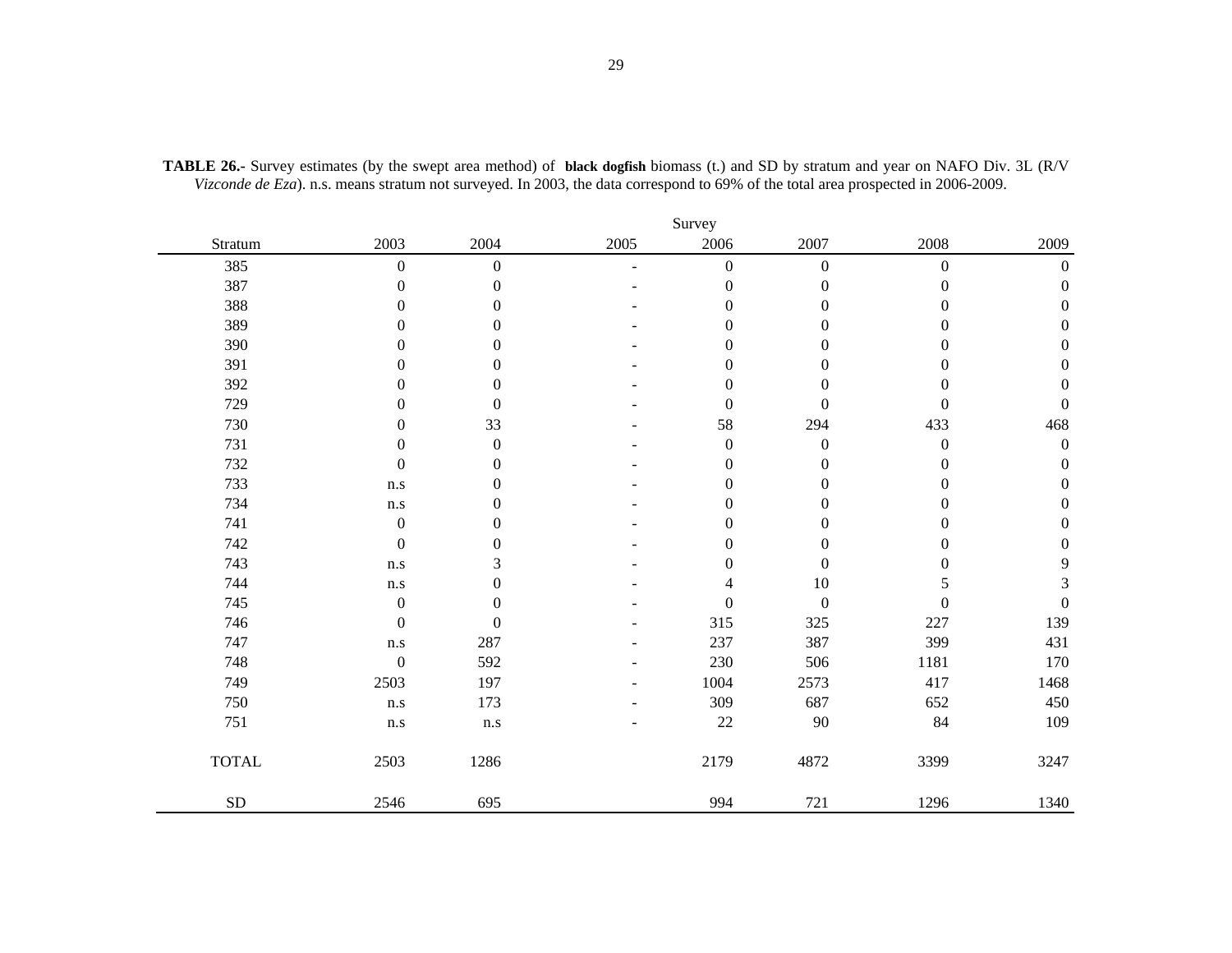**TABLE 27.- Black dogfish** length distribution per haul mean catches by sex and year. Number per stratified mean catches. Spanish Summer Survey on NAFO 3L: 2003-2006 (R/V *Vizconde de Eza*). (I) means indeterminate. (\*) In 2003, the data correspond to 69% of the total area prospected in 2006-2009.

|                                 | $2003$ (*)   |                           |                  | 2004         |          |                           |                  |             | 2006 |      |                           |                  |       |
|---------------------------------|--------------|---------------------------|------------------|--------------|----------|---------------------------|------------------|-------------|------|------|---------------------------|------------------|-------|
| Lenght (cm.)                    | M            | $\boldsymbol{\mathrm{F}}$ | I                | $\mathbf T$  | M        | $\boldsymbol{\mathrm{F}}$ | I                | $\mathbf T$ |      | M    | $\boldsymbol{\mathrm{F}}$ | $\bf I$          | T     |
| 16                              | 0.00         | 0.00                      | 0.00             | 0.00         | 0.00     | 0.00                      | 0.00             | 0.00        |      | 0.00 | 0.00                      | 0.00             | 0.00  |
| 18                              | 0.00         | 0.00                      | 0.00             | 0.00         | 0.00     | 0.00                      | 0.00             | 0.00        |      | 0.00 | 0.00                      | 0.00             | 0.00  |
| 20                              | 0.00         | 0.00                      | 0.00             | 0.00         | 0.00     |                           | $0.00\ 0.00$     | 0.00        |      | 0.00 | 0.00                      | 0.00             | 0.00  |
| 22                              | 0.00         | 0.00                      | 0.00             | 0.00         | 0.00     | $0.00\,$                  | 0.00             | 0.00        |      | 0.00 | 0.00                      | 0.00             | 0.00  |
| 24                              | 0.00         | 0.00                      | 0.00             | 0.00         | 0.00     | $0.00\,$                  | 0.00             | 0.00        |      | 0.00 | 0.00                      | 0.00             | 0.00  |
| 26                              | 0.00         | 0.00                      | 0.00             | 0.00         | 0.00     |                           | $0.00\ 0.00$     | 0.00        |      | 0.00 | 0.00                      | 0.00             | 0.00  |
| 28                              | 0.00         | 0.00                      | 0.00             | 0.00         | 0.00     |                           | $0.00\ 0.00$     | 0.00        |      | 0.00 | 0.00                      | 0.00             | 0.00  |
| 30                              | 0.00         | 0.00                      | 0.00             | 0.00         | 0.00     | $0.00\,$                  | 0.00             | 0.00        |      | 0.00 | 0.00                      | 0.00             | 0.00  |
| 32                              | 0.00         | 0.00                      | 0.00             | 0.00         | 0.00     | $0.00\,$                  | 0.00             | 0.00        |      | 0.00 | 0.00                      | 0.00             | 0.00  |
| 34                              | 0.00         | 0.00                      | 0.00             | 0.00         | 0.00     | 0.00                      | 0.00             | 0.00        |      | 0.00 | 0.00                      | 0.00             | 0.00  |
| 36                              | 0.00         | 0.00                      | 0.00             | 0.00         | 0.00     | 0.00                      | 0.00             | 0.00        |      | 0.00 | 0.00                      | 0.00             | 0.00  |
| 38                              | 0.00         | 0.00                      | 0.00             | 0.00         | 0.00     | 0.00                      | 0.00             | 0.00        |      | 0.00 | 0.00                      | 0.00             | 0.00  |
| 40                              | 0.00         | 0.00                      | 0.00             | 0.00         | 0.00     | $0.00\ 0.00$              |                  | 0.00        |      | 0.00 | 0.01                      | 0.00             | 0.01  |
| 42                              | 0.00         | 0.00                      | 0.00             | 0.00         | 0.01     | $0.00\ 0.00$              |                  | 0.01        |      | 0.01 | 0.01                      | 0.00             | 0.02  |
| 44                              | 0.00         | 0.06                      | 0.00             | 0.06         | 0.00     | $0.00\ 0.00$              |                  | 0.00        |      | 0.02 | 0.03                      | 0.00             | 0.05  |
| 46                              | 0.00         | 0.06                      | 0.00             | 0.06         | 0.00     | $0.00\,$                  | 0.00             | 0.00        |      | 0.02 | 0.02                      | 0.00             | 0.04  |
| 48                              | 0.03         | 0.06                      | 0.00             | 0.08         | 0.01     | 0.02                      | 0.00             | 0.04        |      | 0.05 | 0.02                      | 0.00             | 0.06  |
| 50                              | 0.08         | 0.08                      | 0.00             | 0.17         | 0.03     | 0.06                      | 0.00             | 0.08        |      | 0.00 | 0.03                      | 0.00             | 0.03  |
| 52                              | 0.20         | 0.22                      | 0.00             | 0.42         | 0.04     | 0.07                      | 0.00             | 0.10        |      | 0.03 | 0.06                      | 0.00             | 0.10  |
| 54                              | 0.20         | 0.31                      | 0.00             | 0.51         | 0.06     | 0.05                      | 0.00             | 0.11        |      | 0.04 | 0.06                      | 0.00             | 0.09  |
| 56                              | 0.34         | 0.59                      | 0.00             | 0.93         | 0.02     |                           | $0.12\ 0.00$     | 0.14        |      | 0.04 | 0.06                      | 0.00             | 0.11  |
| 58                              | 0.28         | 0.48                      | 0.00             | 0.76         | 0.13     |                           | $0.06$ 0.00      | 0.19        |      | 0.08 | 0.12                      | 0.00             | 0.20  |
| 60                              | 0.39         | 0.39                      | 0.00             | 0.79         | 0.11     |                           | 0.19 0.00        | 0.30        |      | 0.15 | 0.15                      | 0.00             | 0.29  |
| 62                              | 0.20         | 0.28                      | 0.00             | 0.48         | 0.08     |                           | $0.15$ 0.00      | 0.23        |      | 0.11 | 0.23                      | 0.00             | 0.35  |
| 64                              | 0.34         | 0.28                      | 0.00             | 0.62         | 0.09     | $0.00\ 0.00$              |                  | 0.10        |      | 0.17 | 0.19                      | 0.00             | 0.35  |
| 66                              | 0.20         | 0.25                      | 0.00             | 0.45         | 0.13     | $0.10\ 0.00$              |                  | 0.23        |      | 0.14 | 0.18                      | 0.00             | 0.32  |
| 68                              | 0.03         | 0.08                      | 0.00             | 0.11         | 0.01     | 0.07                      | 0.00             | 0.08        |      | 0.07 | 0.14                      | 0.00             | 0.21  |
| 70                              | 0.00         | 0.06                      | 0.00             | 0.06         | 0.04     | 0.07                      | 0.00             | 0.11        |      | 0.01 | 0.15                      | 0.00             | 0.16  |
| 72                              | 0.00         | 0.03                      | 0.00             | 0.03         | 0.01     | 0.00                      | 0.00             | 0.01        |      | 0.01 | 0.15                      | 0.00             | 0.16  |
| 74                              | 0.00         | 0.03                      | 0.00             | 0.03         | 0.00     | 0.03                      | 0.00             | 0.03        |      | 0.00 | 0.11                      | 0.00             | 0.11  |
| 76                              | 0.00         | 0.03                      | 0.00             | 0.03         | 0.00     | $0.00\,$                  | 0.00             | 0.00        |      | 0.00 | 0.03                      | 0.00             | 0.03  |
| 78                              | 0.00         | 0.03                      | 0.00             | 0.03         | 0.00     | 0.00                      | 0.00             | 0.00        |      | 0.00 | 0.02                      | 0.00             | 0.02  |
| 80                              | 0.00         | 0.00                      | 0.00             | 0.00         | 0.00     | $0.00\,$                  | 0.00             | 0.00        |      | 0.00 | 0.02                      | 0.00             | 0.02  |
| 82                              | 0.00         | 0.00                      | 0.00             | 0.00         | 0.00     | 0.00                      | 0.00             | 0.00        |      | 0.00 | 0.00                      | 0.00             | 0.00  |
| 84                              | 0.00<br>0.00 | 0.00                      | 0.00             | 0.00         | 0.00     | 0.00                      | 0.00             | 0.00        |      | 0.00 | 0.01                      | 0.00             | 0.01  |
| 86                              |              | 0.00                      | 0.00             | 0.00         | 0.00     |                           | $0.00\ 0.00$     | 0.00        |      | 0.00 | 0.00                      | 0.00             | 0.00  |
| 88                              | 0.00         |                           | $0.00\ 0.00$     | 0.00         | $0.00\,$ |                           | $0.00\ 0.00$     | 0.00        |      | 0.00 | 0.00                      | 0.00             | 0.00  |
| Total                           | 2.27         |                           | 3.31 0.00        | 5.59         | 0.78     |                           | 1.01 0.00        | 1.79        |      | 0.94 | 1.77                      | 0.00             | 2.71  |
| N° samples:                     |              |                           |                  | $\mathbf{1}$ |          |                           |                  | 8           |      |      |                           |                  | 28    |
| $\mathrm{N}^{\mathrm{o}}$ Ind.: | 81           | 118                       | $\boldsymbol{0}$ | 199          | 58       | 55                        | $\boldsymbol{0}$ | 113         |      | 99   | 184                       | $\boldsymbol{0}$ | 283   |
| Sampled catch:                  |              |                           |                  | 440          |          |                           |                  | 127         |      |      |                           |                  | 397   |
| Range:                          |              |                           |                  | 44-79        |          |                           |                  | 17-75       |      |      |                           |                  | 41-84 |
| Total catch:                    |              |                           |                  | 440          |          |                           |                  | 132         |      |      |                           |                  | 397   |
| Total hauls:                    |              |                           |                  | 40           |          |                           |                  | 58          |      |      |                           |                  | 101   |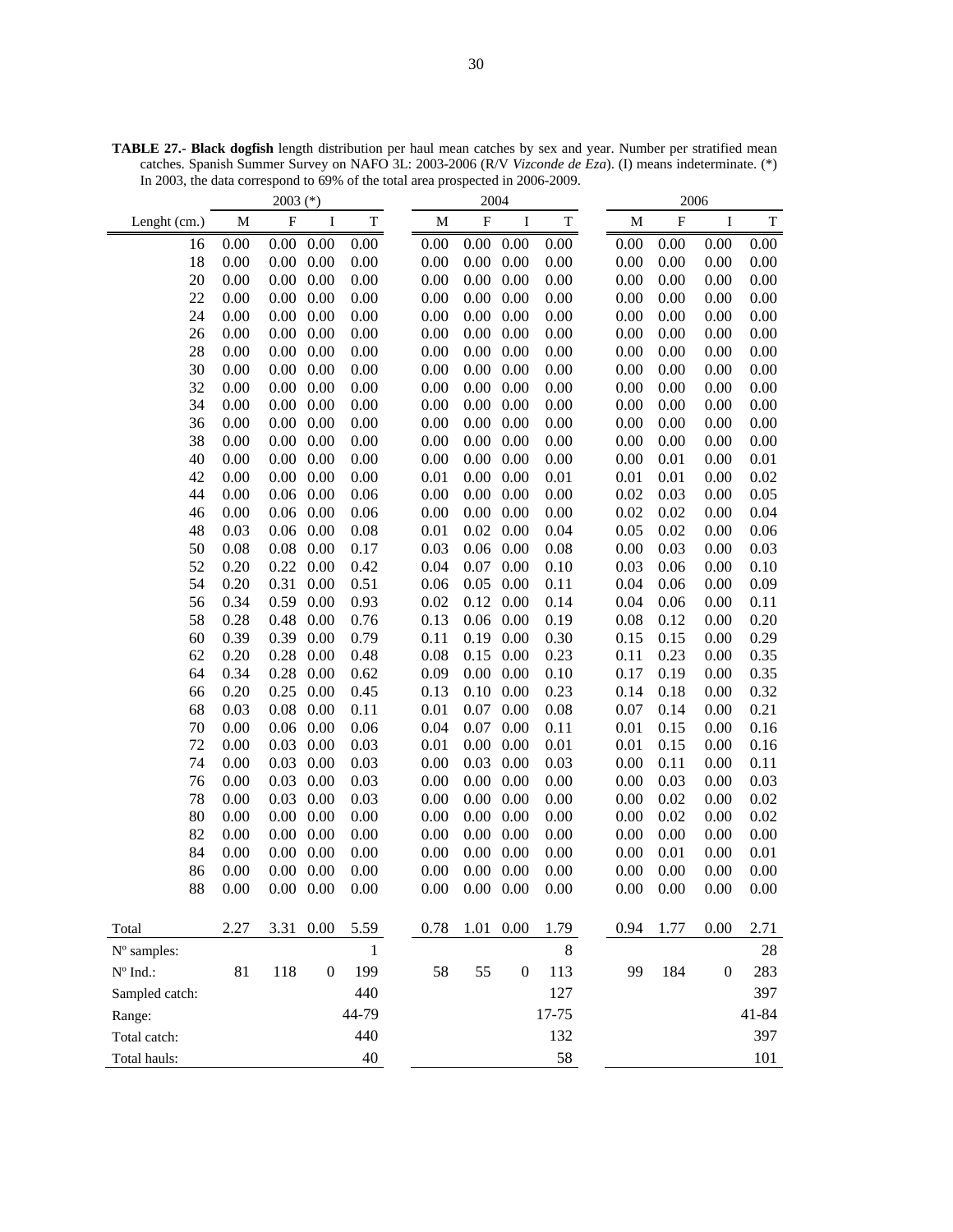| 2007              |              |           |                      |              |              | 2008         |                  |                  | 2009         |                           |                  |              |
|-------------------|--------------|-----------|----------------------|--------------|--------------|--------------|------------------|------------------|--------------|---------------------------|------------------|--------------|
| Lenght (cm.)      | M            | ${\bf F}$ | $\bf{I}$             | $\mathbf T$  | M            | ${\bf F}$    | I                | $\mathbf T$      | M            | $\boldsymbol{\mathrm{F}}$ | Ι                | $\mathbf T$  |
| 16                | 0.00         | $0.00\,$  | 0.00                 | 0.00         | 0.00         | 0.00         | 0.00             | 0.00             | 0.00         | 0.00                      | 0.00             | 0.00         |
| 18                | 0.00         | 0.00      | 0.00                 | 0.00         | 0.00         | 0.00         | 0.00             | 0.00             | 0.00         | 0.00                      | 0.00             | 0.00         |
| 20                | 0.00         | 0.00      | 0.00                 | 0.00         | 0.00         | 0.00         | 0.00             | 0.00             | 0.00         | 0.00                      | 0.00             | 0.00         |
| 22                | 0.00         | 0.00      | 0.00                 | 0.00         | 0.00         | 0.00         | 0.00             | $0.00\,$         | 0.00         | 0.00                      | 0.00             | 0.00         |
| 24                | 0.00         | 0.00      | 0.00                 | 0.00         | 0.00         | 0.00         | 0.00             | $0.00\,$         | 0.00         | 0.00                      | 0.00             | 0.00         |
| 26                | 0.00         | 0.00      | 0.00                 | 0.00         | 0.00         | 0.00         | 0.00             | 0.00             | 0.00         | 0.00                      | 0.00             | 0.00         |
| 28                | 0.00         | 0.00      | 0.00                 | 0.00         | 0.00         | 0.00         | 0.00             | 0.00             | 0.00         | 0.00                      | 0.00             | 0.00         |
| 30                | 0.00         | 0.00      | 0.00                 | 0.00         | 0.00         | 0.00         | 0.00             | $0.00\,$         | 0.00         | 0.00                      | 0.00             | 0.00         |
| 32                | 0.00         | 0.00      | 0.00                 | 0.00         | 0.00         | 0.00         | 0.00             | 0.00             | 0.00         | 0.00                      | 0.00             | 0.00         |
| 34                | 0.00         | 0.00      | 0.00                 | 0.00         | 0.00         | 0.00         | 0.00             | 0.00             | 0.00         | 0.00                      | 0.00             | 0.00         |
| 36                | 0.00         | 0.00      | 0.00                 | 0.00         | 0.00         | 0.00         | 0.00             | 0.00             | 0.00         | 0.00                      | 0.00             | 0.00         |
| 38                | 0.00         | 0.00      | 0.00                 | 0.00         | 0.00         | 0.00         | 0.00             | 0.00             | 0.00         | 0.00                      | 0.00             | 0.00         |
| 40                | 0.01         | 0.00      | 0.00                 | 0.01         | 0.01         | 0.00         | 0.00             | $0.01\,$         | 0.00         | 0.01                      | 0.00             | 0.01         |
| 42<br>44          | 0.00         | 0.03      | 0.00                 | 0.03         | 0.02         | 0.00<br>0.04 | 0.00             | 0.02             | 0.01         | 0.04                      | 0.00             | 0.05         |
|                   | 0.02         | 0.00      | 0.00                 | 0.02         | 0.01         |              | 0.00             | 0.05             | 0.04         | 0.03                      | 0.00             | $0.07\,$     |
| 46<br>48          | 0.01<br>0.01 | 0.04      | 0.00<br>$0.02\ 0.00$ | 0.04<br>0.03 | 0.04<br>0.03 | 0.06<br>0.01 | 0.00<br>0.00     | 0.09<br>$0.04\,$ | 0.01<br>0.04 | 0.02<br>0.02              | 0.00<br>0.00     | 0.03         |
| 50                | 0.03         | 0.09      | 0.00                 | 0.12         | 0.07         | 0.03         | 0.00             | 0.10             | 0.03         | 0.08                      | 0.00             | 0.06<br>0.11 |
| 52                | 0.05         |           | $0.06$ 0.00          | 0.11         | 0.09         | 0.08         | 0.00             | 0.17             | 0.11         | 0.10                      | 0.00             | 0.21         |
| 54                | 0.11         | 0.18      | 0.00                 | 0.28         | 0.18         | 0.10         | 0.00             | 0.28             | 0.13         | 0.10                      | 0.00             | 0.23         |
| 56                | 0.11         |           | 0.14 0.00            | 0.25         | 0.19         | 0.12         | 0.00             | 0.30             | 0.18         | 0.15                      | 0.00             | 0.33         |
| 58                | 0.28         |           | 0.36 0.00            | 0.64         | 0.28         | 0.15         | 0.00             | 0.43             | 0.19         | 0.17                      | 0.00             | 0.37         |
| 60                | 0.45         |           | 0.22 0.00            | 0.68         | 0.55         |              | $0.16$ 0.00      | 0.71             | 0.28         | 0.20                      | 0.00             | 0.49         |
| 62                | 0.65         | 0.45      | 0.00                 | 1.10         | 0.63         |              | $0.12$ 0.00      | 0.75             | 0.29         | 0.19                      | 0.00             | 0.48         |
| 64                | 0.38         | 0.39      | 0.00                 | 0.77         | 0.58         | 0.13         | 0.00             | 0.72             | 0.18         | 0.20                      | 0.00             | 0.38         |
| 66                | 0.23         | 0.29      | 0.00                 | 0.51         | 0.17         | 0.17         | 0.00             | 0.34             | 0.04         | 0.31                      | 0.00             | 0.35         |
| 68                | 0.13         | 0.25      | 0.00                 | 0.38         | 0.08         | 0.10         | 0.00             | 0.18             | 0.05         | 0.19                      | 0.00             | 0.25         |
| 70                | 0.05         | 0.24      | 0.00                 | 0.29         | 0.01         | 0.12         | 0.00             | 0.13             | 0.00         | 0.22                      | 0.00             | 0.22         |
| 72                | 0.00         |           | 0.24 0.00            | 0.24         | 0.02         | 0.02         | 0.00             | 0.04             | 0.00         | 0.17                      | 0.00             | 0.17         |
| 74                | 0.00         | 0.21      | 0.00                 | 0.21         | 0.00         | 0.08         | 0.00             | 0.08             | 0.00         | 0.14                      | 0.00             | 0.14         |
| 76                | 0.00         |           | $0.10\ 0.00$         | 0.10         | 0.00         | 0.07         | 0.00             | 0.07             | 0.00         | 0.08                      | 0.00             | 0.08         |
| 78                | 0.00         |           | $0.06$ 0.00          | 0.06         | 0.00         | 0.00         | 0.00             | 0.00             | 0.00         | 0.00                      | 0.00             | 0.00         |
| 80                | 0.00         | 0.04      | 0.00                 | 0.04         | 0.00         | 0.00         | 0.00             | 0.00             | 0.00         | 0.01                      | 0.00             | 0.01         |
| 82                | 0.00         | 0.00      | 0.00                 | 0.00         | 0.00         | 0.01         | 0.00             | 0.01             | 0.00         | 0.00                      | 0.00             | 0.00         |
| 84                | 0.00         | 0.00      | 0.00                 | 0.00         | 0.00         | 0.01         | 0.00             | $0.01\,$         | 0.00         | 0.00                      | 0.00             | 0.00         |
| 86                | 0.00         |           | $0.00\ 0.00$         | 0.00         | 0.00         |              | $0.00\ 0.00$     | 0.00             | 0.00         | 0.00                      | 0.00             | 0.00         |
| 88                | 0.00         |           | $0.00\ 0.00$         | 0.00         | 0.00         |              | $0.00\ 0.00$     | 0.00             | 0.00         | 0.01                      | 0.00             | 0.01         |
| Total             | 2.51         | 3.41      |                      | 0.00 5.92    | 2.95         | 1.59         |                  | $0.00$ 4.53      | 1.58         | 2.46                      | 0.00             | 4.04         |
| N° samples:       |              |           |                      | 28           |              |              |                  | 30               |              |                           |                  | 32           |
| $N^{\circ}$ Ind.: | 179          | 245       | $\boldsymbol{0}$     | 424          | 269          | 152          | $\boldsymbol{0}$ | 421              | 157          | 234                       | $\boldsymbol{0}$ | 391          |
| Sampled catch:    |              |           |                      | 593          |              |              |                  | 526              |              |                           |                  | 554          |
| Range:            |              |           |                      | $41 - 81$    |              |              |                  | $41 - 85$        |              |                           |                  | 41-89        |
|                   |              |           |                      |              |              |              |                  |                  |              |                           |                  |              |
| Total catch:      |              |           |                      | 593          |              |              |                  | 526              |              |                           |                  | 554          |
| Total hauls:      |              |           |                      | 99           |              |              |                  | 103              |              |                           |                  | 103          |

**TABLE 28.- Black dogfish** length distribution per haul mean catches by sex and year. Number per stratified mean catches. Spanish Summer Survey on NAFO 3L: 2007-2009 (R/V *Vizconde de Eza*). (I) means indeterminate. (\*) In 2003, the data correspond to 69% of the total area prospected in 2006-2009.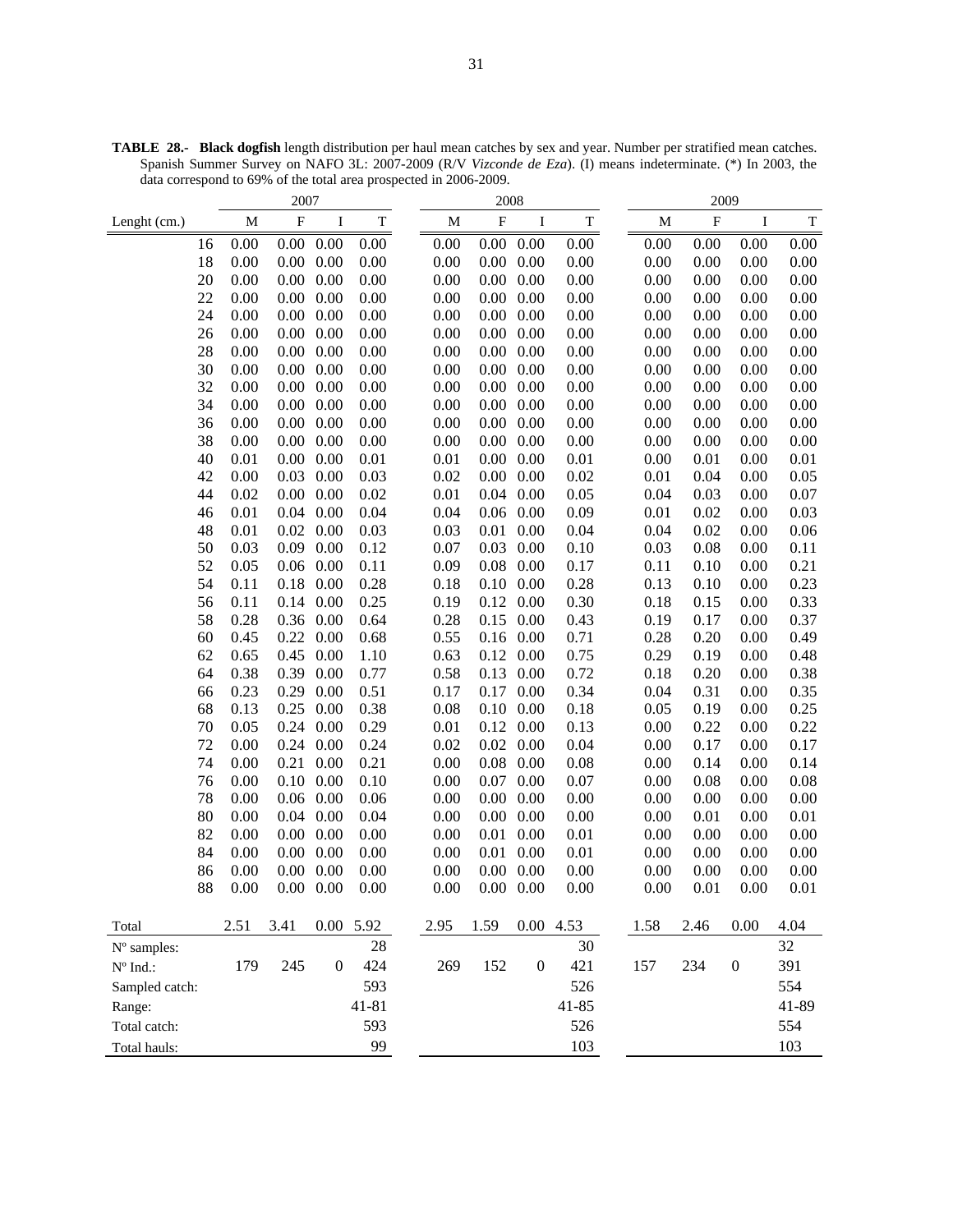

**FIGURE 1.- Atlantic cod** stratified mean catches in Kg and ±SD by year. Spanish surveys in NAFO Division 3L: 2003 - 2009 (R/V *"Vizconde de Eza"*). In 2003, the data correspond to 69% of the total area prospected in 2006-2009.



**FIGURE 2.- Atlantic cod** abundance (´000), biomass in tonnes and ±SD by year. Spanish surveys in NAFO Division 3L: 2003 - 2009 (R/V *"Vizconde de Eza"*). In 2003, the data correspond to 69% of the total area prospected in 2006-2009.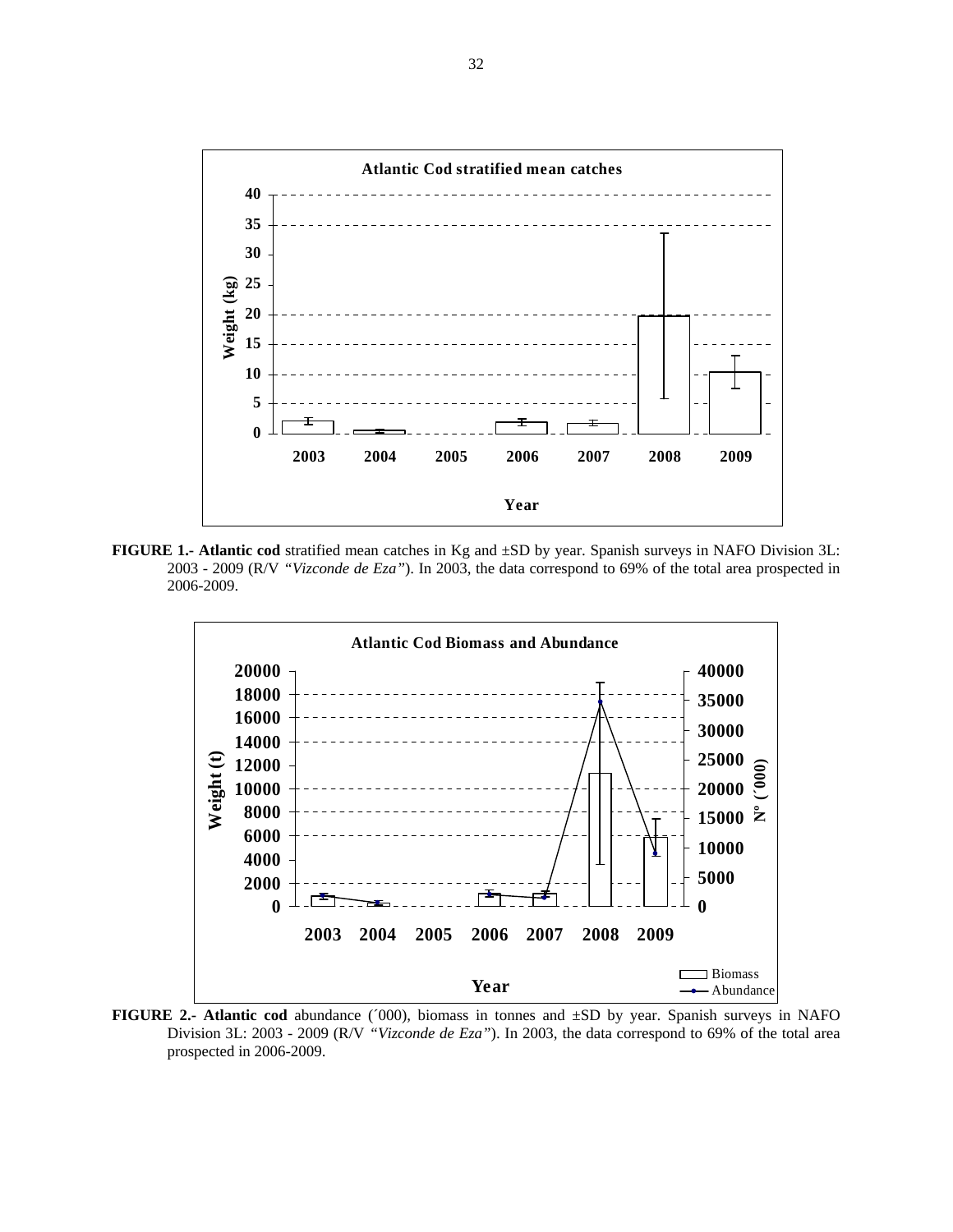

**FIGURE 3.- Atlantic cod** length distribution (cm) in NAFO 3L: 2003-2009. Number per stratified mean catches. In 2003, the data correspond to 69% of the total area prospected in 2006-2009.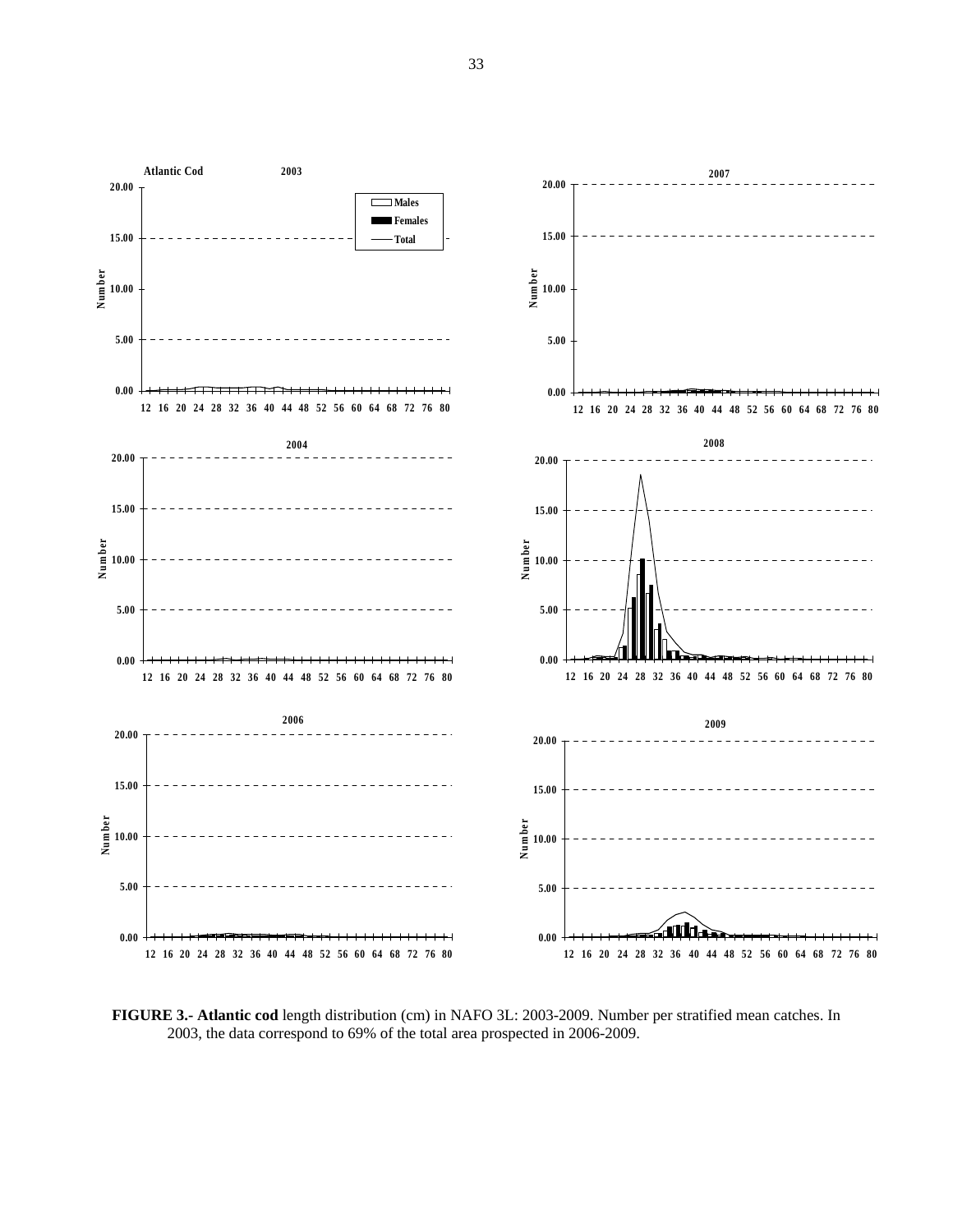

**FIGURE 4.- Atlantic cod**, **Roughhead grenadier** and **redfish** length distribution (cm) in NAFO 3L: 2003-2009.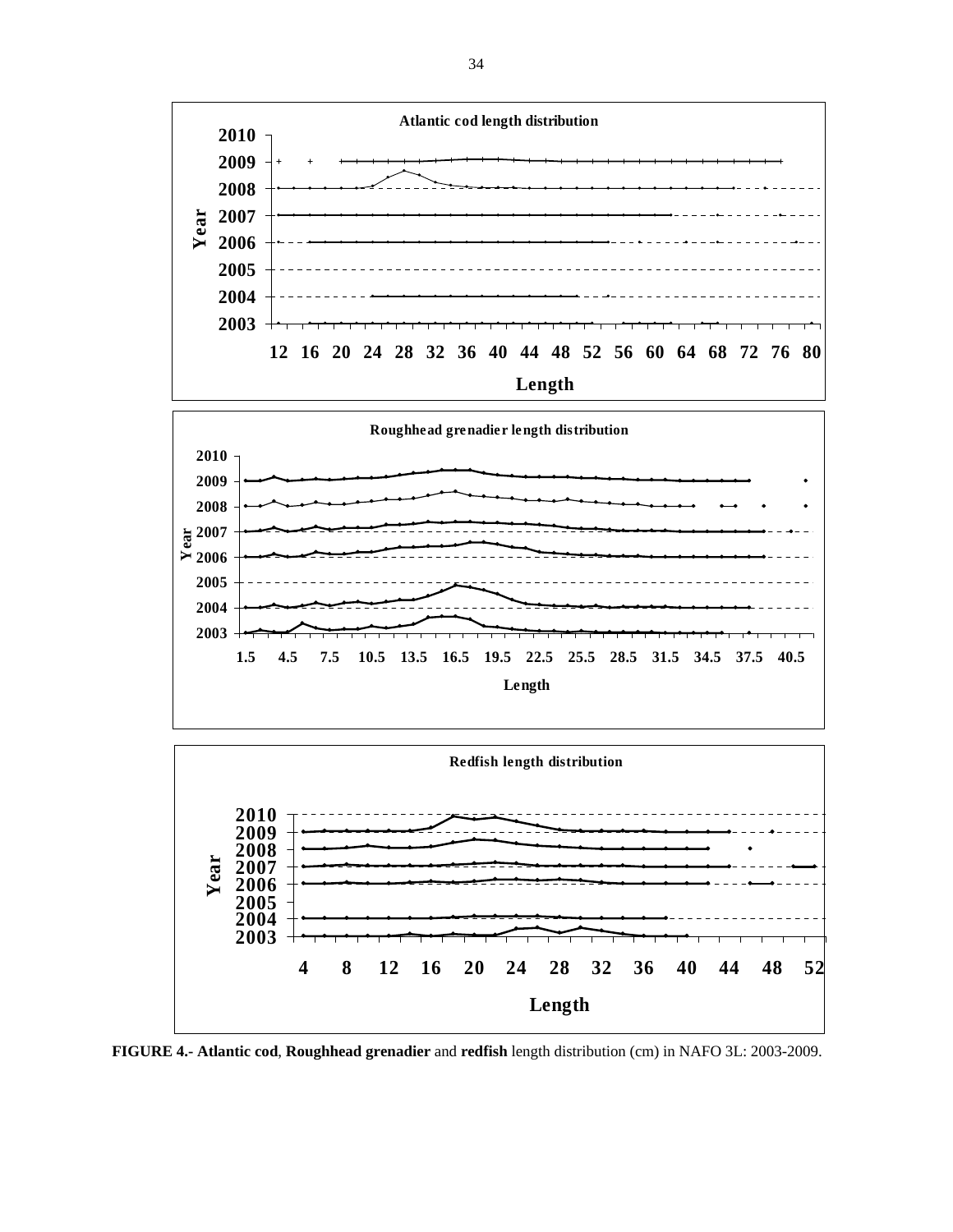

**FIGURE 5.- Roughhead grenadier** stratified mean catches in Kg and ±SD by year. Spanish surveys in NAFO Division 3L: 2003 - 2009 (R/V *"Vizconde de Eza"*). In 2003, the data correspond to 69% of the total area prospected in 2006-2009



**FIGURE 6.- Roughhead grenadier** abundance (´000), biomass in tonnes and ±SD by year. Spanish surveys in NAFO Division 3L: 2003 - 2009 (R/V *"Vizconde de Eza"*). In 2003, the data correspond to 69% of the total area prospected in 2006-2009.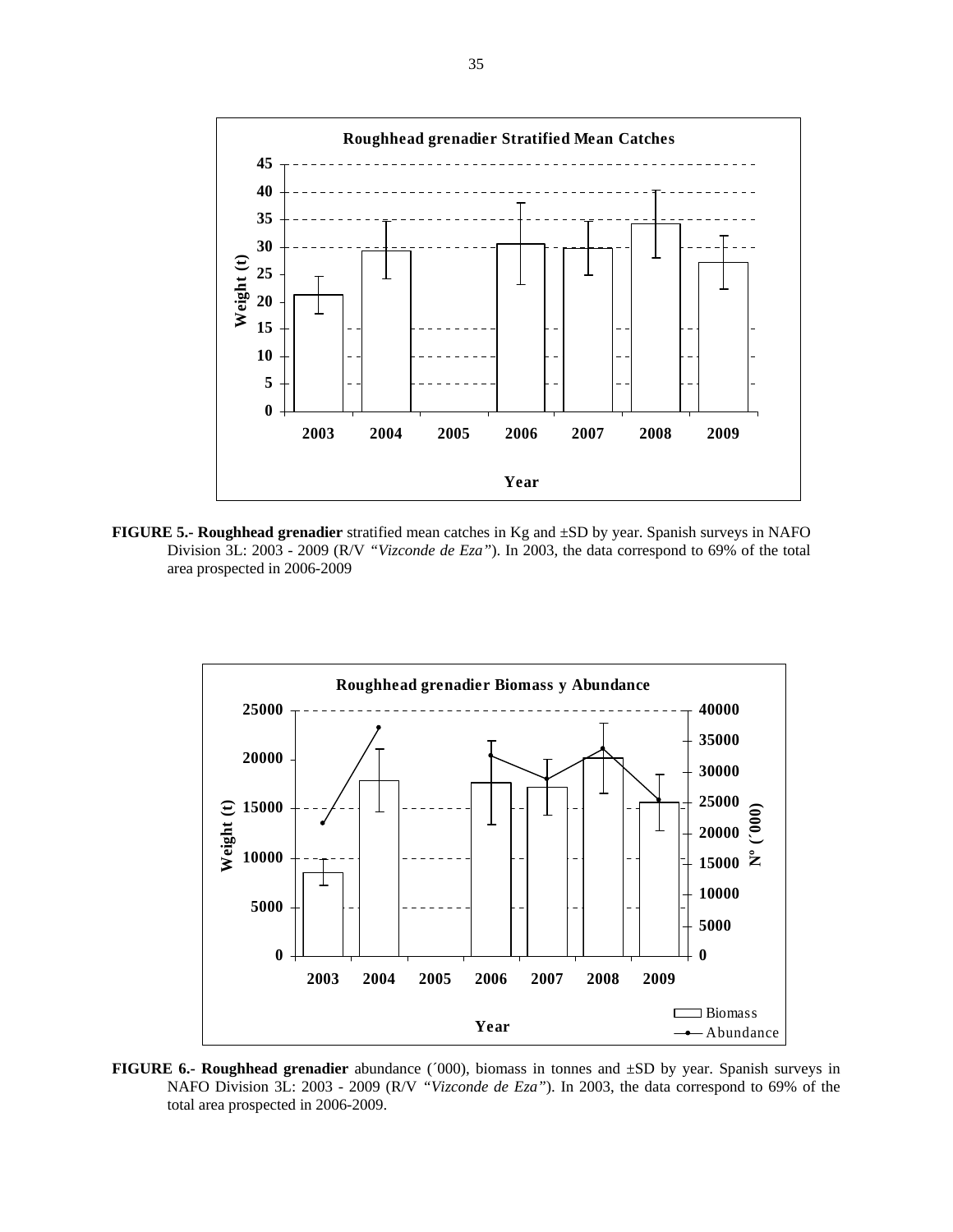

**FIGURE 7.- Roughhead grenadier** length distribution (cm) in NAFO 3L: 2003-2009. Number per stratified mean catches. In 2003, the data correspond to 69% of the total area prospected in 2006-2009.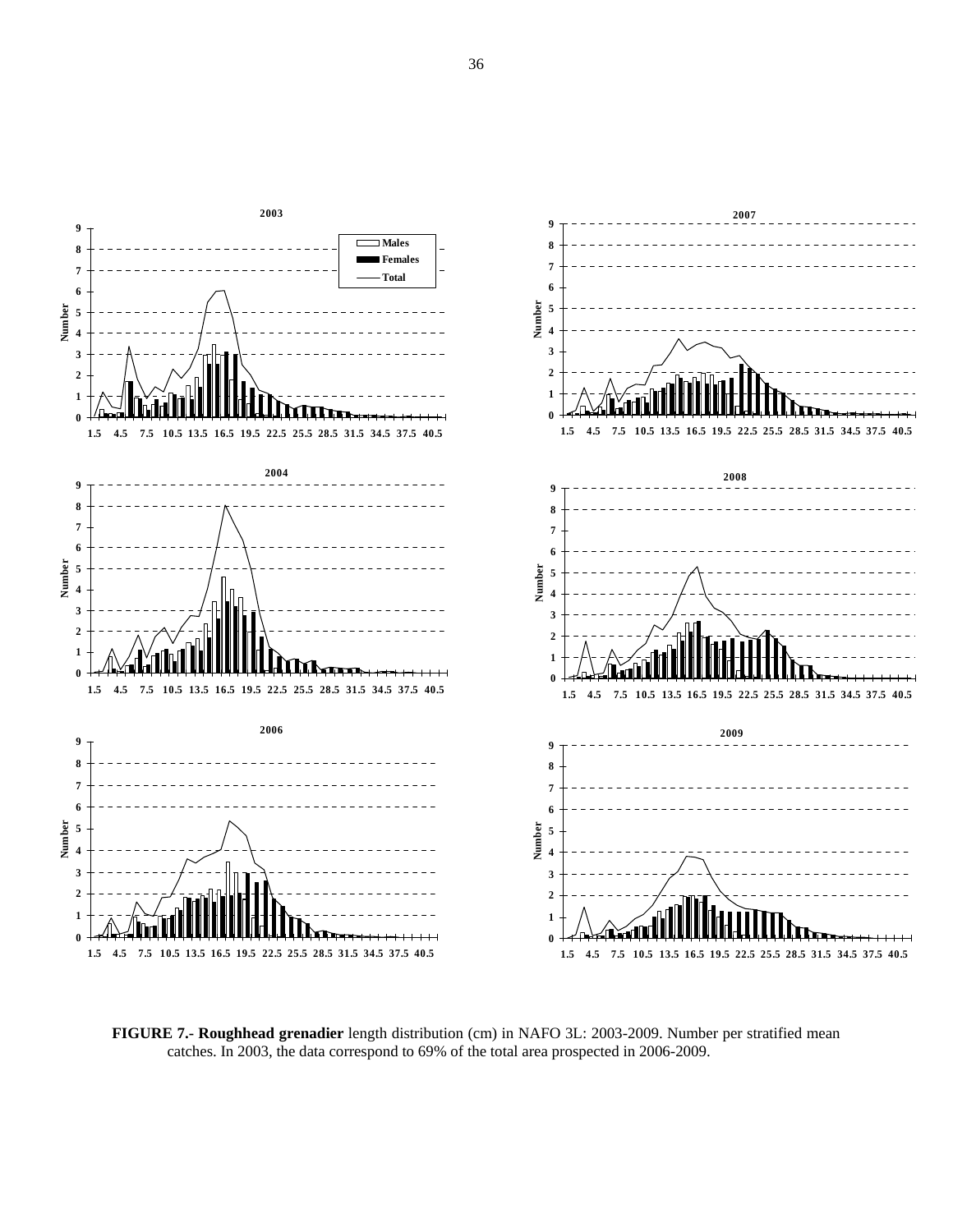

**FIGURE 8.- Redfish** stratified mean catches in Kg and ±SD by year. Spanish surveys in NAFO Division 3L: 2003 - 2009 (R/V *"Vizconde de Eza"*). In 2003, the data correspond to 69% of the total area prospected in 2006- 2009.



**FIGURE 9.- Redfish** abundance (´000), biomass in tonnes and ±SD by year. Spanish surveys in NAFO Division 3L: 2003 - 2009 (R/V *"Vizconde de Eza"*). In 2003, the data correspond to 69% of the total area prospected in 2006-2009.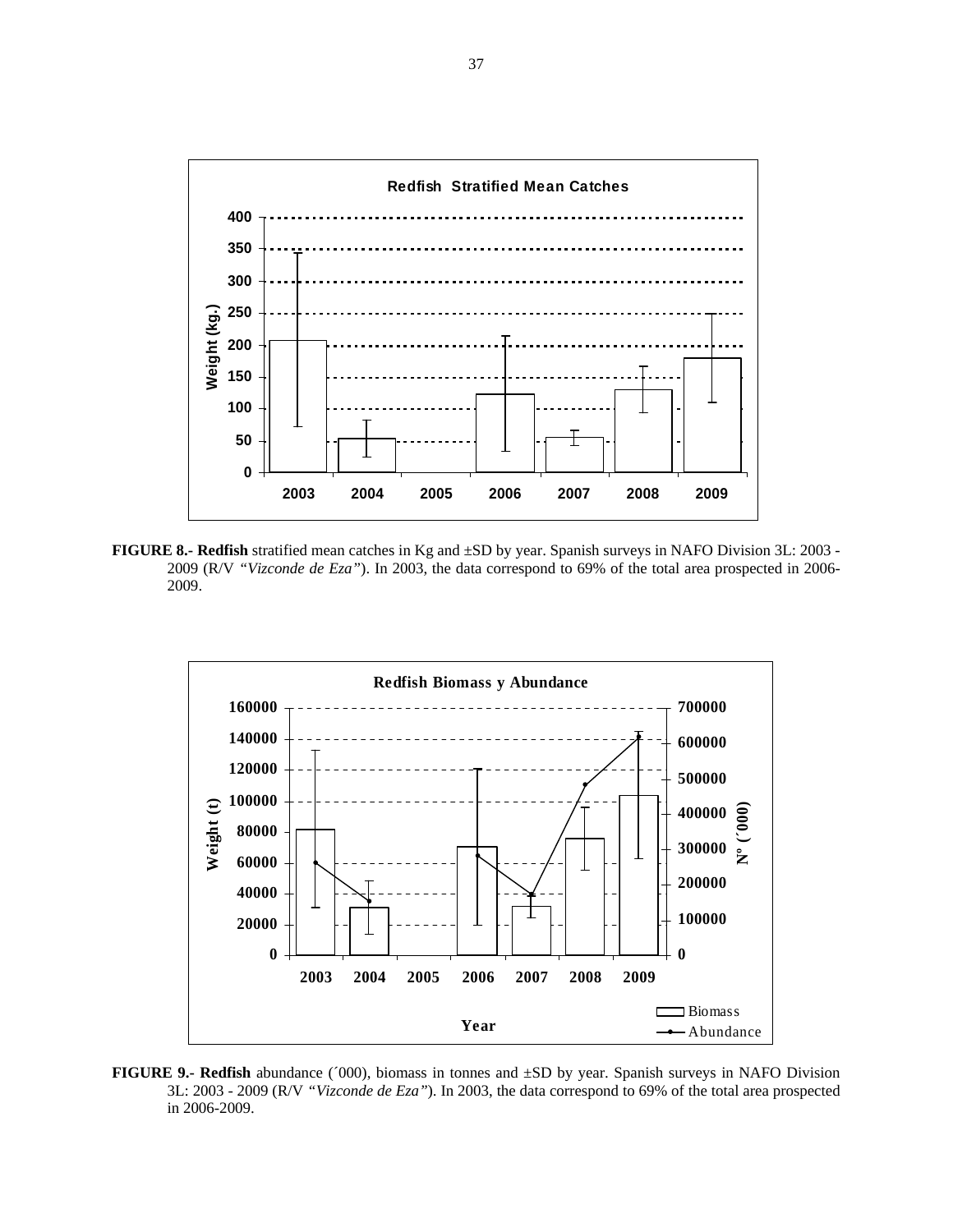

**FIGURE 10.- Redfish** length distribution (cm) in NAFO 3L: 2003-2009. Number per stratified mean catches. In 2003, the data correspond to 69% of the total area prospected in 2006-2009.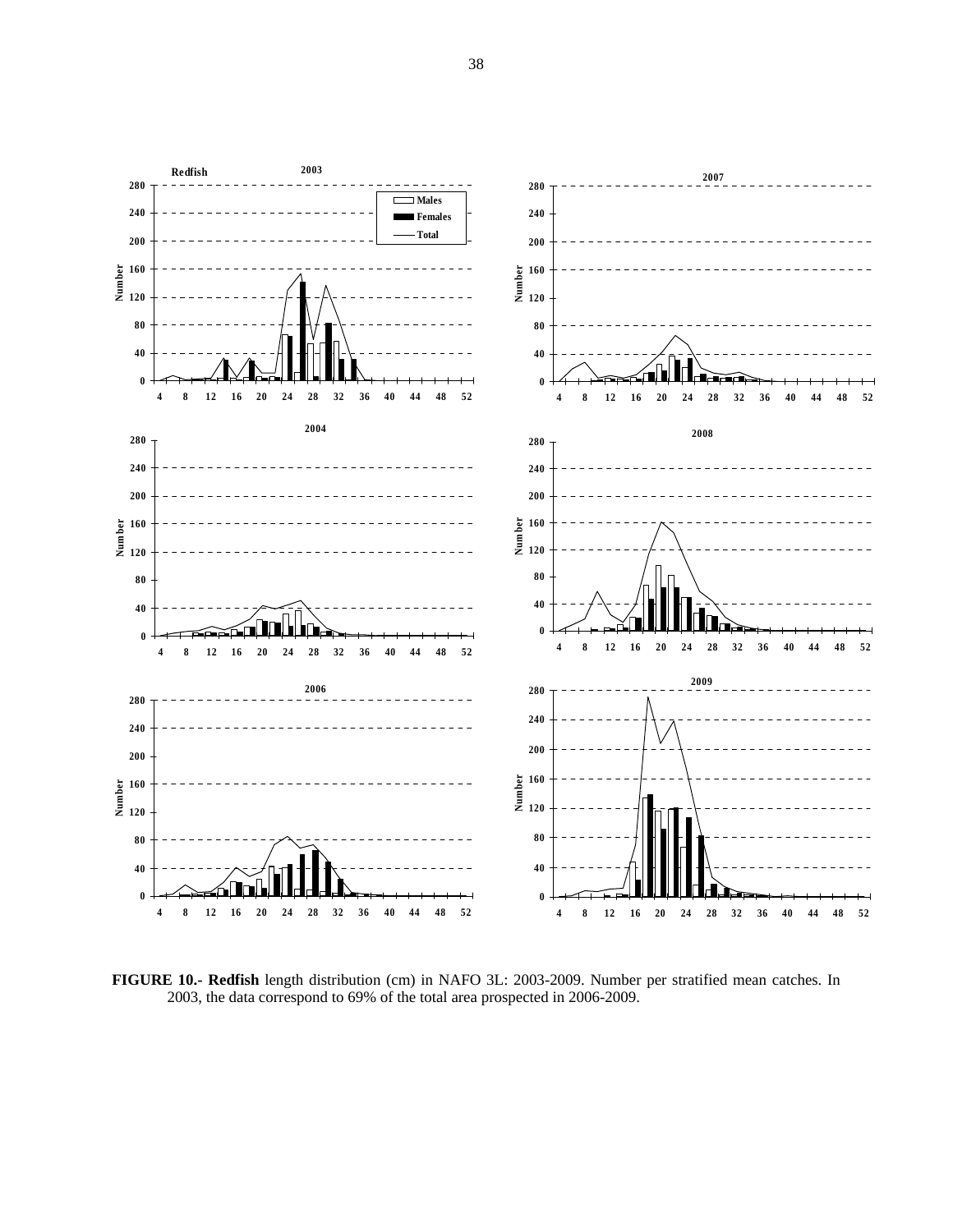

**FIGURE 11.- Thorny skate** stratified mean catches in Kg and ±SD by year. Spanish surveys in NAFO Division 3L: 2003 - 2008 (R/V *"Vizconde de Eza"*). In 2003, the data correspond to 69% of the total area prospected in 2006-2009.



**FIGURE 12.- Thorny skate** abundance (´000), biomass in tonnes and ±SD by year. Spanish surveys in NAFO Division 3L: 2003 - 2009 (R/V *"Vizconde de Eza"*). In 2003, the data correspond to 69% of the total area prospected in 2006-2009.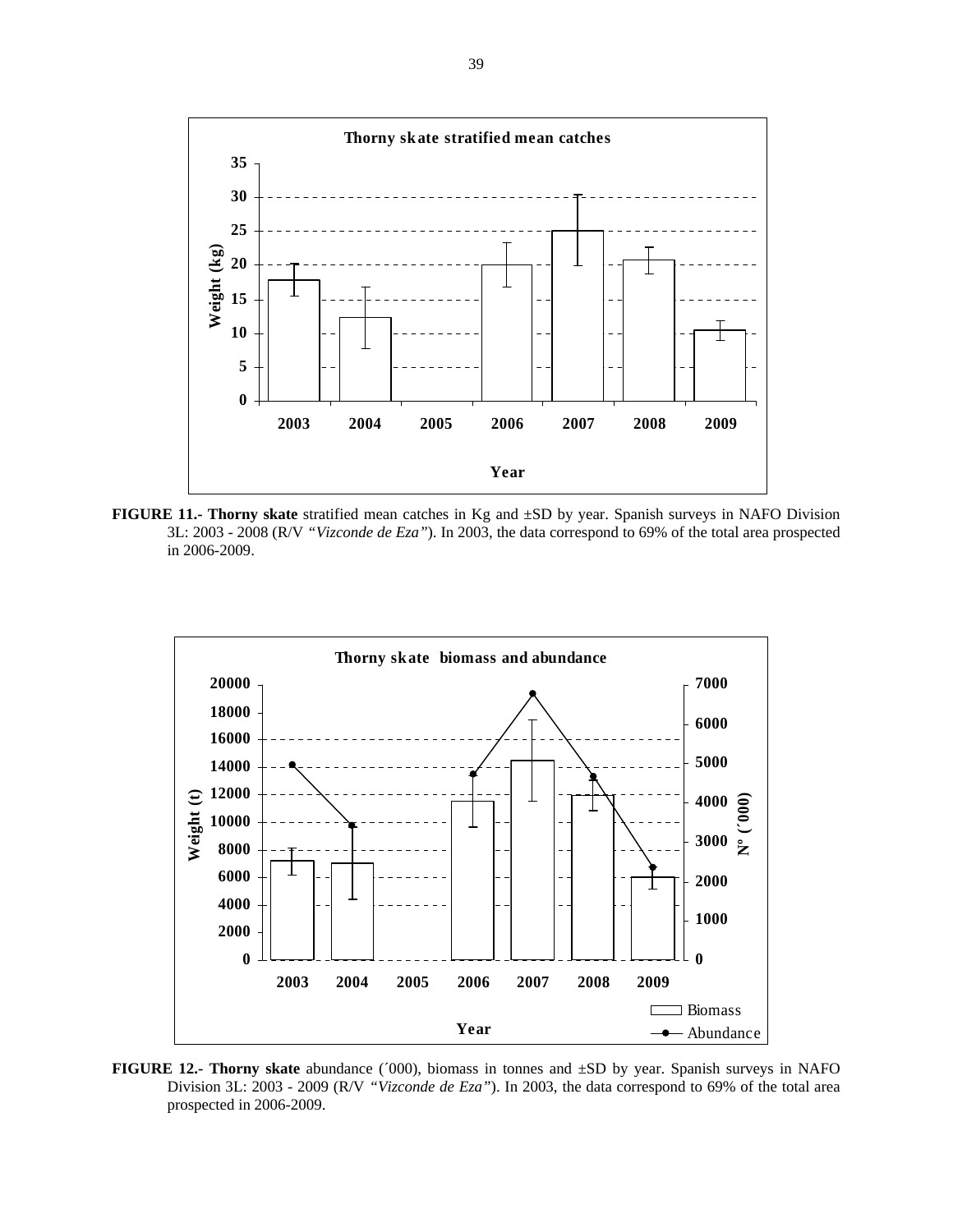

**FIGURE 13.- Thorny skate** length distribution (cm) in NAFO 3L: 2003-2009. Number per stratified mean catches. In 2003, the data correspond to 69% of the total area prospected in 2006-2009.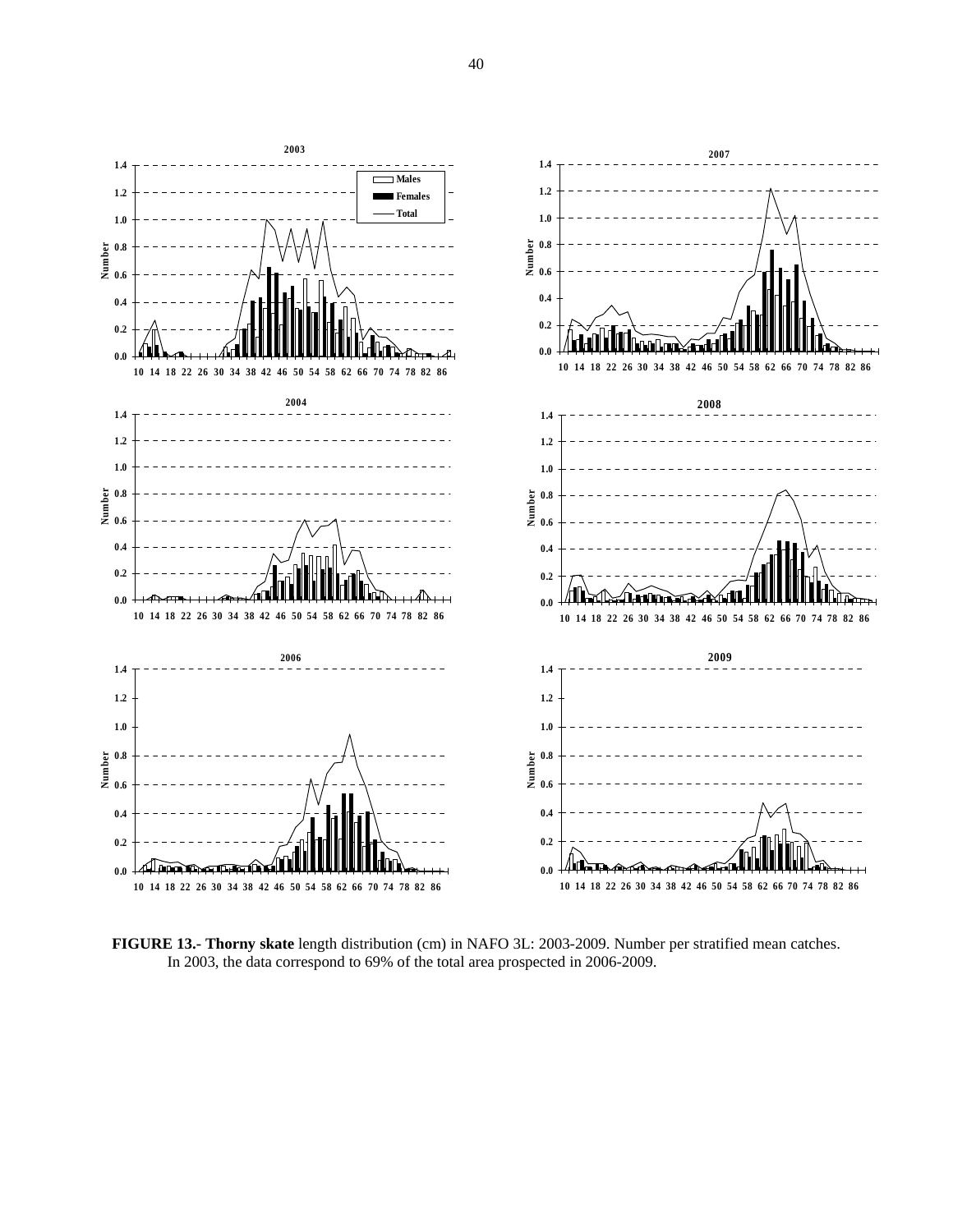



**FIGURE 14.- Thorny skate** and **black length** distribution (cm) in NAFO 3L: 2003-2009.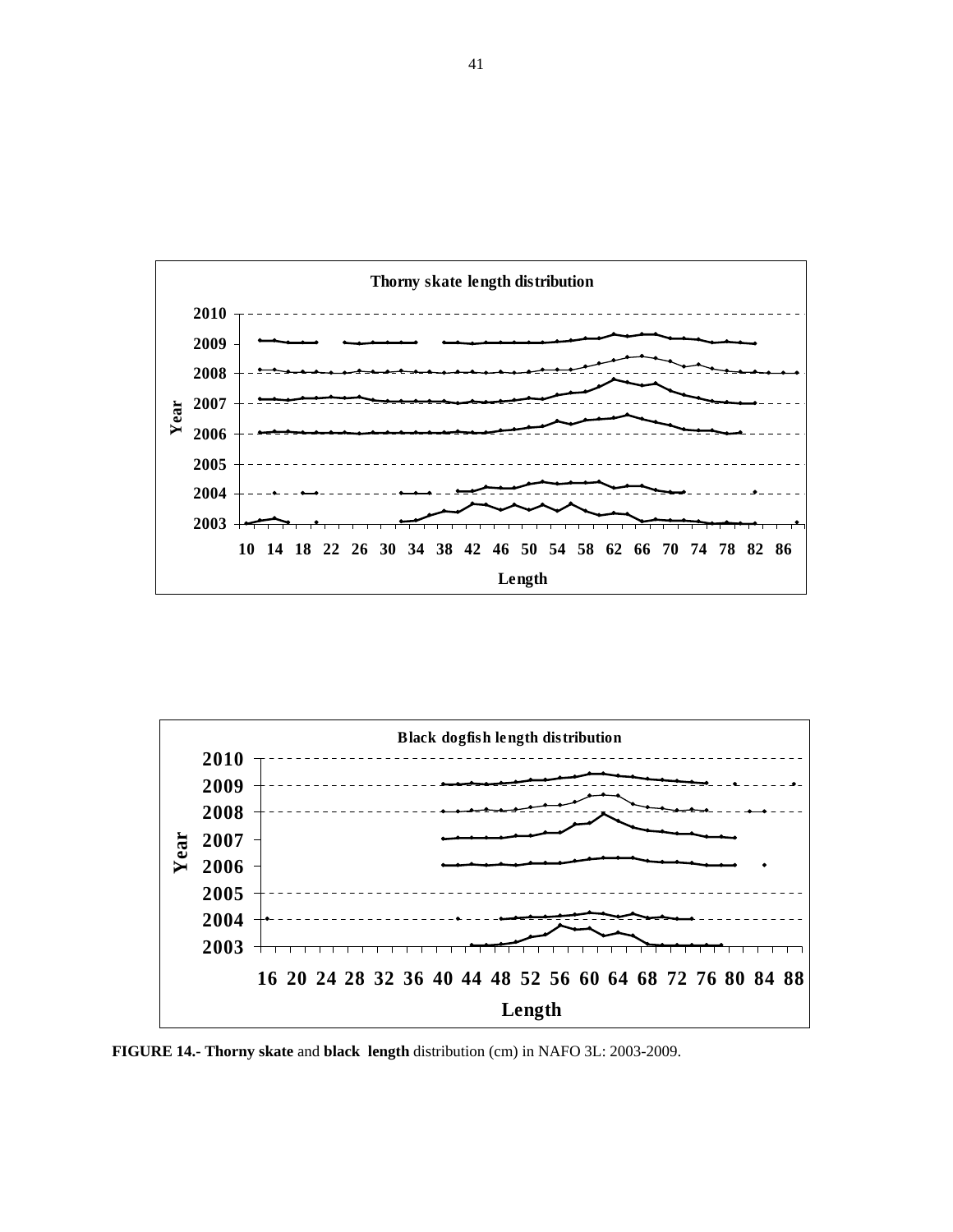

**FIGURE 15.- Black dogfish** stratified mean catches in Kg and ±SD by year. Spanish surveys in NAFO Division 3L: 2003 - 2009 (R/V *"Vizconde de Eza"*). In 2003, the data correspond to 69% of the total area prospected in 2006-2009.



**FIGURE 16.- Black dogfish** abundance (´000), biomass in tonnes and ±SD by year. Spanish surveys in NAFO Division 3L: 2003 - 2009 (R/V *"Vizconde de Eza"*). In 2003, the data correspond to 69% of the total area prospected in 2006-2009.